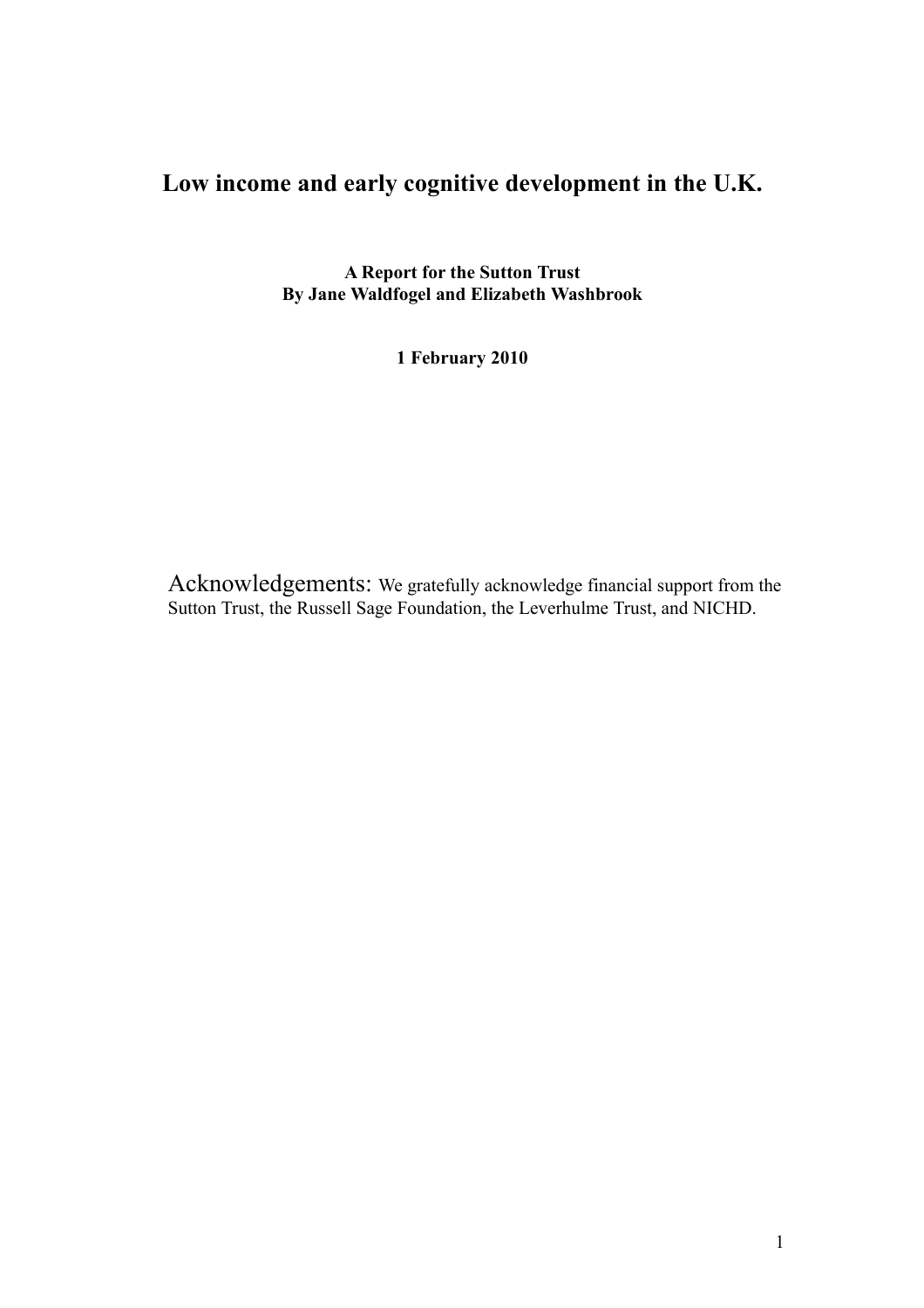## 1. Policy background

Raising the educational performance of children born into low-income families has been a key priority of the Labour government since 1997, and looks set to remain a priority following next year's General Election. The three main political parties in the UK all recognise this as a key issue for public policy. This shared commitment reflects a fundamental belief in equality of opportunity – the idea that circumstances at birth should not determine an individual's success in life. It is further motivated by the concern that the unfulfilled potential of those from disadvantaged backgrounds imposes a burden on economic productivity and state expenditures (The Strategy Unit, Cabinet Office 2008).

It is well known that parental income in childhood is a stronger predictor of an individual's later life outcomes in the UK than in most other developed countries (Blanden, Gregg and Machin 2005). It is likely that this strong association between parental income and child outcomes results from the accumulation of disadvantage (or advantage) over the course of an individual's lifetime: from endowments inherited at birth to experiences in the family through schooling and educational achievement in childhood and the teenage years, on to employment and financial success in the labour market in adulthood (Blanden, Gregg and Macmillan 2007).

The development of cognitive and psychosocial abilities among disadvantaged children in the early childhood period has received attention for several reasons. Numerous studies have documented that low-income children perform more poorly than better off children on a variety of tests as young as age 2 (Duncan and Brooks-Gunn 1997; Feinstein 2003). And these early test score gaps are quantitatively large when compared with ultimate differences in educational achievement and earnings (Jencks and Phillips, 1998). Neuroscientists have argued for the existence of 'sensitive' and 'critical' periods in the development of brain function, such that early insults to development may be difficult or impossible to reverse at later ages (Shonkoff and Phillips, 2000). This literature has been taken up by economists such as Nobel Laureate James Heckman, who argue that interventions targeted early in life are potentially much more cost-effective than interventions targeted to underperforming adolescents or adults (Heckman and Masterov 2007; Carneiro and Heckman 2003). Finally, there is rigorous evidence from randomised controlled trials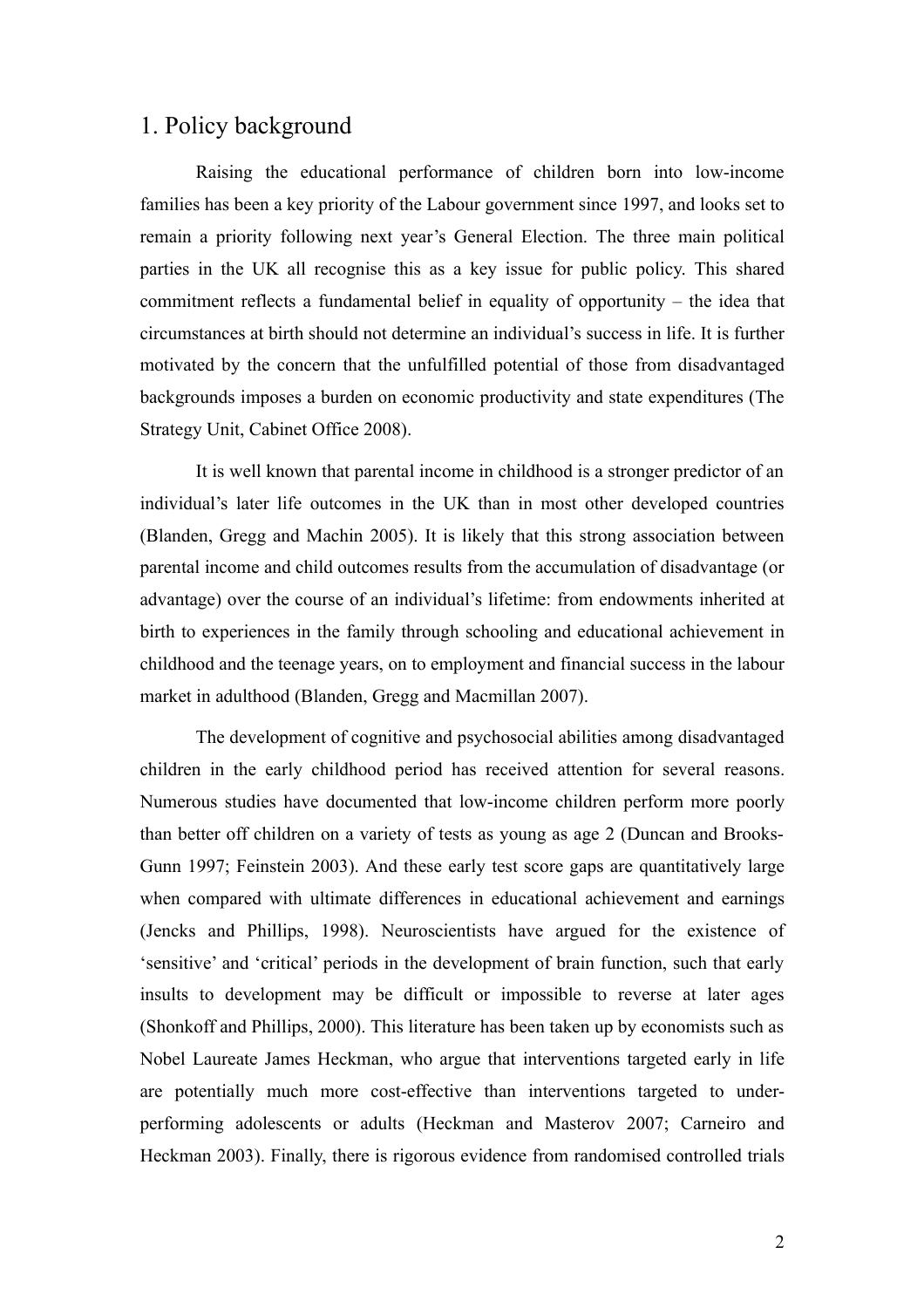that early intervention programmes can have beneficial effects on the outcomes of disadvantaged children that extend into adulthood (Karoly et al. 1998; 2005; Carneiro and Heckman 2003).

The Labour government's policy around early childhood disadvantage has followed two lines of attack. The first has focused on tackling poverty itself, that is, by raising the incomes of the poorest parents via a massive programme of tax credits, employment-promotion schemes and unconditional cash transfers. The government has achieved success in this regard with, for example, absolute poverty rates (i.e. the proportion of children in families below some fixed level of income) falling from 26% to 13% between 1998/99 and 2007/08 (Waldfogel, in press). There is evidence that these income transfers have increased spending in low-income families in ways likely to benefit children: on children's clothes, toys and books and fruit and vegetables, as well as on cars, holidays and leisure activities that broaden the horizons of the whole family (Gregg, Waldfogel and Washbrook 2006).

The second line of attack has focused on improving the environments and experiences of low-income children directly, rather than simply relying on the effects of higher parental incomes. Sure Start centres providing an integrated range of services for young children were established in the most disadvantaged areas, and after some teething troubles, there is now evidence that these have been effective in improving a range of child and family outcomes (NESS, 2008; Waldfogel, in press). Universal free half-day nursery places for 3- and 4-year olds ensure that cost is no longer a barrier to the receipt of preschool education.

Despite these successes, the developmental outcomes of low-income children continue to lag behind those of better off children at the time of entry to the school system. The evidence on the potential gains to narrowing this gap for, for example, inequalities in final educational attainment suggests that more should be done in this area. And given the constraints on government spending following the global financial crisis, it is crucial to identify the types of interventions and programmes that will narrow the gaps most effectively.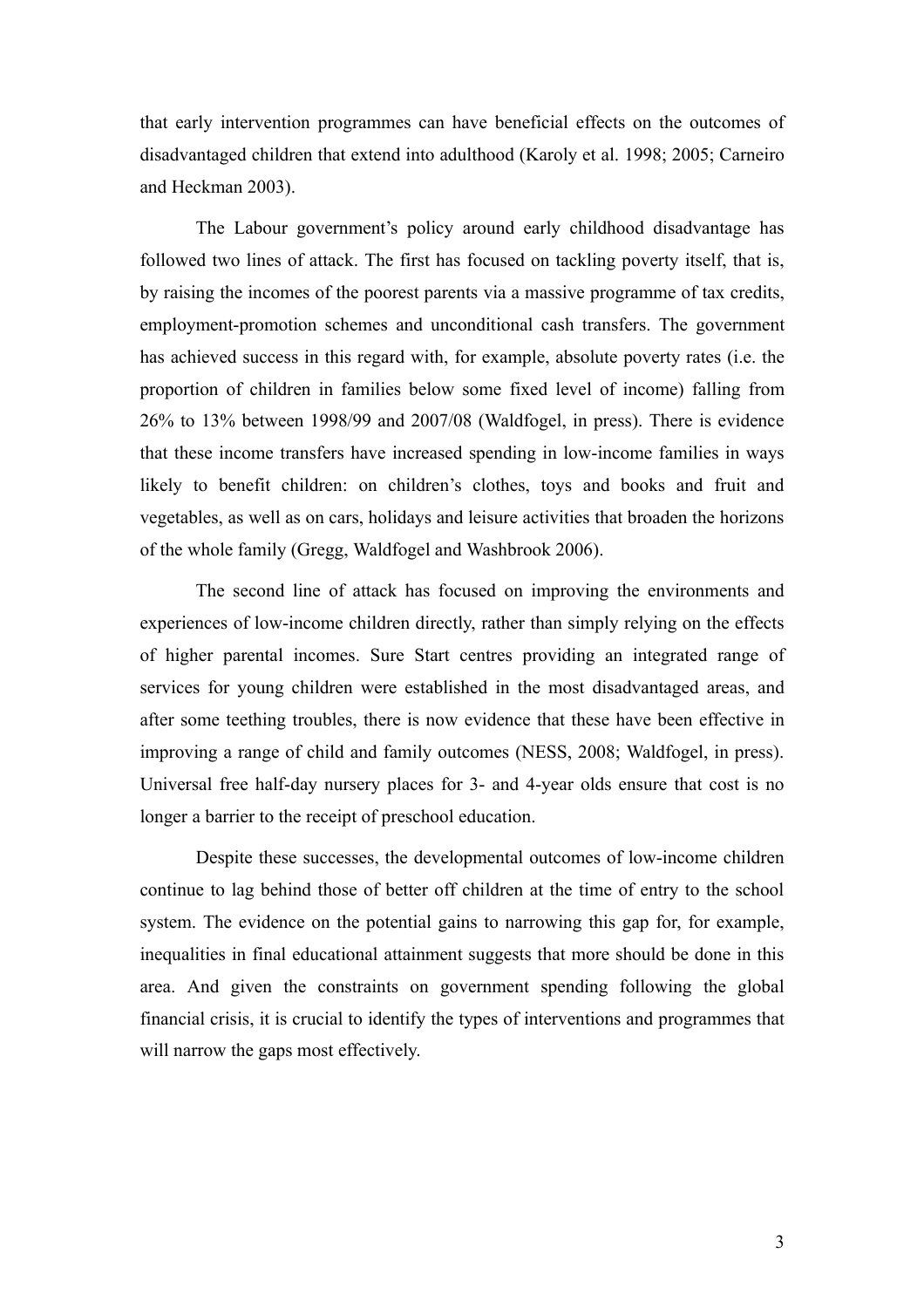## 2. Contribution of this study

Determining the optimal early childhood policy is no easy matter. Lowincome children live in environments that potentially hinder their development in a host of different ways: in terms of cognitive stimulation, for example, emotional and social support, and material deprivation. When considering an intervention that targets one particular aspect of the environment, three questions must be asked.

The first is whether the behaviour or factor in question is related to successful development. Low-income children watch more television than the better off, for example, but if television watching is not associated with poorer learning and development, then a policy to discourage it will do nothing to narrow the gaps.

If a factor is related to development, the second question is whether altering the behaviour or factor in question will cause an improvement in developmental outcomes. Clearly if television is not associated with children's outcomes then it is unlikely that limiting television watching will have the desired effect. But even if children who watch a lot of television do perform more poorly, it does not prove that changing the former will affect the latter. Television watching might be correlated with poorer development because of some third factor, rather than because of a direct causal relationship between the two.

If a factor is related to development and that link appears to be causal, the third question is whether policy can effectively change the behaviour or factor in question. Even if television does causally affect children's development, policies to discourage it may be difficult or prohibitively expensive. It may be more costeffective to target money to behaviours that are less consequential for developmental outcomes but that can be manipulated more easily.

No single study or type of evidence can hope to answer all three questions simultaneously. Indeed, evidence from sources as diverse as statistical analysis, qualitative interviews, programme evaluations, medical and scientific research and practitioners' expertise all have a role to play and should be seen as complementary.

The second and third questions, which concern the nature of the causal relationships between specific interventions, behaviours and developmental outcomes are best tackled with randomized controlled studies. By simulating a controlled laboratory experiment, in which the only factor that differs systematically between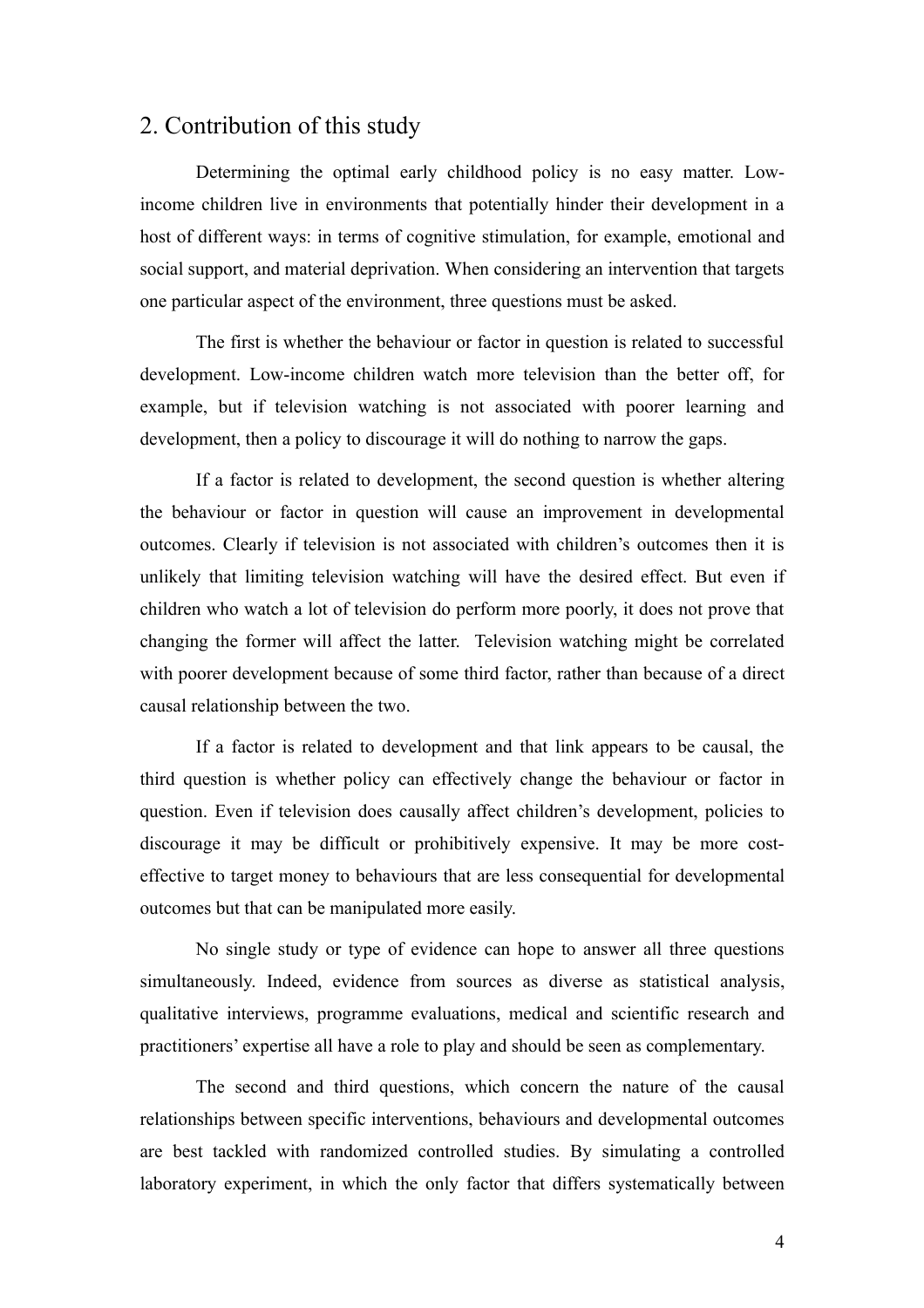children is the policy with which they are 'treated', the causal effects of the treatment on behaviour and on outcomes can be isolated. This study does not address issues of causality. The evidence accumulated from evaluations of this type is reviewed in Waldfogel and Washbrook (2008) and Karoly et al. (1998 and 2005).

A drawback to rigorous randomized controlled studies, however, is their relatively limited focus. By their nature, they are constrained to establish the effects only of the specific intervention – such as a particular home visiting programme under consideration. The aim of this study is to address the first question posed above by providing a context against which the importance of more narrowly-focused studies can be understood. We aim to provide a descriptive overview of what low income means in early childhood in Britain today, and give a sense of which aspects of the lives of poor children matter most in predicting their cognitive deficits.

It is important to note that we examine only the relationship between poverty and children's *cognitive* development in this study. Psychosocial development and health are also important determinants of adult social and economic success, particularly when the scope is widened beyond income to consider outcomes like childbearing, divorce, criminal activity, morbidity and mortality. There is evidence that low-income children also fall behind better off peers along these dimensions, and that the factors that are particularly consequential for development in these areas are somewhat different to those that affect cognitive ability. (For example, maternal depression is very strongly linked with children's behaviour problems, but only weakly with cognitive test performance; see Gregg, Propper and Washbrook 2008.) However, it is well known that early cognitive ability is a strong predictor of final educational attainment (Galindo-Rueda and Vignoles 2005), and that inequality in early cognitive outcomes tends to be much greater than in either psychosocial or health outcomes (Waldfogel and Washbrook 2008; Gregg et al. 2008).

One caveat is that our attempt to explain income-related gaps in early childhood cognitive outcomes focuses mainly on the role and behaviour of mothers. This should not be taken to imply that the role of fathers does not matter. As a practical matter, although some information on fathers is available, it is generally much less detailed and partial compared with the information on mothers. Moreover, while our aim is to build a representative picture of income-related differences in early childhood, by the age of 5 23% of children (and 65% of the poorest children) no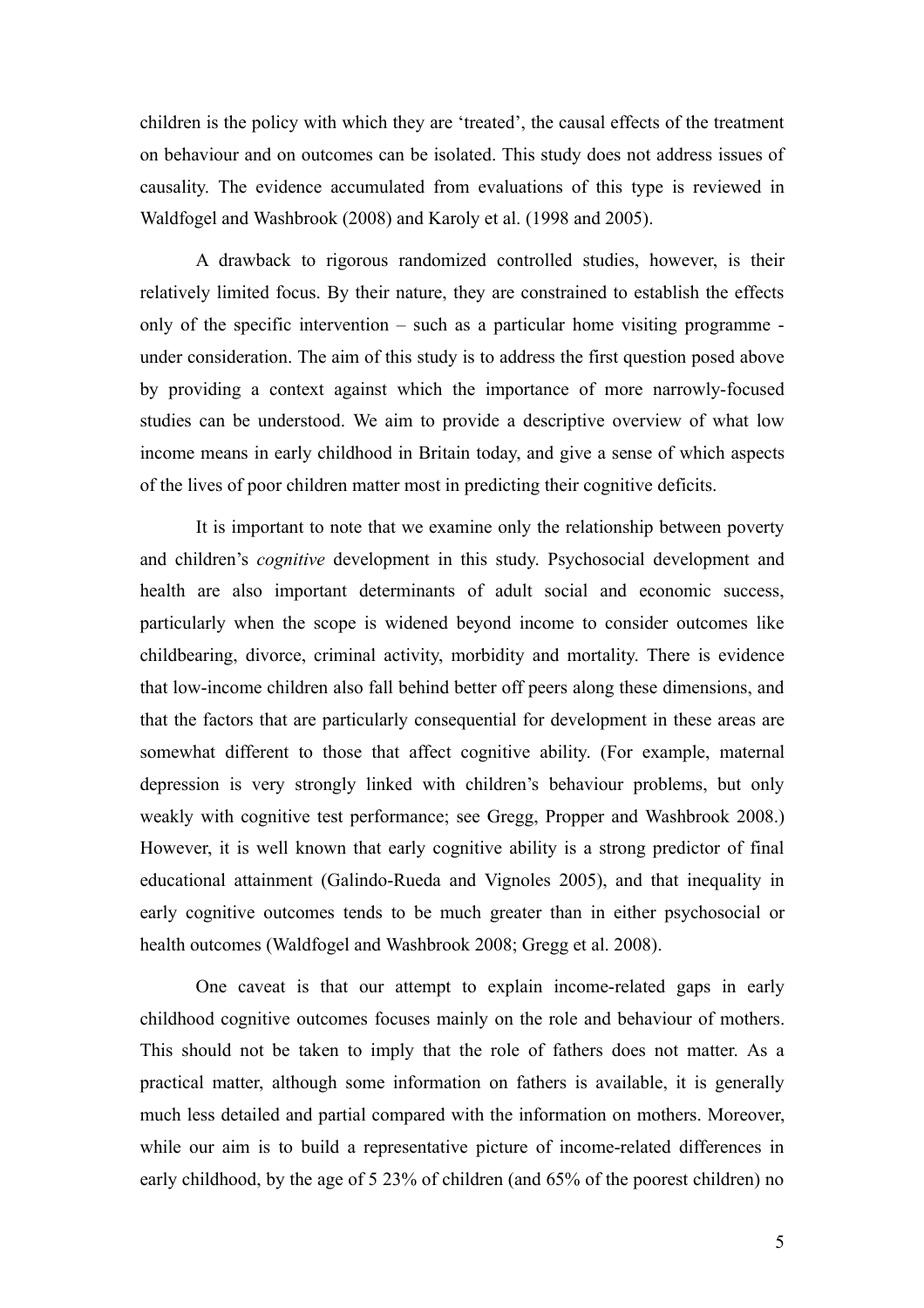longer live with a biological father. Taking the role of fathers more fully into consideration would require separate analyses of single-parent and two-parent families, complicating the analysis and raising questions of comparability between the two sets of findings.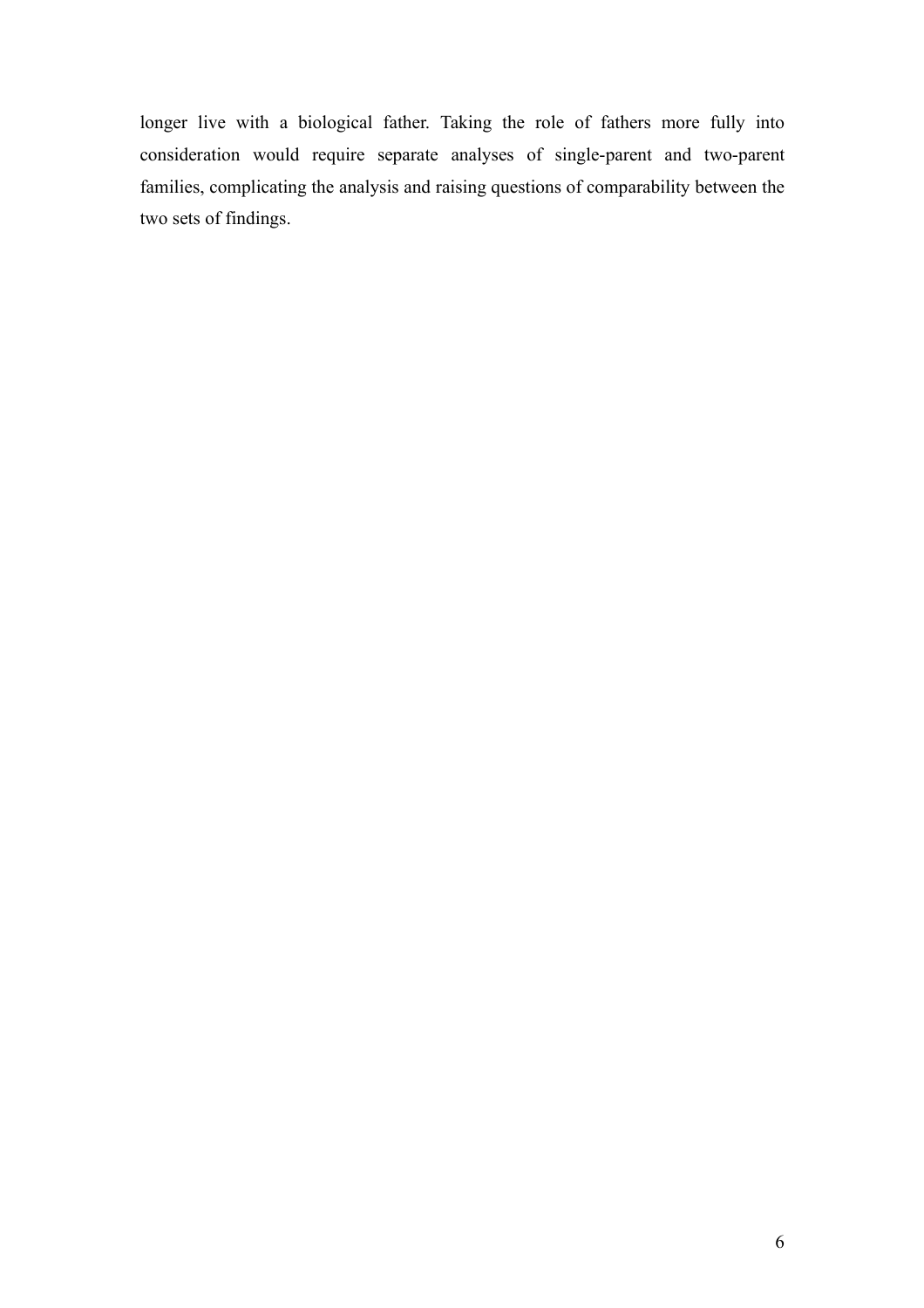#### 3. Data

Our study makes use of detailed data from the Millennium Cohort Survey (MCS) on a nationally representative sample of 12,644 British children who have been followed since birth and are 5 years old in 2006 and 2007. We explore the relationship between low income (defined as the poorest 20 percent by family income), a child's scores on three cognitive tests at age 5, and a wide range of factors that are potentially consequential for children's development.

We frame our analysis mainly in terms of low- to middle-income gaps, defined as the gap in average outcomes between the poorest 20 percent of children (the bottom income quintile) and the middle 20 percent of children (the middle income quintile). We use the experiences and development of middle income children as a benchmark, as this seems an appropriate target population against which to consider the lowest income families. However, we also provide some information relating to the gap in outcomes between middle income children and the richest 20 percent.

The three child assessments are taken from the British Ability Scales, and are designed to capture different dimensions of cognitive development. (The correlations between the measures are all roughly 0.33.) To focus our discussion, our primary results relate to children's scores on the verbal Naming Vocabulary test because it is on this scale that we find the largest income-related test score gaps. However, we do provide some discussion of how our conclusions differ when we examine tests of nonverbal ability (the Picture Similarities and Pattern Construction tests).

Our interest is explicitly policy-focused. We consider four domains of explanatory factors that have been put forward as relevant for child development and that are or could be the object of policy interventions: parenting and the home environment; material circumstances; maternal and child health; and maternal employment and child care. We contrast the role of each grouping in explaining the low- to middle-income test score gap, and explore in more detail those items within each group that have the greatest predictive power.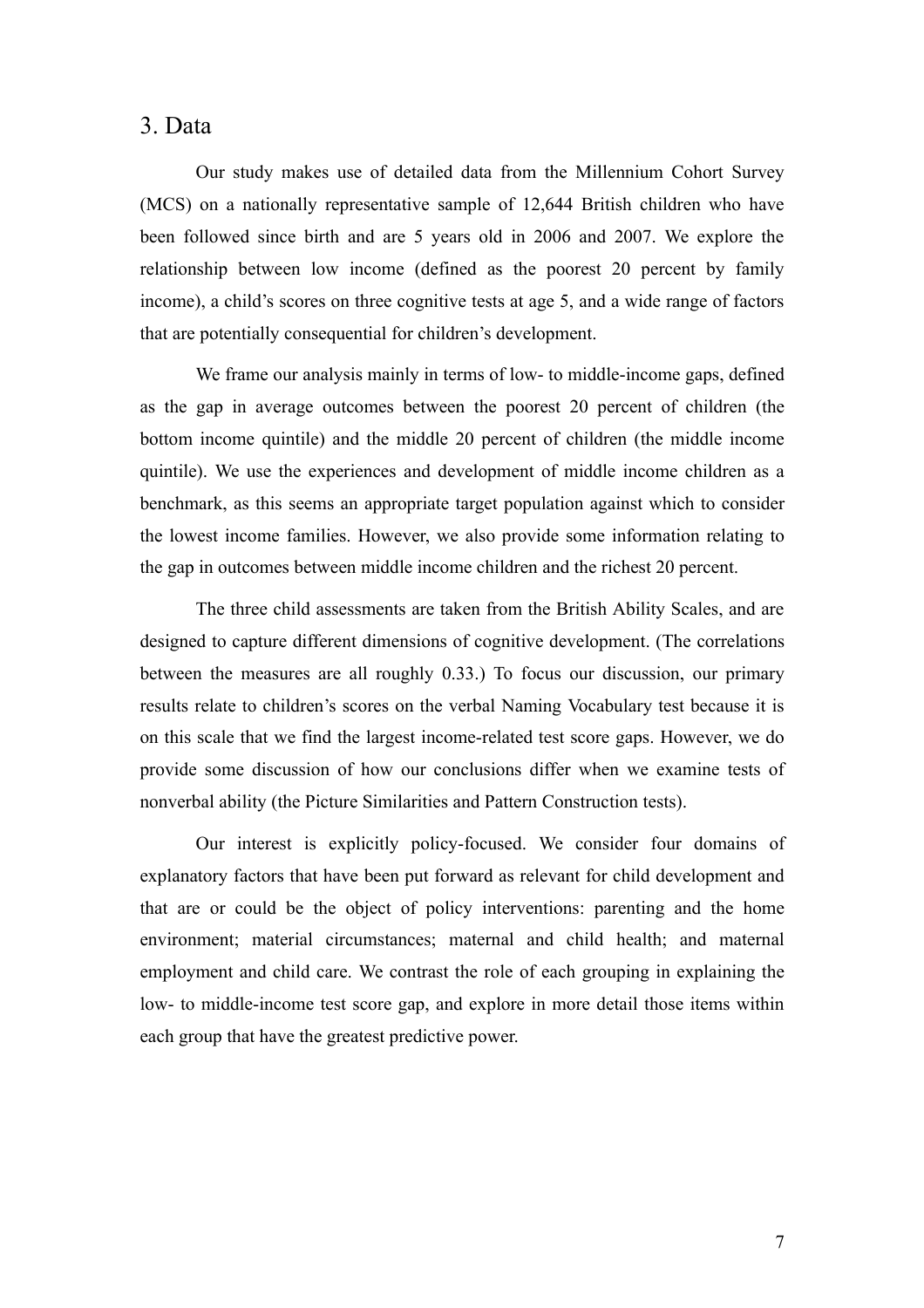## 4. Conceptual framework

Conceptually we view these four domains of intervening factors as 'proximal', distinct from 'distal' demographic characteristics like ethnicity, parental age and parental education. The proximal/distal distinction is taken from developmental psychology, and captures the notion that the strongest determinants of children's development are the processes and interactions that children experience directly. Distal characteristics such as family income and parental education impact on children only in so far as they shape these proximal processes. If it were possible to measure and account for all proximal influences then, by definition, there should be no remaining association between distal characteristics and the child outcome.

Proximal processes are the factors of interest because they are the direct causes of developmental outcomes, and as such are the mechanisms through which policies that impact on distal factors operate (such as promoting delayed fertility or raising family income). This focus reflects a growing sense that it is likely to be more effective and less costly to target the drivers of children's development directly, rather than relying on more broad-based policies that may or may not end up benefiting children.

Ideally we would like to explain all of the observed income-related test score gaps in terms of measures of proximal processes. Even with the rich MCS data to hand, however, there will be a multitude of factors that we cannot observe or measure. Since many of these will be correlated with factors like parental age and education, we hold constant a set of distal variables when constructing our estimates. According to our conceptual framework, any remaining association between these variables and the outcome reflects the influence of correlated unobserved proximal processes. We do not focus on these estimates, because it is impossible to tell which processes they are capturing. Their inclusion, however, prevents the correlated unobserved factors from contaminating our estimates of the effects of the proximal variables that we do observe.

The terminology of distal and proximal factors may be difficult for some readers to understand intuitively, and for this reason we do not use the terms in the main body of the report, but instead refer to family demographic characteristics and intervening factors.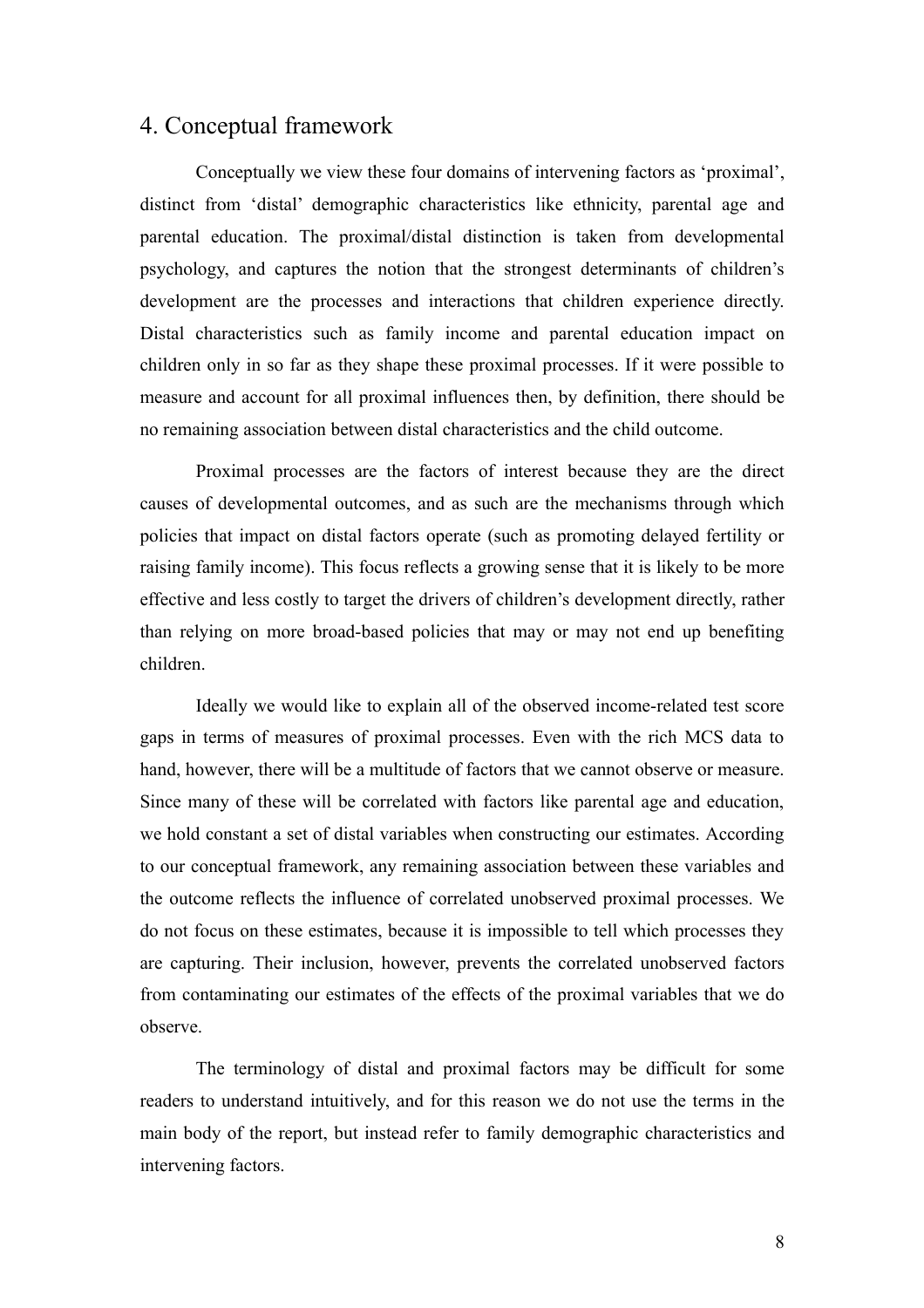#### 5. Method

Our methodology is detailed in the Technical Appendix. Intuitively, however, we construct estimates designed to answer the hypothetical question: If the low- to middle-income gap in factor X (duration of breastfeeding say) were eliminated, keeping everything else the same, how much would the low- to middle-income test score gap fall? In essence, our method isolates the independent predictive power of the income-related gap in a particular factor for the overall income-related test score gap.

There are number of reasons (discussed below) why caution is needed in taking these estimates literally. However, the strength of our approach comes from the exceptional richness of our data, and the wide range of potential influences that we are able to consider simultaneously in a simple comparative framework. "Keeping everything else the same" is impossible in any observational study, but our method of statistically netting out the contribution of 157 other variables when calculating the effect of a particular variable is an unusually stringent test.

Even if our estimates cannot be interpreted as causal, the relative ranking of such a wide range of different factors in terms of their importance for the test score gap provides important clues as to where interventions are likely to be most effective. Factors where predictive power is strong are, at the least, candidates for effective policy levers and suggest areas in which randomized control trials to establish causality should be a priority. Factors with little predictive power, however, are unlikely to be the drivers of inequality in early childhood outcomes.

The reasons we cannot be sure that eliminating the income-related gap in a factor would actually have the effect we estimate it would have on test scores are the possibilities of reverse causation (in which the child's developmental level influences the behaviour or factor), and of unobserved third influences that affect both development and the factor in question. To illustrate, suppose that breastfeeding is associated with improved cognitive development. If this arises because mothers are less likely to breastfeed babies with health or developmental problems, or because mothers who are good at fostering cognitive skills are more likely to breastfeed, then changing breastfeeding behaviour itself will have no effect.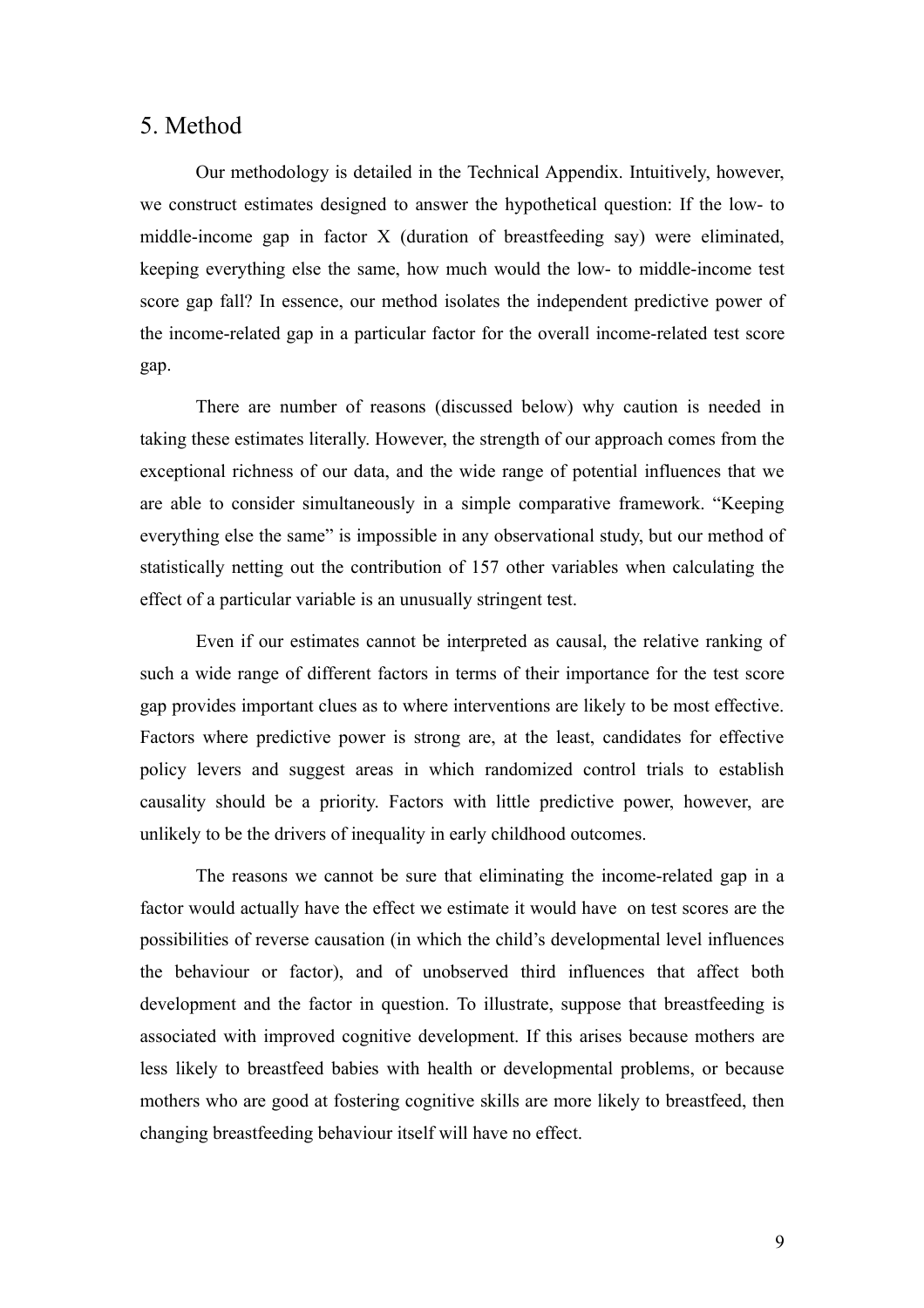A further point to note is that in order to treat all possible influences on child development equally, our method is by necessity very simplified. In particular, we assume that the effect of a factor like breastfeeding is the same for all children. If lowincome children benefit disproportionately from certain positive behaviours then we will underestimate the potential influence of policies targeted to the poor. And if there are synergies between combinations of factors, such that a change in one area is more effective when combined with a change in another area, this will be lost in a method that assumes a single constant effect.

As described, our method focuses on the independent predictive power of each factor, holding all else equal. This is a stringent test, but one that rules out the possibility of the knock-on effects of changing one factor on other factors, and again may lead to underestimates. For example, if car ownership impacts on children in part because it allows parents to take them to organized clubs and classes, then this will not show up in the estimated effect of car ownership when the effects of clubs and classes are netted out. Similarly, if breastfeeding improves child development by fostering a warmer mother-child relationship, this will not show up when the effect of the mother-child relationship is controlled.

The richness of the MCS dataset lies in both the range of intervening factors that were measured and in its longitudinal aspect. We observe many factors like parenting behaviours, smoking in the household and indicators of material possessions at two or more points in time. Since the effects of a factor are likely to differ at different points in time (see, e.g. Todd and Wolpin 2003) we make maximum use of the data by including current and lagged measures simultaneously. This is a flexible approach, but one that means care must be taken in interpreting the individual coefficient estimates. Behaviours like parental reading at age 3 and age 5 are likely to be strongly persistent over time, and the effect of each is estimated holding constant the other. To get a meaningful estimate of the effect of parental reading sustained over the preschool period, for example, it is necessary to add together the separate effects, rather than consider them individually. This point also applies to cases where there are highly related measures of a factor measured at a single point in time – such as maternal psychological distress, self esteem and life satisfaction. The main focus of our analysis is on the aggregate contribution of broad domains of factors. We do not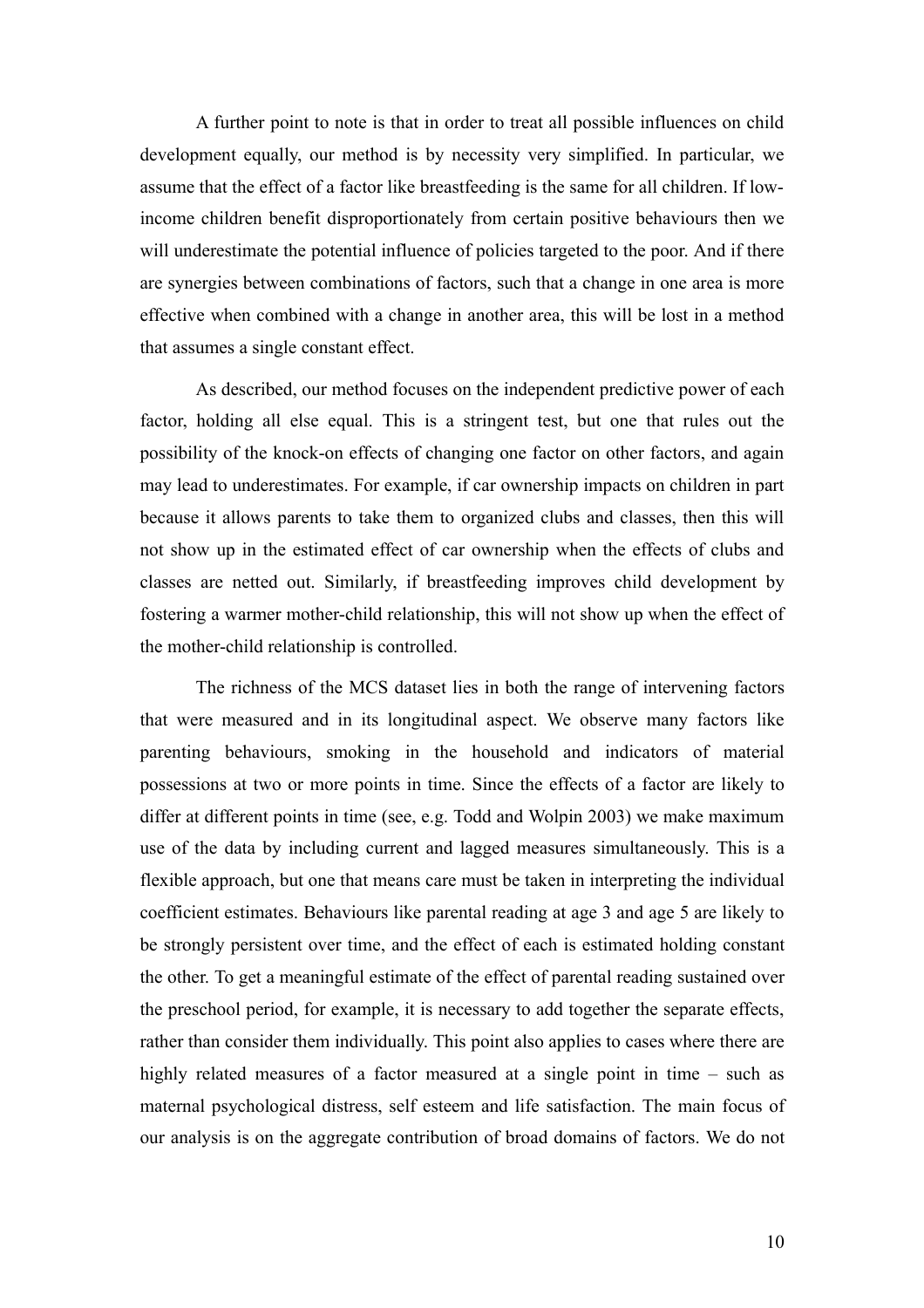emphasise the individual coefficient estimates, but they are shown in the final sections of the report for completeness.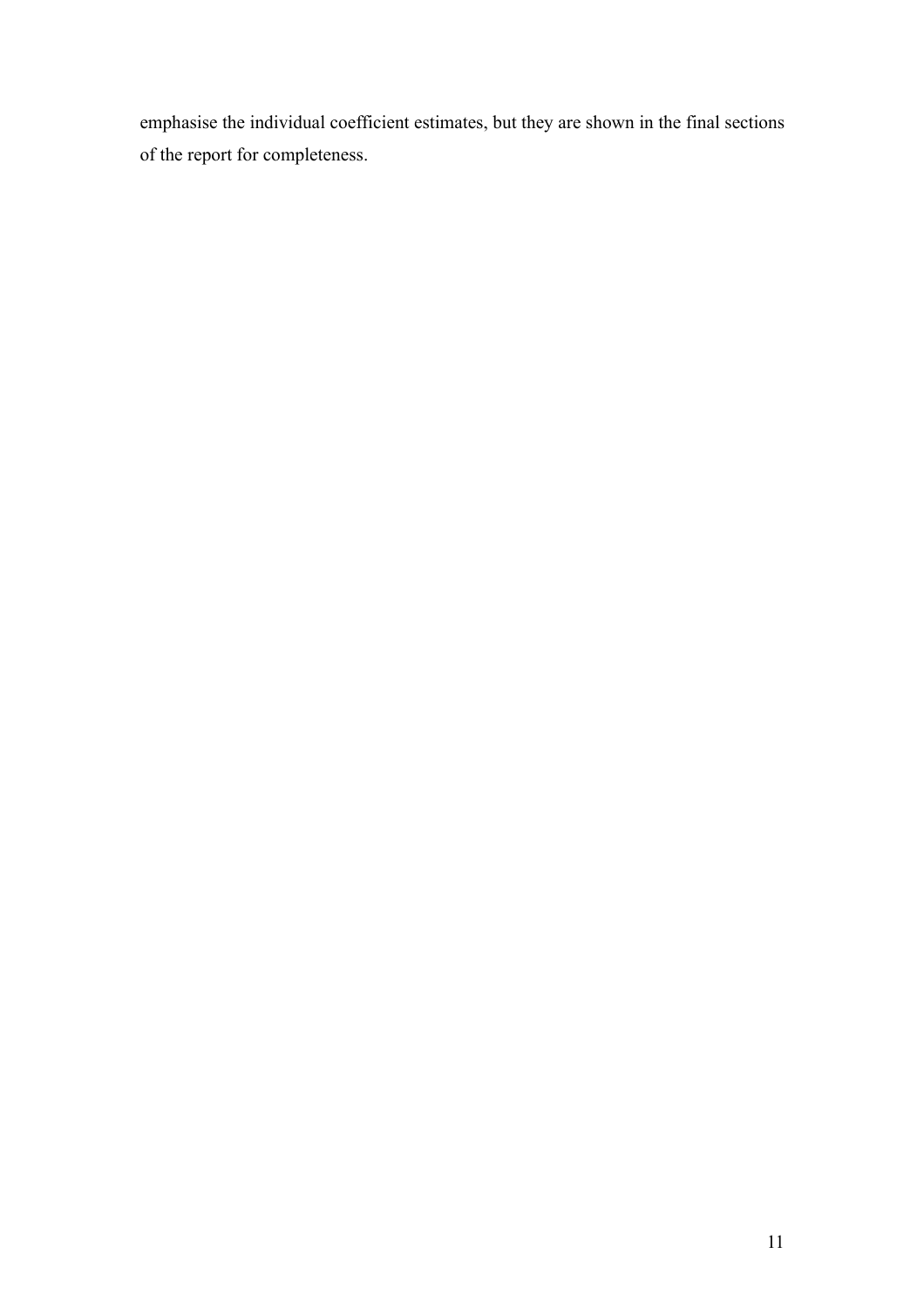### 6. Low-income children in the Millennium Cohort

There are 12,644 children in the Millennium Cohort who completed all the cognitive assessments at the age of  $5<sup>1</sup>$  $5<sup>1</sup>$  $5<sup>1</sup>$ . We construct a measure of average annual before-tax parental income since the birth of the child using income data from the three survey waves (9 months, 3 years and 5 years after the birth of the child). We divide through by the square root of the number of persons in the household to adjust income for family size and composition. We then split the sample into five equal-sized groups on the basis of this standardized measure<sup>[2](#page-59-1)</sup>.

Table 1 shows representative incomes for a family of four in each of the quintile groups. The group that we identify as the lowest-income  $-$  Quintile  $1 - had$ average before-tax incomes of £15,100 per year or less. Before-tax incomes of the richest fifth were, on average, about 8 times higher than those of the poorest fifth. This differential falls to 6 times higher when the progressive nature of direct taxes is taken into account.

These income thresholds can be compared to the official poverty line, although the calculations are complicated by the fact that the line  $-60\%$  of median income – varies by year and is defined in terms of disposable rather than before-tax income. Our calculations put the average poverty threshold for after-tax income for a family of four during this period at roughly £16,500. According to this measure, just over one quarter of children born in the Millennium Cohort (2000 to 2001) lived in families with incomes below the poverty line. Hence all of the children in Quintile 1 are estimated to be poor by the official definition, plus a further one-third of the children in Quintile 2. These figures are high in part because parents of young children tend to be young relative to parents as a whole, and so have incomes that can be expected to rise as children age.

Table 2 details the demographic composition of families by income quintile, highlighting the lowest (Q1), middle (Q3) and highest (Q5) quintiles, as these are the focus of our subsequent analysis. Some statistics in Table 2 are particularly striking. Only 35% of the poorest children live with both biological parents by the age of 5, compared with 88% in the middle income group. 47% of the poorest children were born to mothers under the age of 25, and a huge 19% to teenage mothers. Young motherhood is much rarer among middle income children, with equivalent figures of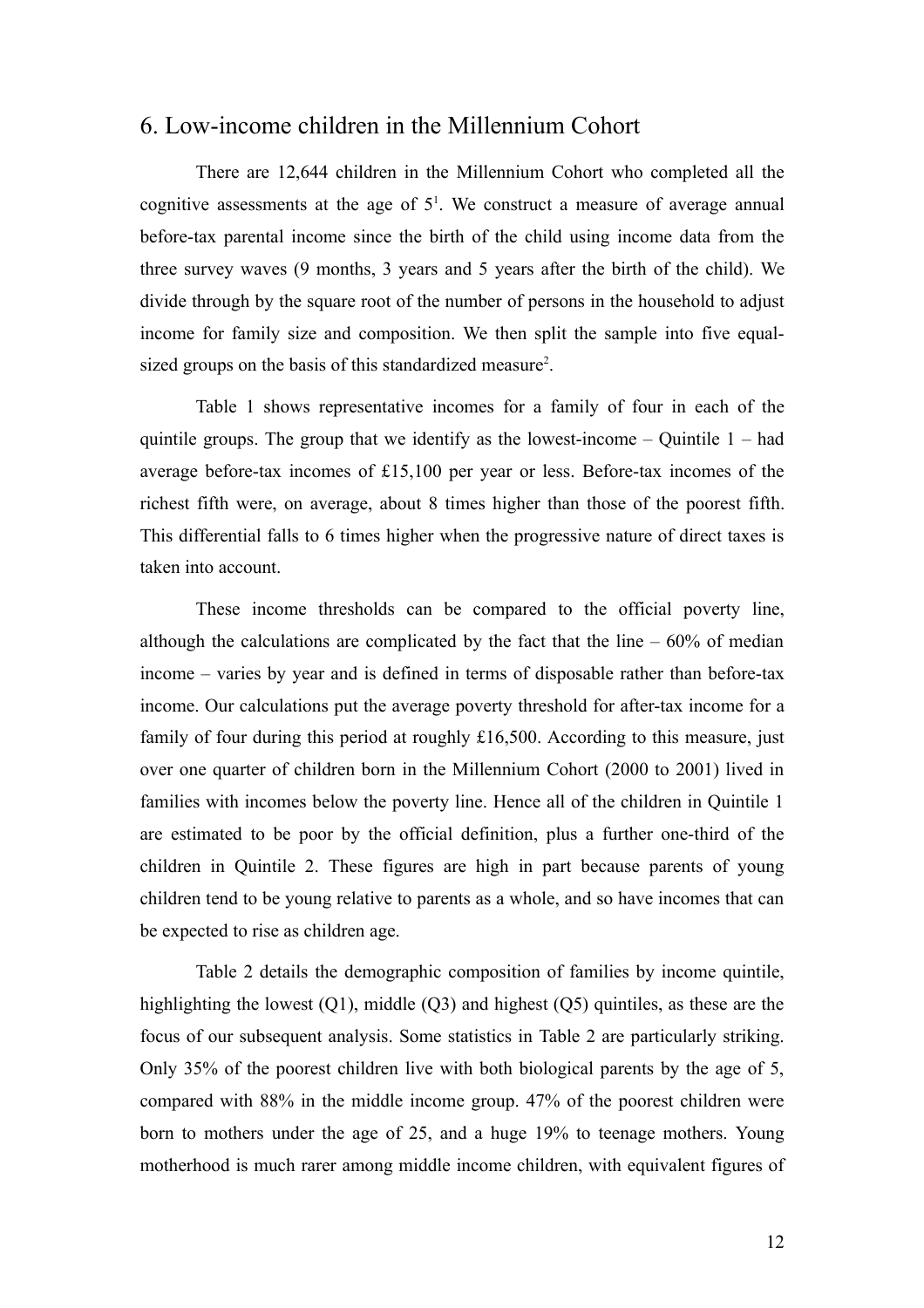just 13% and 2%. And some 20% of the poorest children are non-white, compared with only 6% of their middle income counterparts. Of these, half are Pakistani or Bangladeshi, groups that are virtually unrepresented in the higher income groups.

One in six of the poorest children were born to an immigrant mother or father, and over a third to parents without a single grade A to C GCSE between them. The parental education gap is stark – only 1 in 12 of the poorest children lived with a degree-educated parent at 9 months, compared with 4 in 5 of the richest children. Despite the relative youth of the poorest mothers, they are much more likely than better off mothers to have three or more children.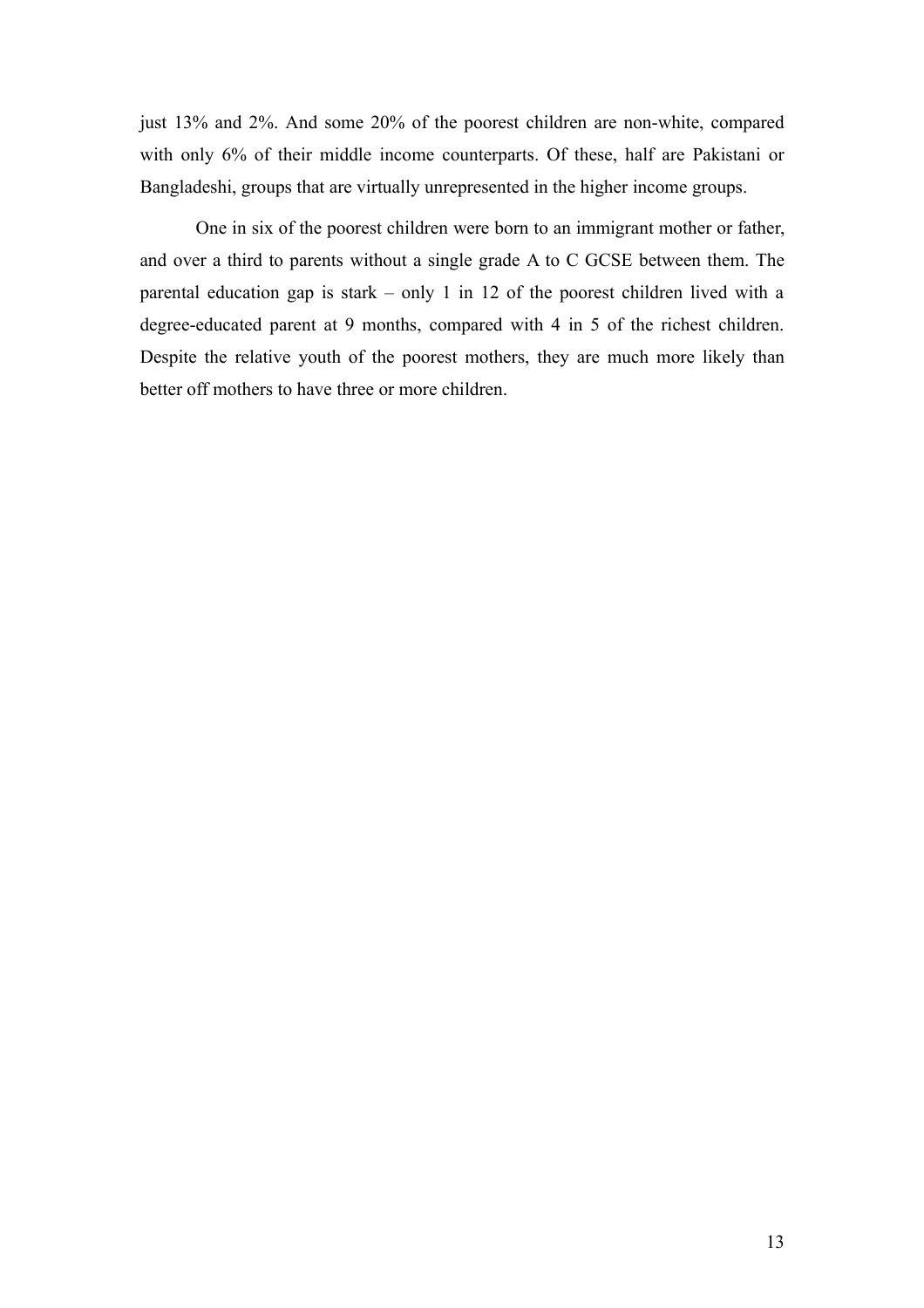## 7. Cognitive outcomes in the Millennium Cohort

Children in the MCS completed three cognitive assessments at the age of 5 – one verbal and two nonverbal. The tests are designed to measure different aspects of cognitive development, such that the correlations between the three sub-scales are around 0.33. The correlations are positive, which implies that children who do well on one type of test tend also to do well on the other tests. However, they are far from 1, implying that children's abilities tend to be somewhat specialised in one area, rather than identical across all three tests.

#### **British Ability Scales**

The *Naming Vocabulary (NV) scale* assesses the spoken English vocabulary of young children. The test items consist of a booklet of coloured pictures of objects which the child is shown one at a time and asked to name. The scale measures expressive language ability, and successful performance depends on the child's previous development of a vocabulary of nouns. The items require the child to recall words from long-term memory rather than to recognise or understand the meaning of words or sentences.

The *Picture Similarities (PS) scale* assesses non-verbal reasoning ability. Each item in the test consists of a set of four pictures which are printed on an easel, and a separate card printed with a fifth picture called the picture response card. For each item, the child is asked to place the separate card underneath the picture in the easel which shares a similar element or concept with the card.

The *Pattern Construction (PC) scale* assesses non-verbal reasoning and spatial visualisation. For each item in the test, a pattern is presented to the child, and the child is asked to replicate the pattern using flat foam squares or solid plastic cubes with black and yellow patterns on each side. The patterns increase in complexity as the assessment progresses. Each item is scored according to the speed and accuracy with which the pattern is constructed.

Since the tests have no natural metric, we calculate the average monthly increase in each score for girls and boys between the ages of 58 and 67 months (91% of children in the sample have ages in this range). We use this number to normalise the scores and centre them on 62 (the modal age in months at assessment), so that the value of the variable can be interpreted as the "developmental age" of a child whose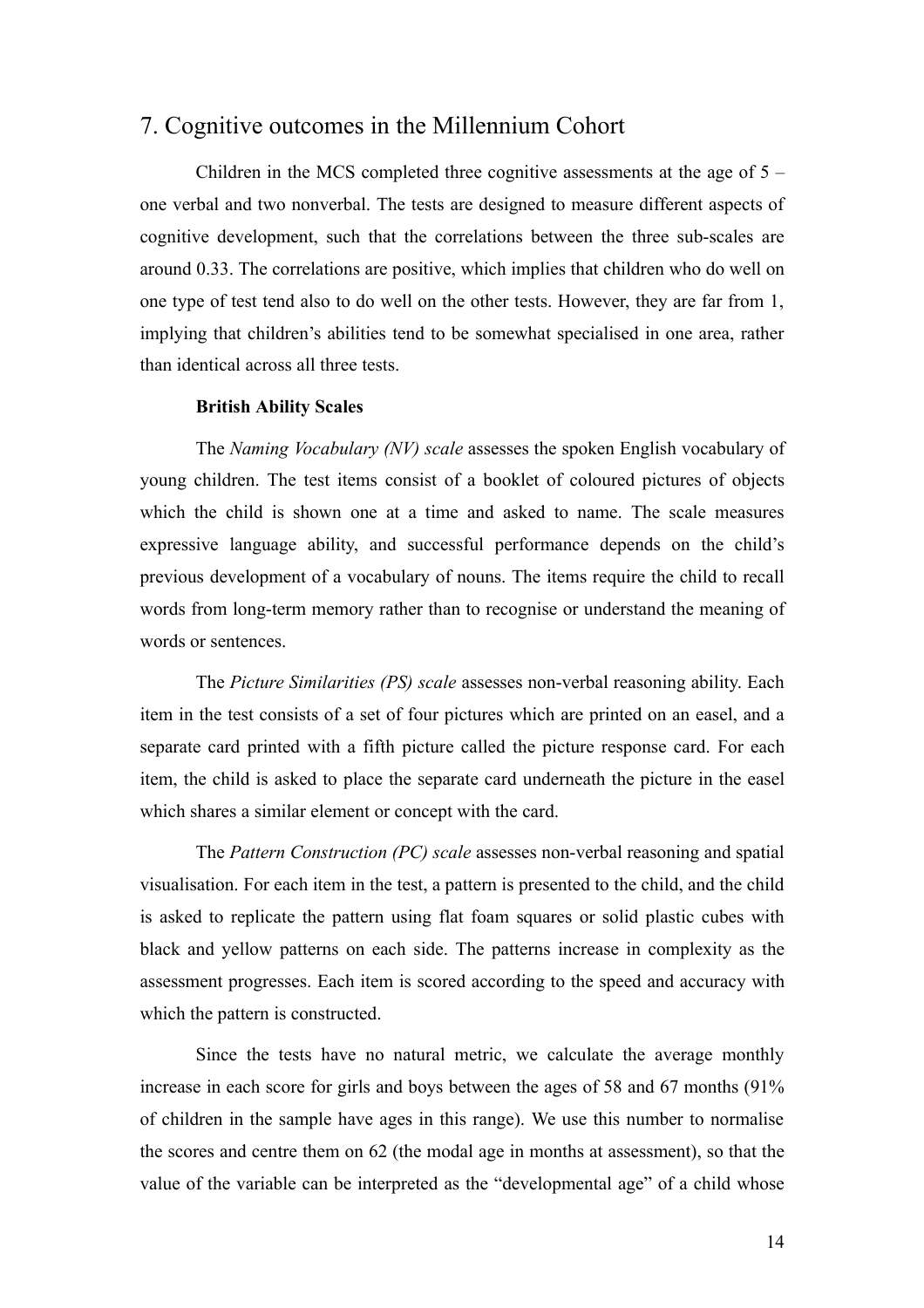calendar age is 62 months. A developmental age of 58, for example, indicates a cognitive delay equivalent to 4 months of development relative to the average child in this cohort. A similar technique is used by Jones and Schoon (2008), who caution that age equivalents should only be treated as approximate and note that they become more inaccurate as one moves away from the mean towards the extremes.

Figure 1 shows the mean vocabulary test score of children in each income quintile group. Detailed numbers are provided in Table 3, along with mean scores on the two nonverbal assessments. The average vocabulary test score of a 62-month-old child in the lowest income quintile is that expected of a child aged only 53.6 months – 11.1 months (after rounding) behind the average score of 64.6 months for the average child in the middle income quintile. It is this gap of 11.1 months that we seek to explain via differences in intervening factors between the two income groups.

In contrast the 'advantage' conferred by very high income is much smaller. The mean score in the highest income quintile is 5.2 months ahead of the mean for the middle income reference group. This difference is notable because it suggests that the benefits of higher income diminish strongly after some relatively low threshold. As shown in Table 1, the mean gap in after-tax incomes between the poorest and the middle quintile is around £15,000, while the mean gap between the middle and richest is around £35,000. So although the income gap is 2.3 times greater in the second comparison, the test score gap is less than half as large.

Table 3 provides comparable estimates for the two nonverbal cognitive tests. It is striking that the low- to middle-income gaps on both measures are only just over half the size of those on the verbal Naming Vocabulary test. The high income gap is again much smaller than the low income gap on the Pattern Construction test, although it is of roughly equal magnitude on the Picture Similarities test. While in part the greater gaps on the vocabulary test reflect the fact that low-income children are more likely to be from groups who do not speak English at home and hence have poorer English vocabulary, this difference holds up if we only consider low-income children whose parents are not immigrants and whose families only speak English at home. Dropping the 14% of the sample excluded by this restriction (leaving a sample that is 97% white), we find that the estimated low-income gap in vocabulary scores falls only slightly from 11.1 months to 9.0 months, while the low-income gaps in the non-verbal test scores are unaffected.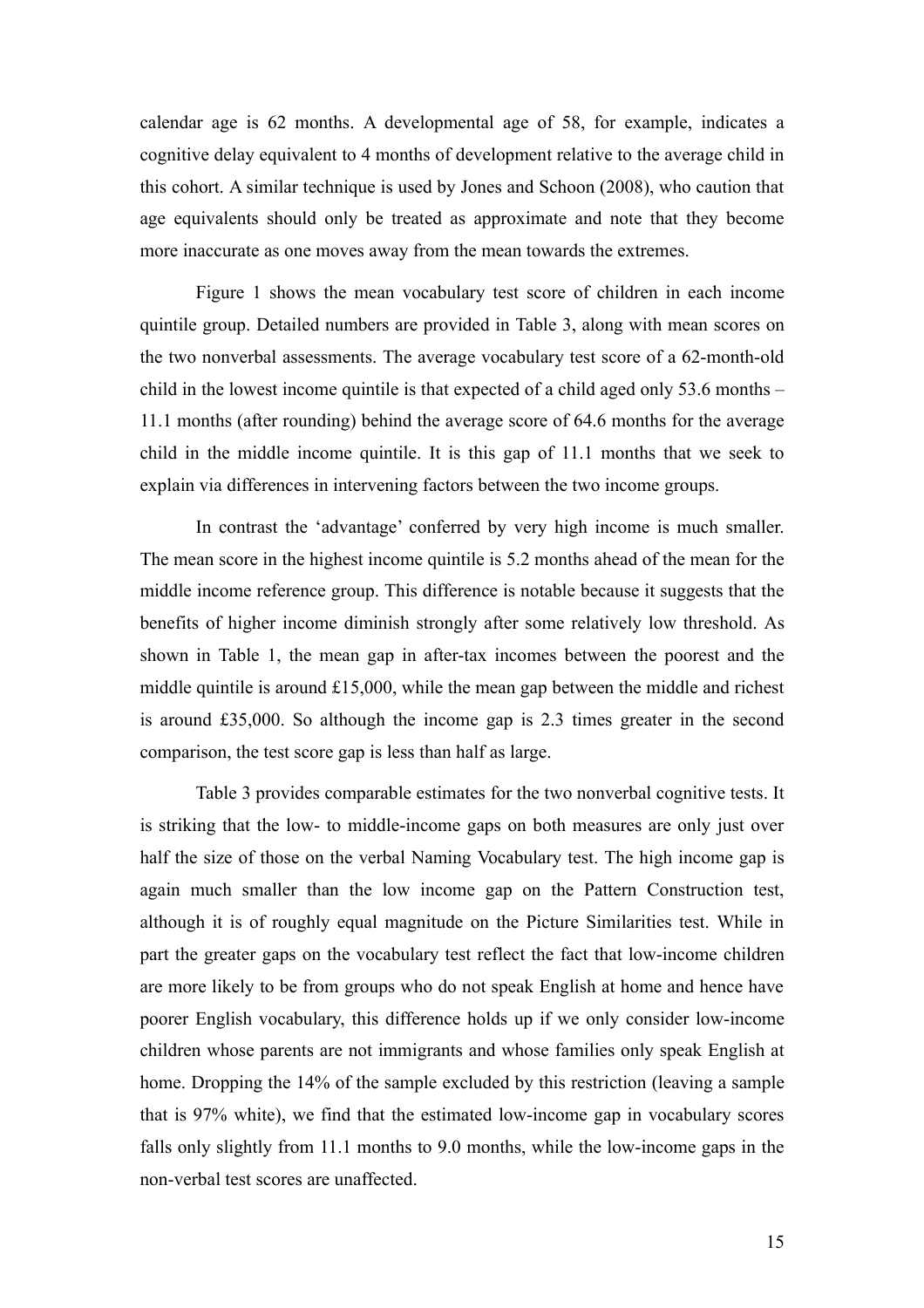These findings raise the important point that certain aspects of cognitive development may be more strongly associated with family background and the early environment than others. When making statements about the extent of inequality in cognitive development, or making comparisons across time and place, it is therefore important to be clear about the concept that is being measured. A focus exclusively on verbal tests of ability may overstate the extent to which disadvantaged children are falling behind in general.

This said, to avoid cluttering our analysis with three full sets of results, we focus on explaining the vocabulary test score gap. Results using the other two tests are available on request, and we note any striking differences in findings in the text. Of course, what we would really like to know is which aspect of cognitive development is most consequential for later outcomes such as final educational attainment. The MCS children are too young for us to know this yet, but evidence from previous cohort studies suggests that both verbal and nonverbal assessments are predictive of later outcomes (Blanden et al. 2007; Carneiro, Crawford and Goodman 2007).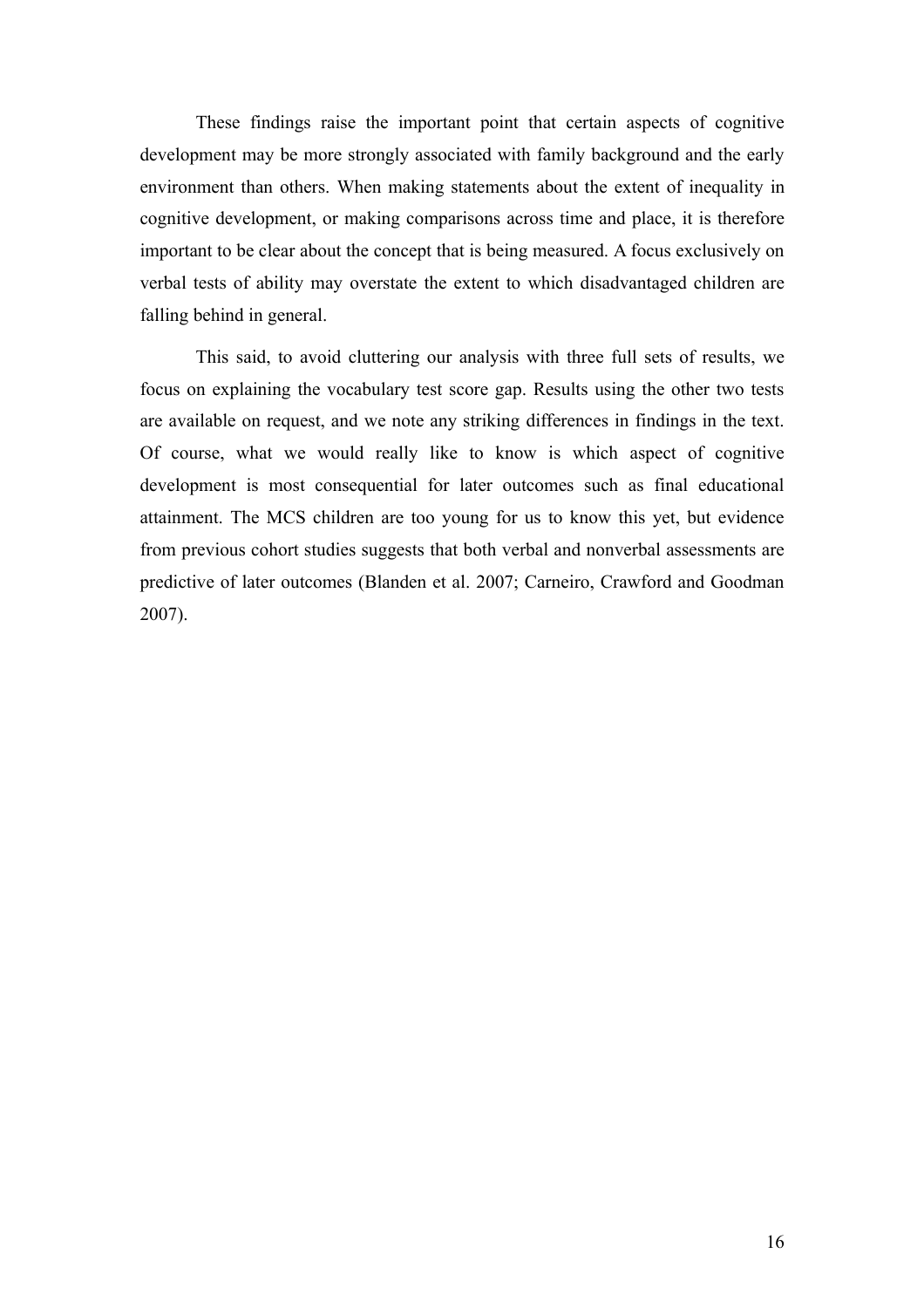# 8. The role of intervening factors in explaining the low- to middle-income test score gap

The aim of our multivariate analysis is to understand the factors that give rise to the low- to middle-income gap in vocabulary test scores of 11.1 months of development. We distinguish four broad domains of potential intervening factors, which we then disaggregate into more detailed sub-groupings.

Figure 2 and Table 4 show the results of this analysis. A brief summary of the contents of each domain is provided in Table 4. Many of the concepts are selfexplanatory, but full details of all variable definitions can be found in the subsequent sections devoted to each specific domain. As explained in the section on our conceptual framework, we also hold constant a set of demographic characteristics when estimating the effects of the four intervening domains. These characteristics – like parental age, education and ethnic origin - help to absorb the effects of associated but unmeasured factors. Their contribution to the portion of the income-related test score gap unexplained by the four focal domains is shown in the unshaded part of Figure 2 for completeness. However, because of the difference in interpretation, we discuss these estimates separately in Section 9.

An intuitive way to interpret the focal estimates is as the reduction in the lowto middle-income test score gap if the low- to middle-income gap in each domain were eliminated, keeping everything else the same (subject to the caveats discussed in Section 5). The contribution of a factor will depend on the degree to which it varies between low- and middle-income families, and the strength with which it predicts vocabulary outcomes, holding all else constant. If low- and middle-income families differ only slightly in terms of a particular behaviour or factor, then eliminating that difference will be associated with little change in the test score gap, even if the behaviour or factor is very consequential for outcomes. Equally, if the behaviour or factor does not matter for vocabulary, then eliminating even a large difference in that behaviour or factor between low- and middle-income families will have no statistical impact on the test score gap. The numbers in Figure 2 and Table 4 are designed to give a broad overview of our main findings, and as such do not indicate the relative strength of the two components of a factor's contribution. In the sections that follow we focus on each domain separately and look explicitly at that comparison.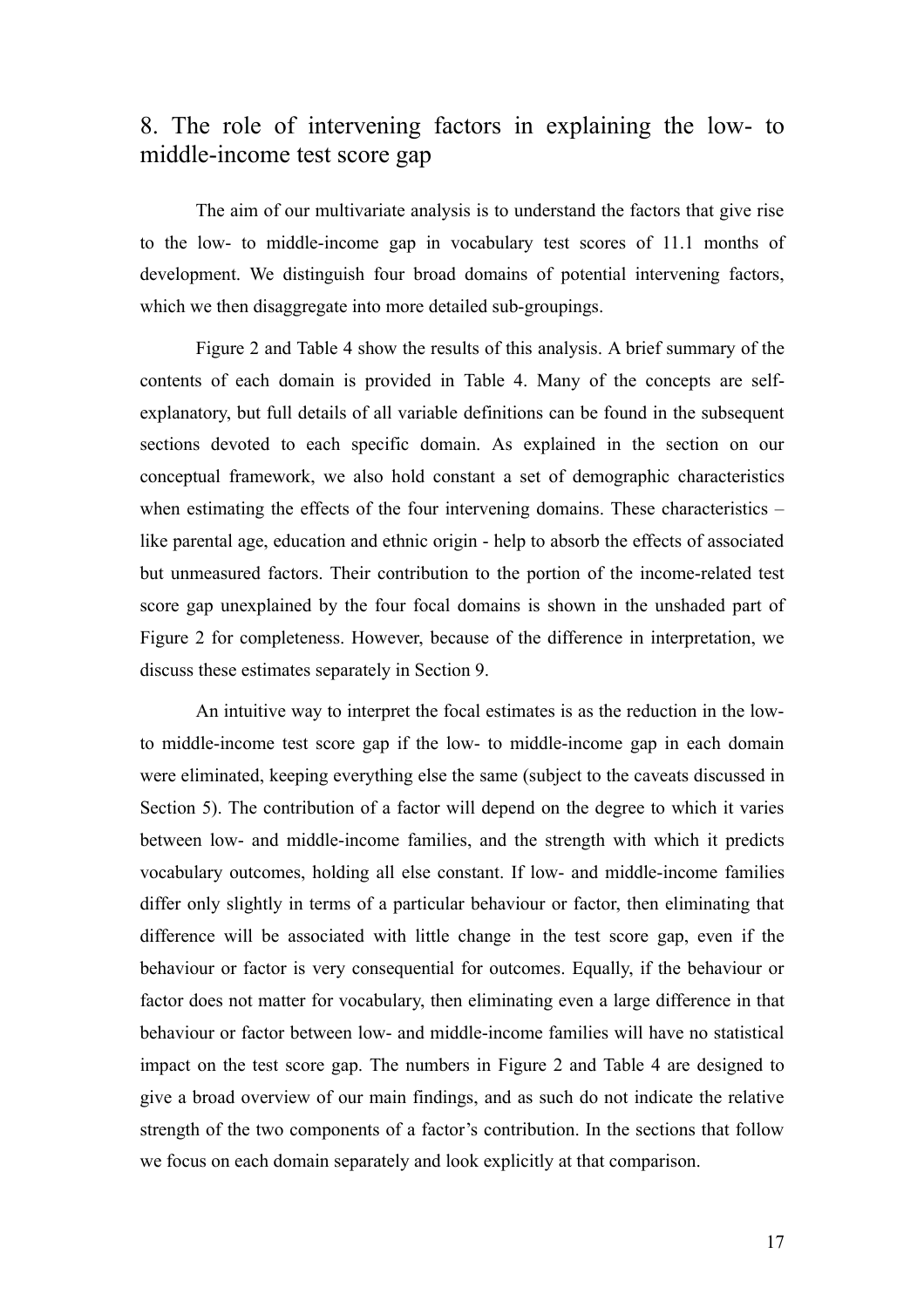Figure 2 shows that we estimate that the equalization, on average, of all measured intervening factors across the low and middle income groups would be associated with a 40% decrease in the poverty test score gap, a reduction from 11.1 months to 6.6 months of development.

The most important single domain is *parenting and the home environment*. The factors in this domain in total explain one fifth, or 2.2 months of the low- to middle-income test score gap. Table 4 shows that this domain is made up of three groups of variables. The home learning environment group is designed to capture the level of cognitively stimulating activities that the child is exposed to from the age of 3 onwards – in terms of parental reading and teaching, in-home activities like TV watching and computer games, and out-of-home activities like trips to the library and places of interest. Cognitive stimulation is clearly strongly associated with both income status and vocabulary skills – the income-related differences in these factors alone predict 11.4% of the total test score gap between low- and middle-income children.

The second group is parenting style, which captures factors relating to rules setting and discipline, and the warmth and sensitivity of parent-child interactions. This grouping is almost as powerful at independently predicting the low to middleincome test score gap as the home learning environment – accounting for 9.3% of the total.

The third group relates to health-related behaviours in the pre- and post-natal period: breast feeding, prenatal care, parental smoking and alcohol consumption. Taken together, these factors have no role at all in predicting the test score gap, and in fact, the negative estimate of -1.1% implies that the behaviours of low-income families are more advantageous than those of middle-income families, such that they contribute to a narrowing, rather than a widening, of the test score gap. This conclusion obscures the fact that there is variation in the contribution of items within the grouping, with differences in breastfeeding that contribute to the gap offset by differences in the other behaviours that work in the opposite direction. These factorspecific results are discussed further below.

The second major domain of *family material circumstances* contributes 13% to the low to middle-income test score gap, or 1.4 months of the total 11.1 month gap.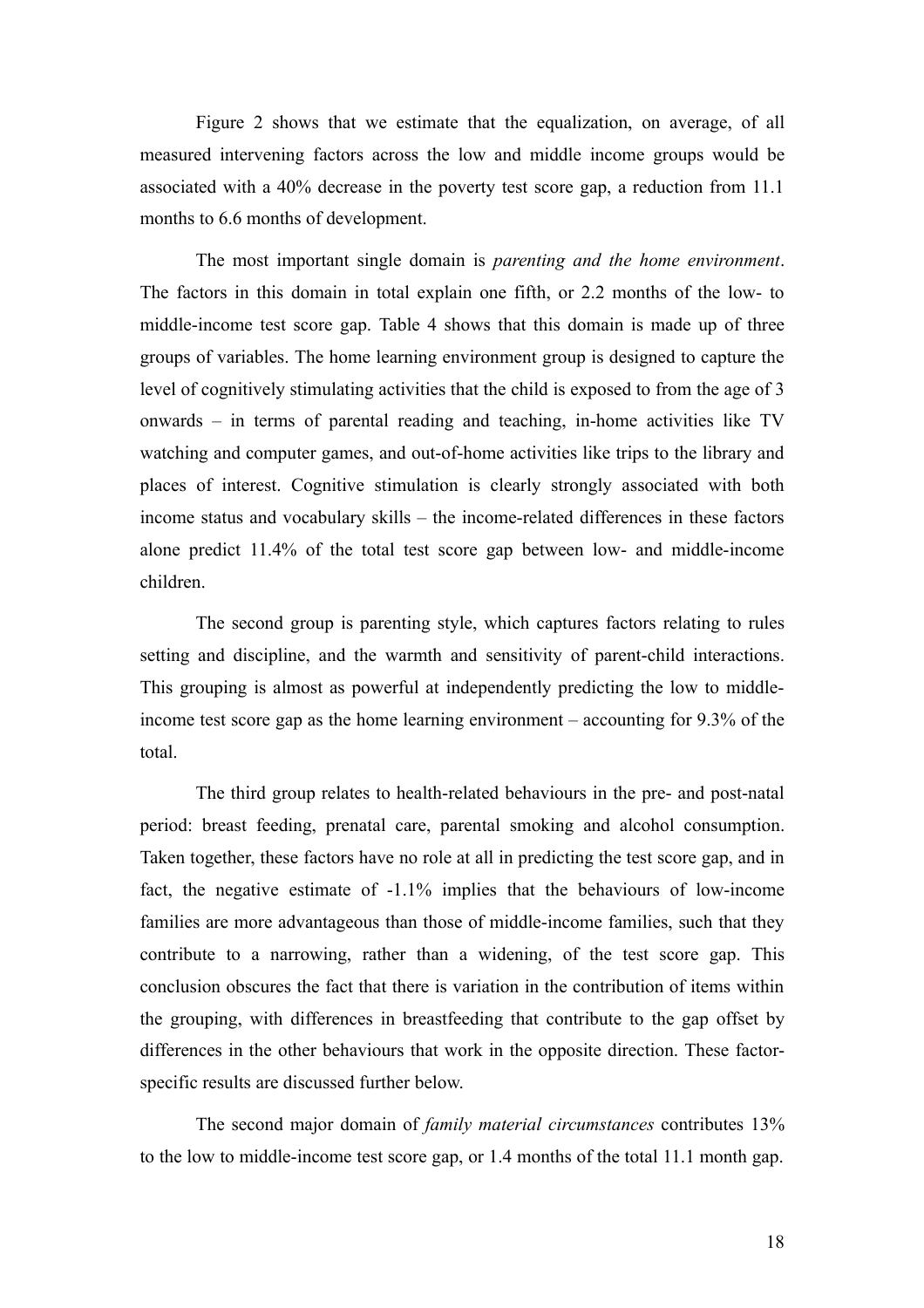Of all the domains we consider, this is the one conceptually most strongly linked to income itself, rather than other characteristics that may be more prevalent in lowincome families. Of course, the ownership of material possessions, neighbourhood and housing conditions and financial stress reflect not only money, but also parental preferences and decisions about how to allocate the income that they have. Table 4 shows that the bulk of this association reflects the lower ownership of various material possessions, such as internet access, cars, consumer durables and childrelated items in low-income families. Poor neighbourhood and housing conditions play only a modest role, holding all else constant, while financial stress is, unexpectedly, associated with better outcomes conditional on other material circumstances (perhaps indicating that mothers who report more financial stress are more concerned with promoting child development).

The income-related differences in the third domain of *maternal and child health conditions* contribute only around 4% of the low- to middle-income test score gap. Child health and maternal psychosocial wellbeing have a small amount of predictive power; maternal physical health has virtually none. It is striking how little health-related factors contribute to the test score gap compared with other domains of parenting and the home environment and material circumstances. However, other research suggests that these factors are much more strongly predictive of children's health and behavioural difficulties than they are of cognitive outcomes (Gregg, Propper and Washbrook 2008).

The fourth domain of *maternal employment and child care* is designed to capture the care environment of the child prior to the start of schooling. Maternal employment can be thought of as a proxy measure that captures time *not* spent with the mother, while other variables capture exposure to formal care settings and early education, rather than care provided by an unpaid relative or friend for example. Income-related differences in care experiences contribute only a small 3.8% to the poverty test score gap in total. This certainly implies that differences in child care settings are not the primary driver of low-income children's cognitive deficits. The interpretation of this finding is discussed more fully in the section devoted to the child care domain, but we note here that this cohort of children represents a group that received universal preschool, introduced by the Labour government after its election in 1997. Only a very small share of children in this cohort did not participate in some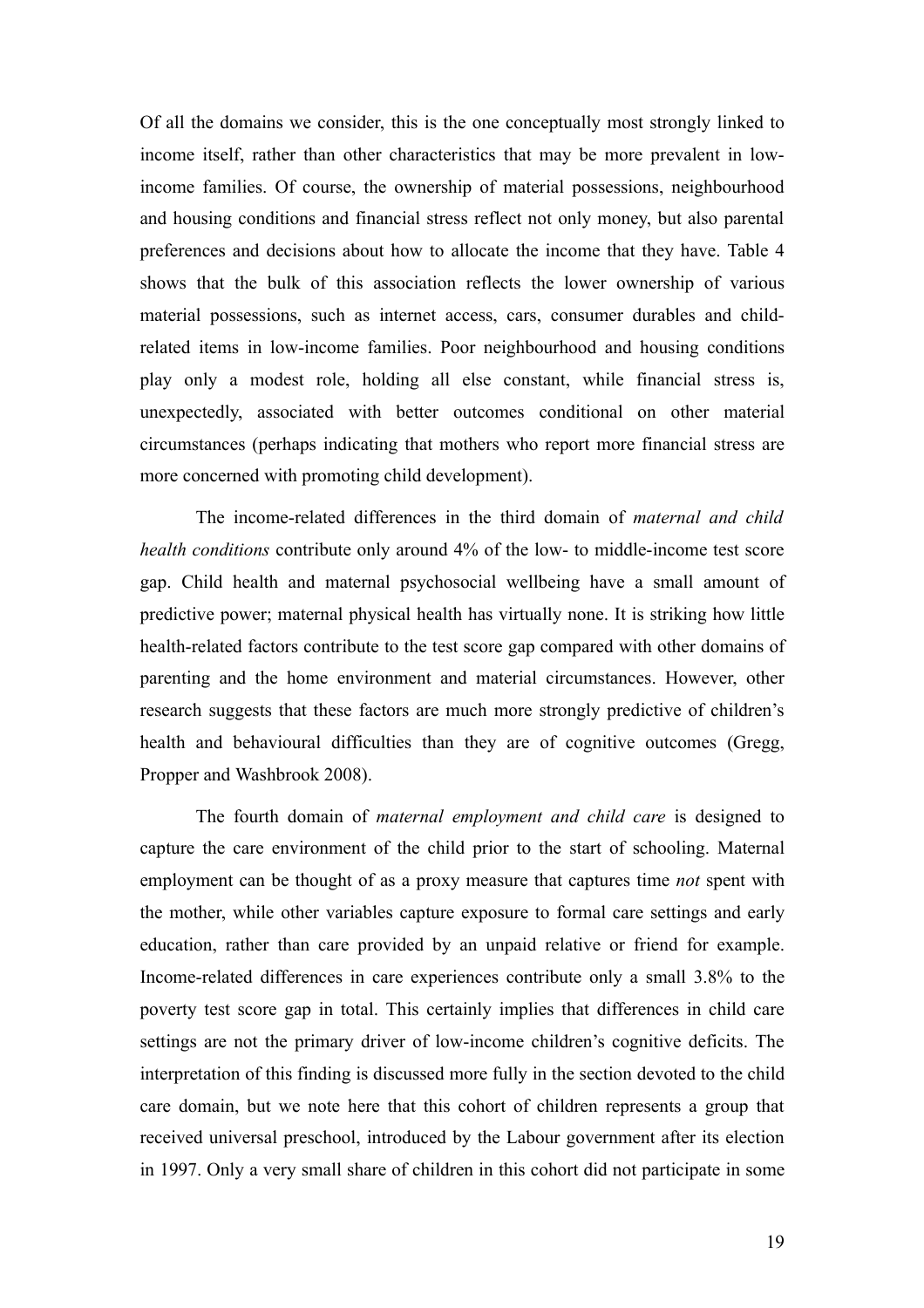kind of preschool before starting school. In addition, many aspects of child care experience which likely do still vary by income, such as quality and continuity of care, are not captured by our measures. Hence income-related differences in child care likely contribute somewhat to the unexplained portion of the poverty test score gap. In addition, the assertion that current disparities in early education are unlikely to be responsible for the cognitive gaps observed among children today does not imply that intensive, high-quality, targeted programmes cannot help to compensate for disadvantages faced by low-income children.

Although the estimates for the middle- to high-income gap are not our focus here, it is interesting to note whether the domains of factors contribute to them in the same way as they do to the low- to- middle income gap. Differences in the home learning environment and parenting style are important between middle and high income families too, contributing 18% and 9% respectively to the (much smaller) raw gap in their vocabulary scores. Differences in ownership of maternal possessions contribute 9%, a smaller but non-negligible portion when compared with the low- tomiddle income vocabulary test score gap.

Inspection of the breakdowns of the low- to- middle income gaps in the nonverbal Picture Similarities and Pattern Construction test scores (available on request), shows that in total the four domains of intervening factors account for similar amounts of developmental deficit as for the verbal test score. Equalization of all measured intervening factors is associated with a reduction in the low- to- middle income gap in Naming Vocabulary of 4.5 months, in Picture Similarities of 5.7 months, and in Pattern Construction of 4.3 months. There are much smaller unexplained components in the income-related gaps on the non-verbal measures, however, such that these predicted deficits account for the entire raw gap in Picture Similarities scores and 70% of the raw gap in Pattern Construction scores, compared with only 40% of the low- to- middle income gap in the Naming Vocabulary measure.

In many respects the role of specific domains in explaining the test score gaps are similar across verbal and non-verbal measures of cognitive ability. The home learning environment and parenting style are strongly predictive of the gaps in all three measures. The role of family material circumstances is somewhat larger in terms of the non-verbal scores relative the role of parenting and the home environment, the reverse of the case for the verbal vocabulary test score. We also find that, for the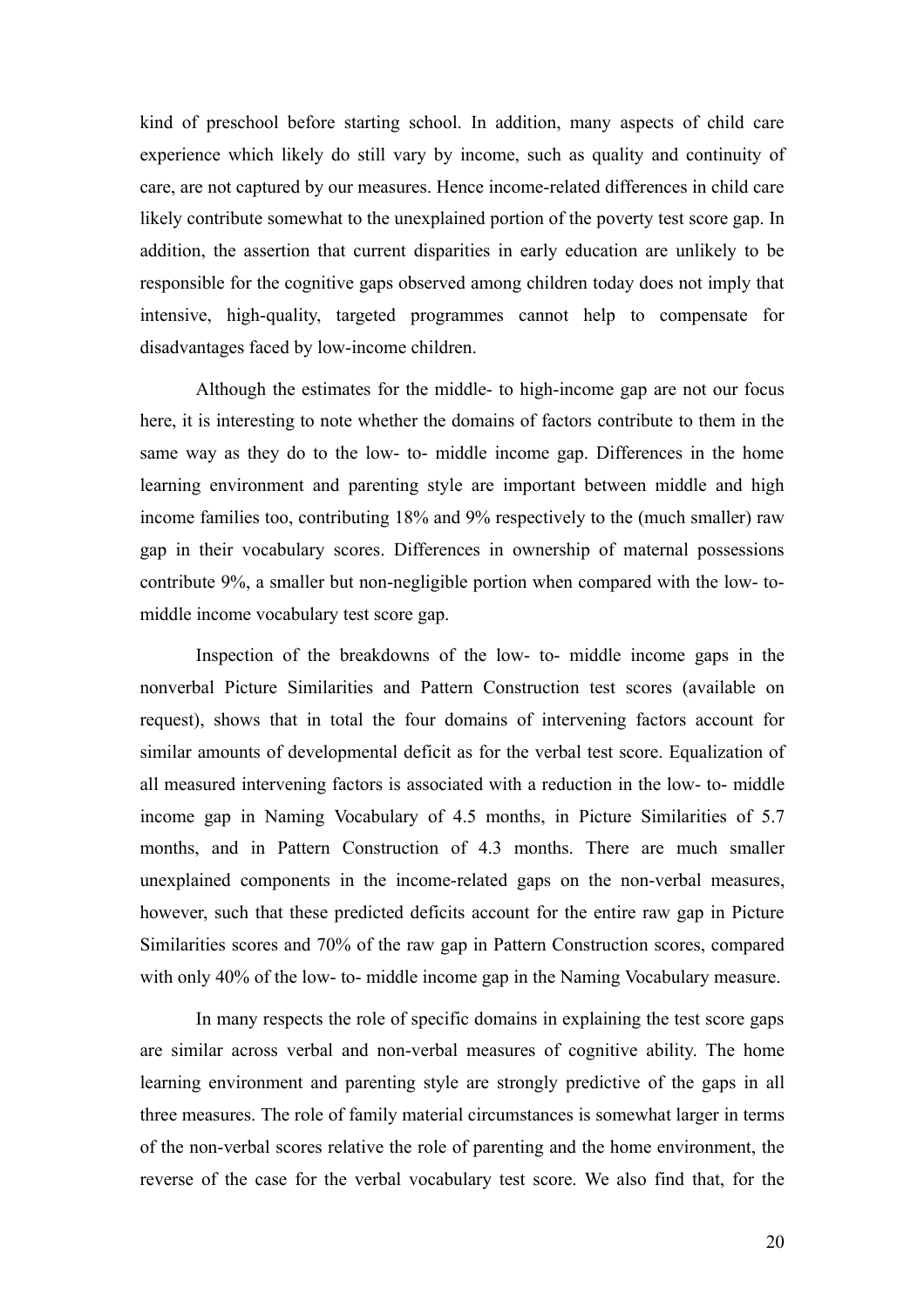Picture Similarities score alone, lack of early maternal employment is independently associated with a sizeable fraction – some 16% - of low income children's deficits.

The numbers in Figure 2 and Table 4 summarize the contribution of a multitude of different factors to the income-related verbal test score gap, and obscure considerable differences in the importance of different items within groups. These are shown fully in the following sections, but in order to give some sense of the role of specific items, we select the 11 individual factors that contribute the most to the vocabulary low-to-middle income test score gap, and present them in Table 5.

Table 5 shows that, of all the indicators included in our estimation, this set of 11 factors alone can account for 35.5% of the low- to- middle income gap in vocabulary test scores. Moreover, they account for even larger proportions of the nonverbal test gaps (although the magnitude of these gaps is much smaller). Hence the handful of items in Table 5 seems a good place to start when searching for possible policy levers.

Lack of internet access and lack of car access stand out overwhelmingly as the key items in the domain of material circumstances. These items are strongly income graded: 62% of the poorest income group have no internet access in the home at age 5, compared with 17% of the middle income group. Lack of access to a car is almost exclusively concentrated among the poorest families: 39% of the lowest income group do not have access to a car compared with 3% of the middle income group. Lack of each factor is associated with a decrease in vocabulary scores of around 1.8 months of development (see Section 11.)

A number of items from the parenting and home environment domain stand out as individually significant: parental reading and trips to plays, museums and libraries from the home learning environment grouping; maternal sensitivity and regular bedtimes from the parenting style grouping; and breast feeding from the health-related behaviours grouping. It is notable that several of the home learning items – reading and outings to plays and concerts – are consistently predictive of verbal test scores but not of non-verbal ability.

Finally, although the contribution of the maternal and child health domain in general is small, low birth weight and child's poor general health at age 5 make significant if modest contributions to all the income-related test score gaps.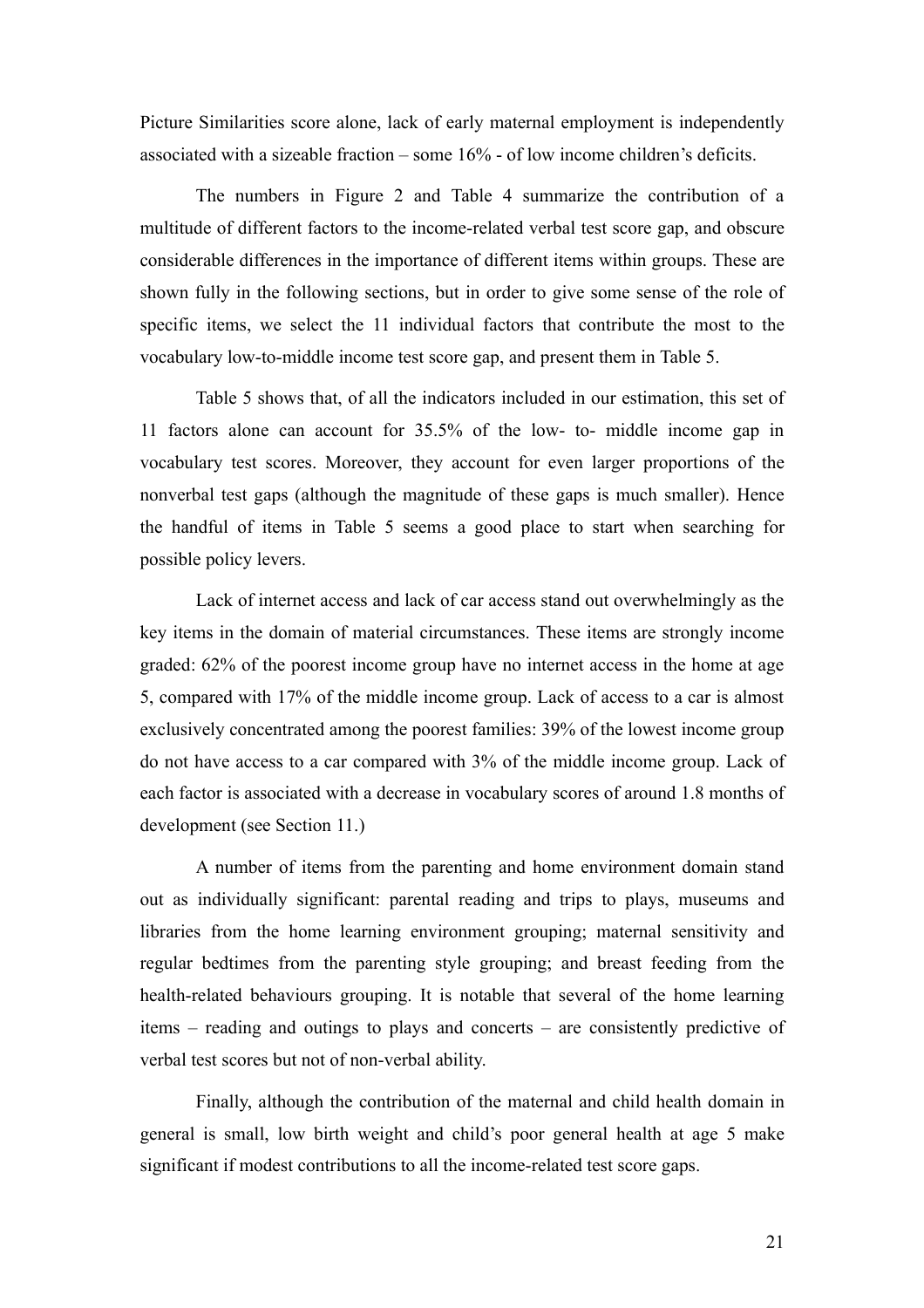The findings in Table 5 are useful because they make clear that the factors that matter for the cognitive test score gaps of poor children are diverse – the 11 items are drawn from five different groups of variables. No single domain of behaviours is responsible for the slower cognitive development of low-income children, and this suggests that interventions that are able to operate on multiple domains simultaneously are likely to be much more effective. The Nurse-Family Partnership programme is a model of this type of intervention, as it is designed to target factors such as birth weight, breast feeding and maternal sensitivity at the same time.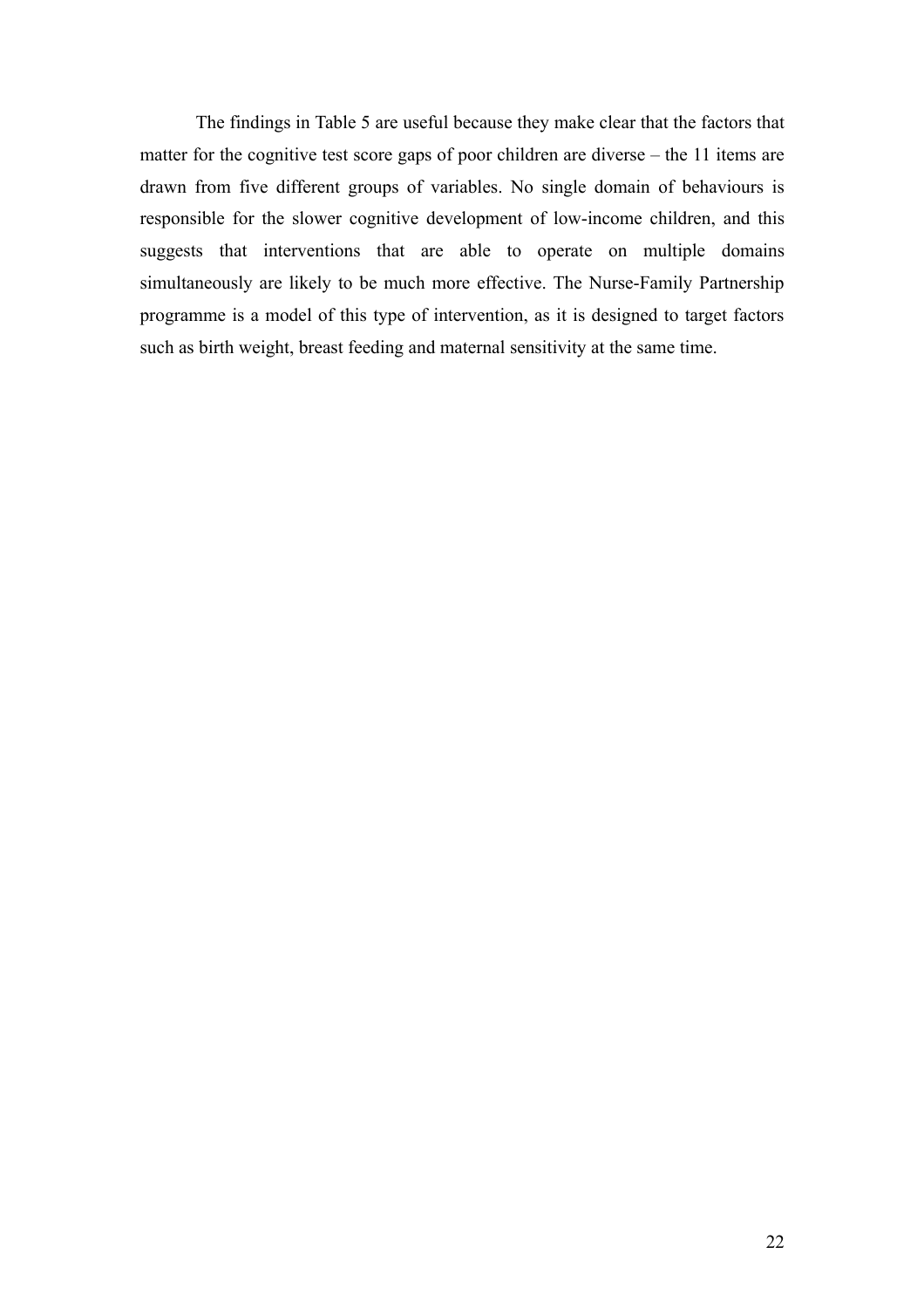# 9. The unexplained part of the low- to middle-income test score gap

So far, our analysis has shown that 40% of the gap in vocabulary test scores between low- and middle-income children can be explained by measurable factors that we have termed 'intervening'.. But what of the remaining 60%? There are many candidate factors that are potentially consequential for cognitive development that are not measured, or that are measured poorly, in our data.

Our results show that 20% of the low- to middle-income gap in vocabulary scores can be accounted for by differences in parenting and the home environment. Of this, 4.4% is explained by differences in the interviewer-rated measure of the quality of parent-child interactions. These figures are likely to be substantial underestimates because parental sensitivity is measured poorly by the observations of a person unknown to the family during a single interview. In addition, variation in the measure is limited because many of the 11 binary items are answered positively by the vast majority of the sample. For example, only 0.6% of parents slapped or spanked the child during the visit, 97.2% conversed at least twice with the child, and 96.8% showed physical affection. 58% of the sample scored the maximum of 11 on the aggregate measure.

Prior research on a sample of US preschool-age children suggests that more accurately measured data on sensitivity of parent-child interactions can increase the role of this factor in explaining income-related gaps in vocabulary scores substantially. Waldfogel and Washbrook (2008) attribute 50% of the low- to middleincome gap in vocabulary scores to differences in parenting and the home environment, of which fully 21% is contributed by measures derived from videotaped evidence. These measures are taken from instruments expressly designed to reveal the sensitivity and nurturance of parent-child interactions (the Nursing Child Assessment Teaching Scale and the Two Bags task), they were administered at three separate points in time, coded by assessors trained specifically for the task, and are comprised of continuous scales that discriminate more effectively over the range of the sample.

Two obvious further omissions are detailed data on the role of fathers – their characteristics and the nature of their relationships with the child – and the role of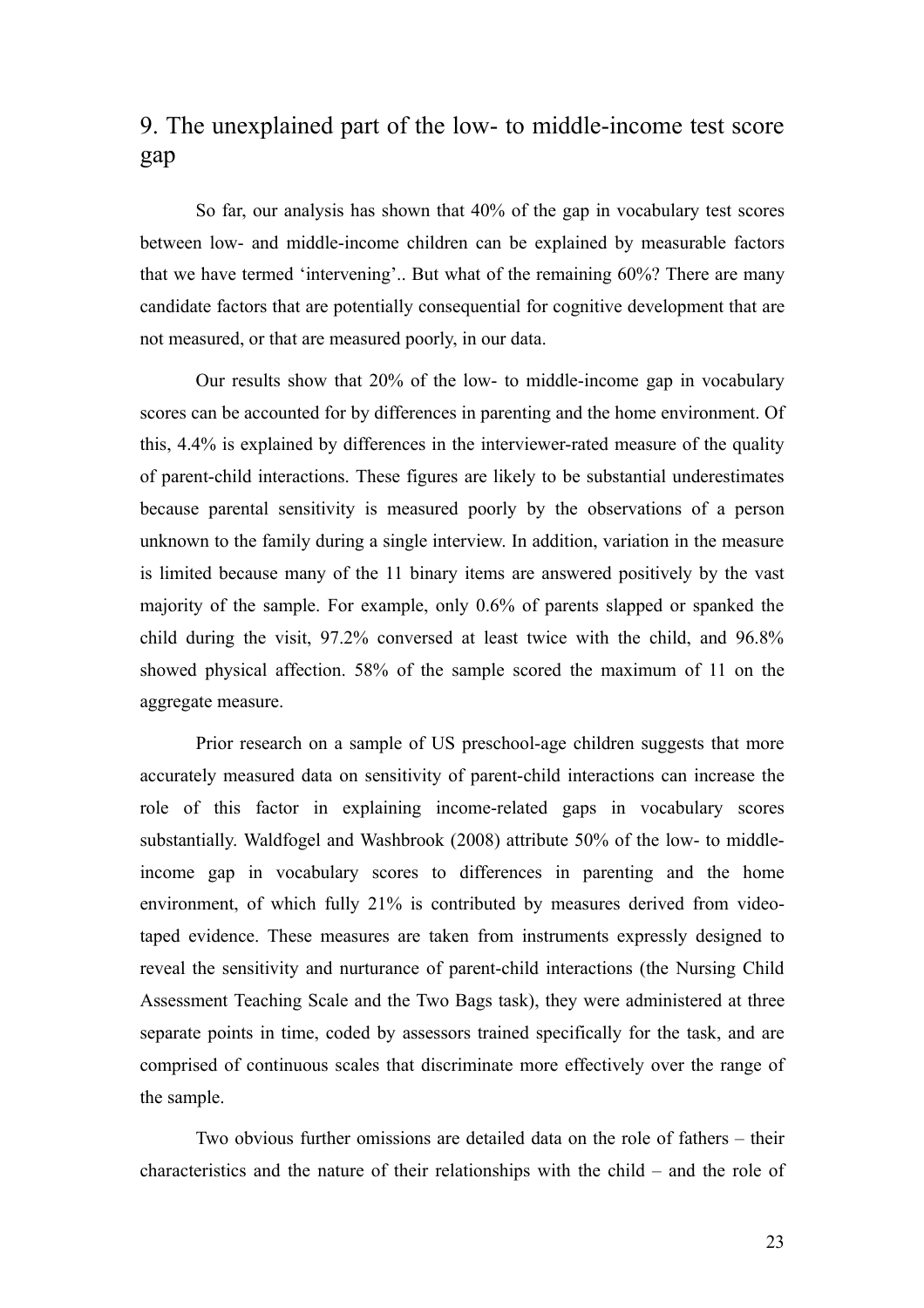inherited characteristics that shape both parental income and children's development. It is important to be aware of these omissions, although we cannot quantify their role any further.

What we can explore, however, is the extent to which family demographic characteristics are associated with the unobserved environments and experiences that contribute to the low income test score gap. Figure 3 repeats Figure 2, but switches the shading, such that we focus on the unexplained portion of the raw gap. As a guide to interpretation, 10% of the overall poverty test score gap is explained by factors that differ with parental education, but that are *not* associated with any of the measured intervening factors included in our estimation. Of course, parental education is likely to influence many of the behaviours we have already considered, but the role of these factors is netted out in the final estimates.

Three striking conclusions emerge from Figure 3. Firstly, ethnic minority status and nationality are strongly associated with the unexplained drivers of the lowto middle-income gap. (This grouping contains parental immigration status and language in the home as well as ethnicity, as shown in Table 2.) This conclusion applies only to the vocabulary test score gap, as the role of ethnicity and nationality in the nonverbal poverty test score gaps is negligible (results available on request). This pattern of results suggests that growing up in a non-British, non-English speaking family is linked with slower early verbal development – on an assessment in the English language<sup>[3](#page-59-2)</sup> -- but also suggests that this should not be misinterpreted as an adverse effect on cognitive ability or intelligence more generally. In addition, as mentioned earlier, immigrant background and language in the home by no means explain the lower vocabulary scores of low-income children. Even if we limited our analyses to children of British-born parents who speak only English at home, we would still find a large vocabulary gap between low- and middle-income children.

Secondly, we see a large role for maternal age at birth which explains 9% of the overall test score gap. This entirely reflects the negative outcomes associated with childbearing in the teenage years and the early twenties, rather than an advantage to childbearing after the age of 30. Teenage pregnancy has long been the subject of policy attention, and this finding suggests that the attention is warranted, and that children of young mothers are particularly at risk of cognitive under-development.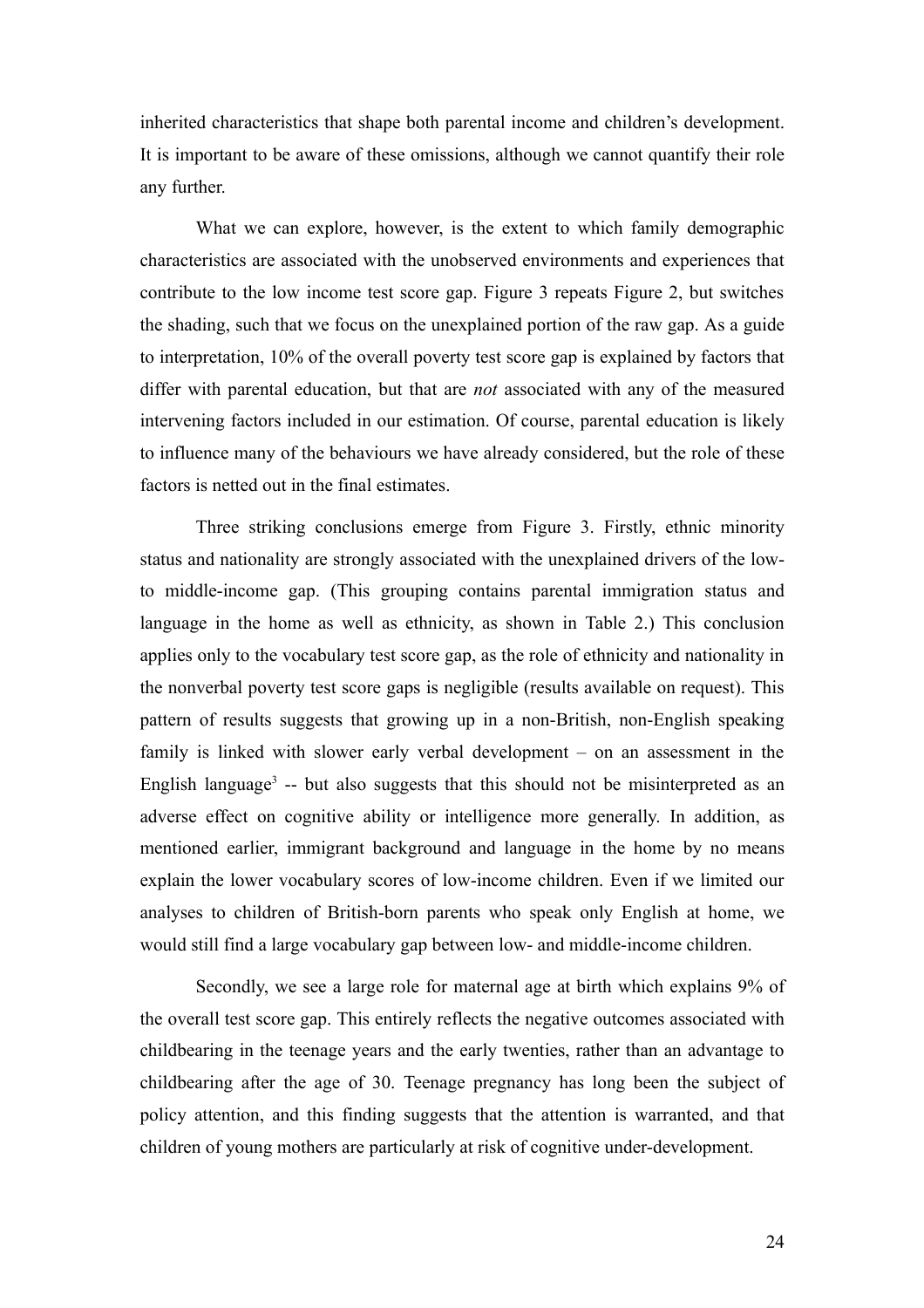Thirdly, differences in family structure and size (combined in the family composition group) contribute almost nothing to the low income gap in verbal test scores, nor to low income gaps in either of the nonverbal test scores. As shown in Table 2, low-income children are massively more likely to live in a single parent household and tend to have more siblings. It is certainly possible that these factors shape the parenting and other behaviours that we have shown matter for explaining the low income gap. But taking these into account, we find no evidence of differences between large and small families, or between single and couple families, that adversely affect children's cognitive development.

The Residual category, which is equal to just over a quarter of the raw low- tomiddle income vocabulary test score gap, captures all factors that are correlated with vocabulary and differ across income groups, but that are unrelated to any of the included measures. The implication is that even if all measured differences in parenting, material circumstances, parental education, ethnicity, and so on were equalized between low and middle income families, a gap in average vocabulary scores of 3 months of development is predicted to remain. We have speculated on some of the influences this figure may represent, but can conclude only that there is substantial scope for factors not considered in this analysis to play a role in narrowing the income-related verbal test score gaps.

# 10. Domains of intervening factors: Parenting and the home environment

This section, along with the three sections that follow, provides details of the individual statistics which we use to construct our breakdown of the low- to- middle income vocabulary test score gap. For each grouping in turn, we show first the (weighted) mean of each explanatory variable across the low-, middle- and highincome groups. The majority of explanatory variables are binary, so the mean is equal to the proportion of children in that income group who possess the characteristic in question. (Where the variable is not binary, an explanation is provided at the foot of the table.) The gap in means between the lowest and middle income quintile groups forms the first component in calculating the overall contribution of that factor to the low- to middle-income test score gap<sup>[4](#page-59-3)</sup>. To give a full picture of the range of children's experiences we also show in the tables the means for the high-income (top quintile)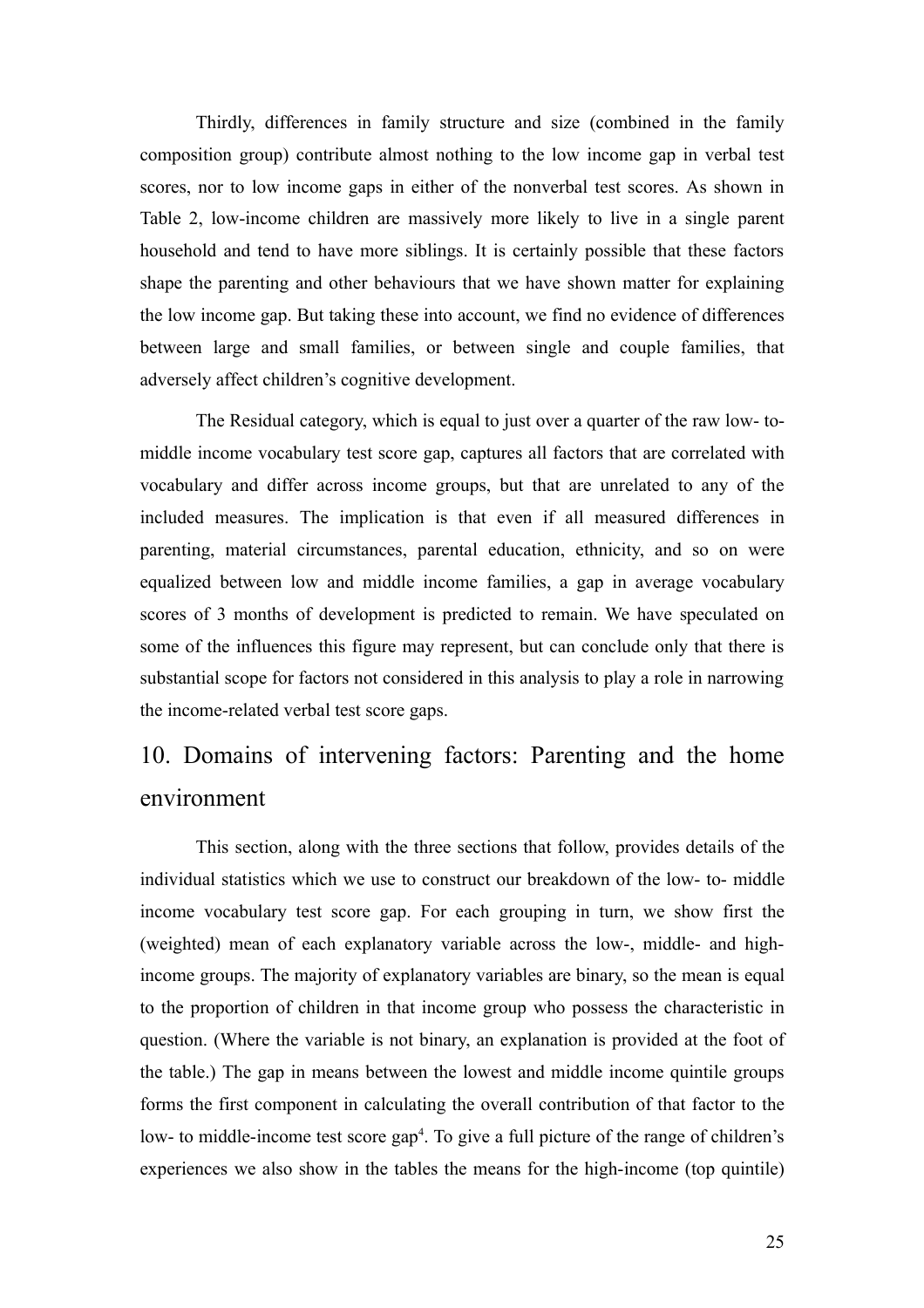group, which often differ quite considerably. These numbers do not contribute to our estimates of the break-down of the low- to middle-income gap, which are the focus of the report, but they can be used to gain some sense of the ways in which the most affluent children are advantaged relative to middle-income children.

Second, each table shows the conditional effect of the variable on the vocabulary test score. This effect is the coefficient from a single linear regression that includes all measured factors simultaneously (158 variables, not including the set of binary indicators for missing data). In order to focus attention on the variables with independent predictive power we report only those that are significant at the 10% level.

The product of the difference in means between the low- and middle-income groups and the estimated effect of the variable on vocabulary scores forms the variable's contribution to the raw low- to middle-income gap, shown as percentage of the 11.1 month total in Column 5 of each table [5](#page-59-4) . Again, to highlight the important stories we omit the contribution of variables with statistically insignificant effects from the tables (although all the variables were included in our statistical models). The contributions of all factors omitted from the tables do form part of the total contribution of the grouping and are summarized at the bottom of the tables. In general, the role of factors with insignificant effects is very small.

Table 6 provides details of the home learning environment variables. Columns 1 to 3 show that low-income children experience environments that differ from their better-off counterparts in a host of ways. Only 45% of the poorest children are read to every day at age 3, compared with 65% of middle-income children and 78% of the richest children. They are also considerably less likely to visit the library and places of interest like museums, plays and concerts. Only 30% participate in a sporting activity at least once a week at age 5, well below the 63% of middle-income children and the 81% of high-income children who do so. Conversely, low-income children are more likely to spend long hours watching television and playing computer games than better off children.

Column 4 shows that the majority of the home learning environment indicators are independently associated with significant differences in vocabulary test scores. Reading at age 3 and outings to places of cultural interest are particularly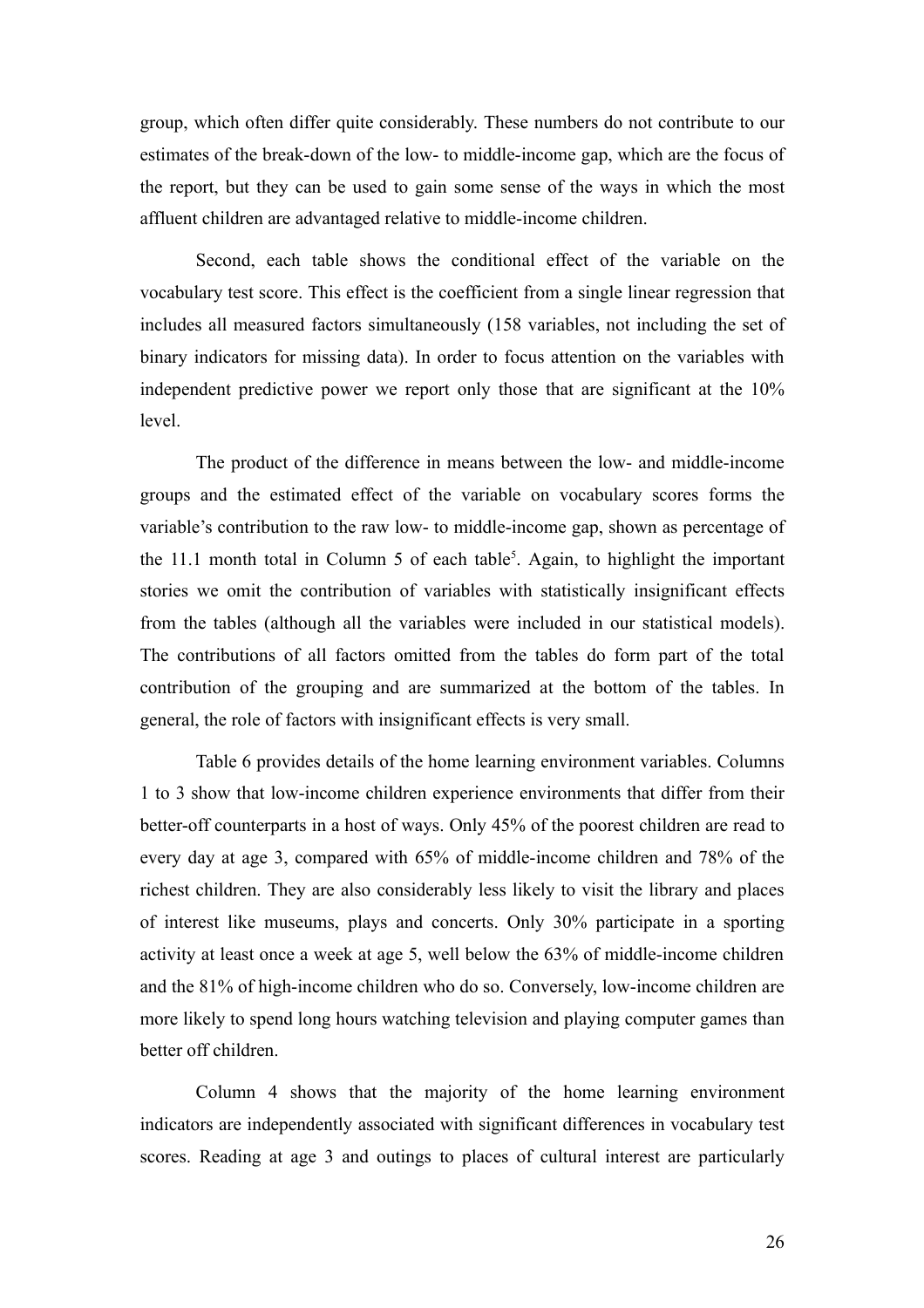associated with this aspect of development, with for example a child who is read to daily at age 3 predicted to have a test score nearly two months more advanced than an equivalent child who was not read to daily at age 3. The large magnitude of the income-related gaps in these factors combines with the strong estimated effects on verbal development to explain a sizeable fraction of the low- to- middle-income test score gap. Activities with a less obvious cognitive component such as sports, trips to zoos and television watching are generally weaker predictors, and so account for less of the gap, even though they also differ strongly with income.

Table 7 gives details of the parenting style variables, which together account for 9.3% of the total low- to- middle income gap in vocabulary scores, slightly below the 11.4% explained by the home learning environment. Low income children are less likely to have regular routines around bed times and meal times than middle income children, and low income parents tend to impose fewer rules and enforce them less strictly. Of these variables, it is regular bed times that are most strongly associated with the better vocabulary of middle income children.

An interviewer-assessed measure of mother-child interactions at the age 3 interview suggests that middle income mothers are slightly more sensitive and nurturing, at least according to this measure. Even though the income-related differences in this factor are relatively modest, it is very strongly predictive of verbal test score performance, so that these small differences are magnified into a gap in outcomes equal to 4.4% of the overall low- to- middle income test score gap. There is some evidence that these differences relate to beliefs about appropriate parenting style, as low income parents tended to express somewhat less authoritative and nurturing views when the child was 9 months old. It is noticeable, however, that the use of physical discipline (smacking) does not contribute to the test score gap because it is roughly equally common among low- and middle-income families, even though children who were smacked at least once a month at 5 have a one-month developmental delay relative to children who were not smacked.

Table 8 focuses on differences in health-related behaviours across income groups. Low-income children have lower rates of breast feeding and are almost half as likely as middle income children to be breast fed for 6 months – the period recommended by the World Health Organization for the promotion of maternal and infant health. Our results show that children who are never breast fed have a one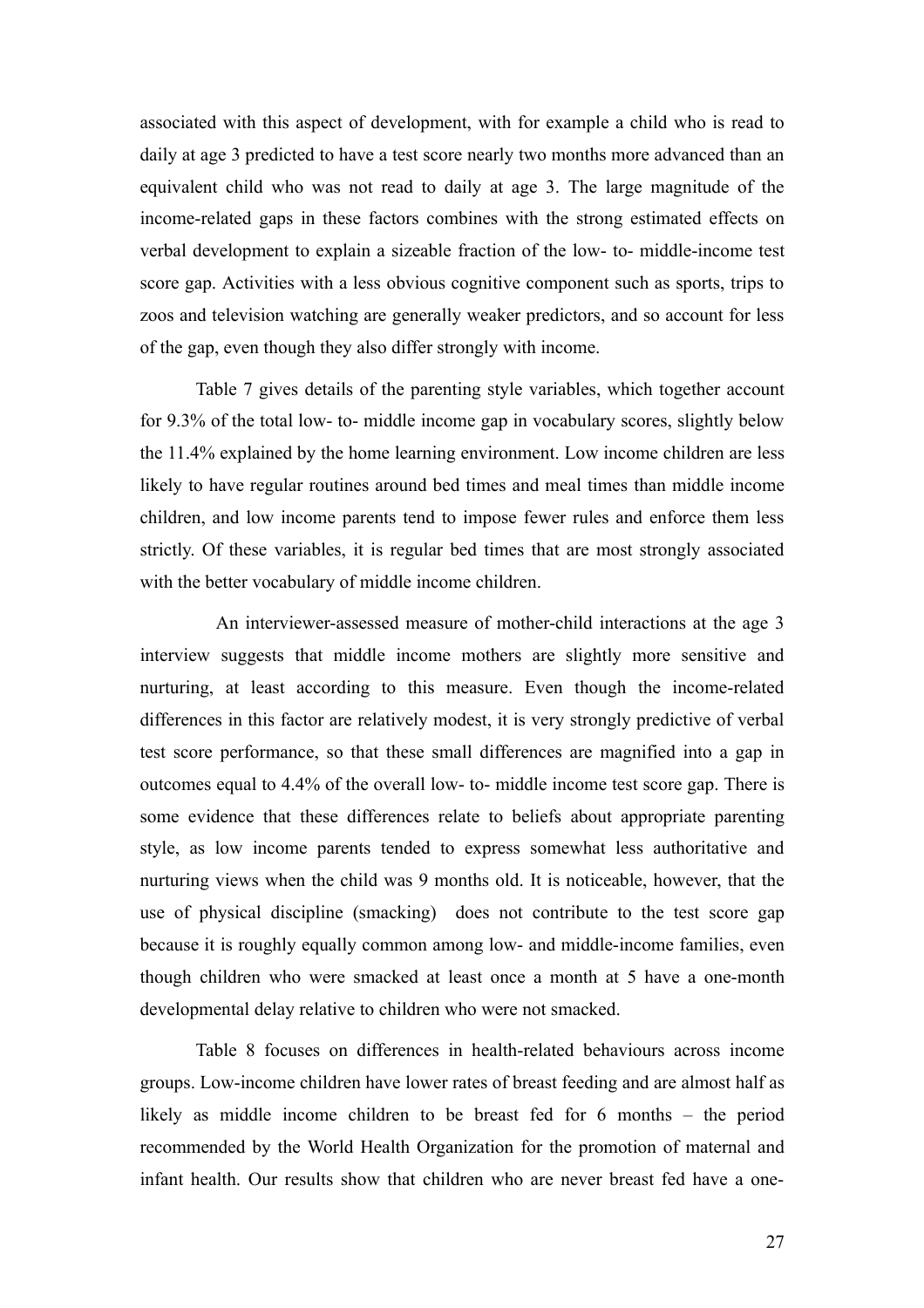month delay in vocabulary development relative to those who are breast fed for 6 months or more, a factor that makes a modest contribution to the overall low- tomiddle income test score gap at age 5.

Low-income children are much likely to be exposed to cigarette smoke, both in the womb and later on in the home, and their mothers were less likely to have received prenatal care in the first trimester of pregnancy. We find no evidence that these factors are independently associated with vocabulary, however, when all other influences are taken into consideration. Low income mothers report that they drink alcohol much less frequently than middle- and high- income mothers, although when the measure concerns problem drinking specifically the relationship is less clear-cut. There is some weak evidence that alcohol consumption at 3 is negatively associated with children's vocabulary scores, so that the higher consumption of middle income mothers in fact works to offset the benefits of their longer breast feeding. Low income mothers are more likely to admit to recreational illegal drug use, but this plays no role in the vocabulary test score gap because of an unexpected perverse positive association between drug use and the outcome<sup>[6](#page-59-5)</sup>.

In summary, this section has shown that many diverse aspects of parenting behaviour are linked to vocabulary test scores. Low-income children tend to be disadvantaged across all these aspects relative to better off children, although the differences are perhaps largest with respect to learning activities within the home. One point it is worth noting here is that although most beneficial types of parenting and the home environment are more common in middle- and high-income families, the relationship is far from absolute. Large numbers of the poorest children are read to every day, taken to places of interest, have regular bed times and are breast fed by their mothers. These examples of positive behaviours among the lowest income parents give grounds for optimism that such behaviours can be promoted more widely among vulnerable families.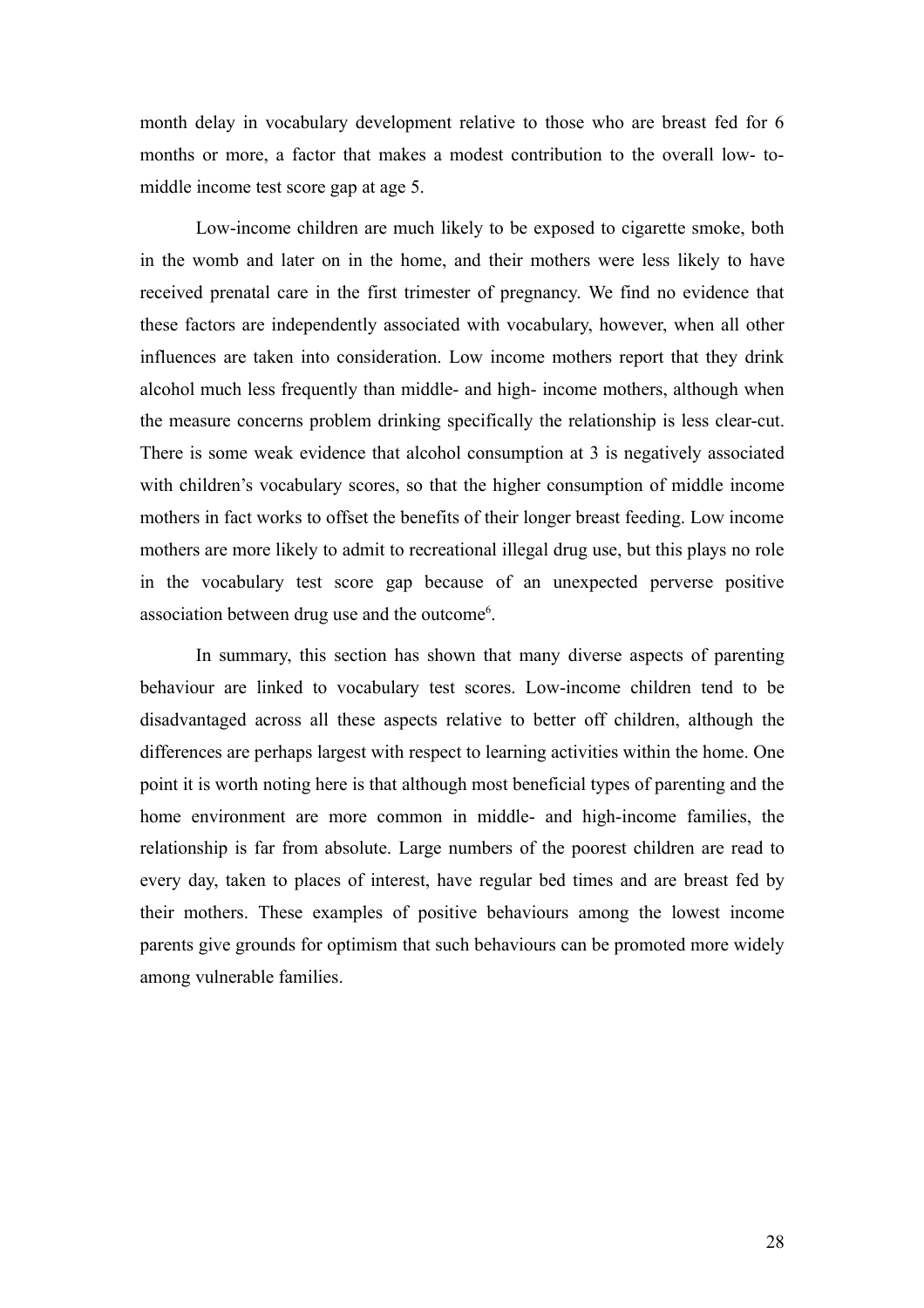# 11. Domains of intervening factors: Family material circumstances

The MCS contains a wide range of measures of material possessions within the home, including a set of deprivation indicators that form part of the official government definition of material deprivation. Our detailed picture of income-related differences in the ownership of these items provides a key insight into how the living conditions of low-income children differ from their better off counterparts. It is possible that certain items make a direct contribution to children's learning and development, but together they also act as a measure of access to social and leisure opportunities more broadly.

Table 9 repeats the findings already discussed of the importance of internet access and car ownership in predicting the low- to- middle income gap in vocabulary test scores. It shows that these items are much more likely to be lacking in lowincome households, but are almost universal in the highest income families, and that they are associated with large differences in vocabulary performance at age 5.

Very few families, even among the poorest, are without a telephone, fridge, freezer or washing machine in 21<sup>st</sup> century Britain. Similarly, inability to meet basic clothing needs, nutritional needs (fruit and vegetables) and to participate in social celebrations is very rare. Larger differences, however, are apparent when we consider more discretionary items like microwaves, dishwashers, tumble dryers, new furniture and contents insurance. It is noticeable that low income parents are much more likely to go without adult rather than child-related items. 15% of low income mothers lack two pairs of weatherproof shoes for themselves, compared with only 3-5% lacking shoes for their children. 28% go without a hobby or leisure activity and at least 40% without a small weekly sum of money to spend solely on themselves. Lack of an annual holiday emerges as one of the key distinguishing features of contemporary low-income family life – 57% of the poorest families cannot afford a holiday, compared with only 15-18% of middle-income families and 3% of the richest families. The finding that it is in the area of car ownership, holidays and access to leisure activities more broadly that low-income families suffer the greatest exclusion is supported by Gregg et al. (2006), who show that increases in the incomes of the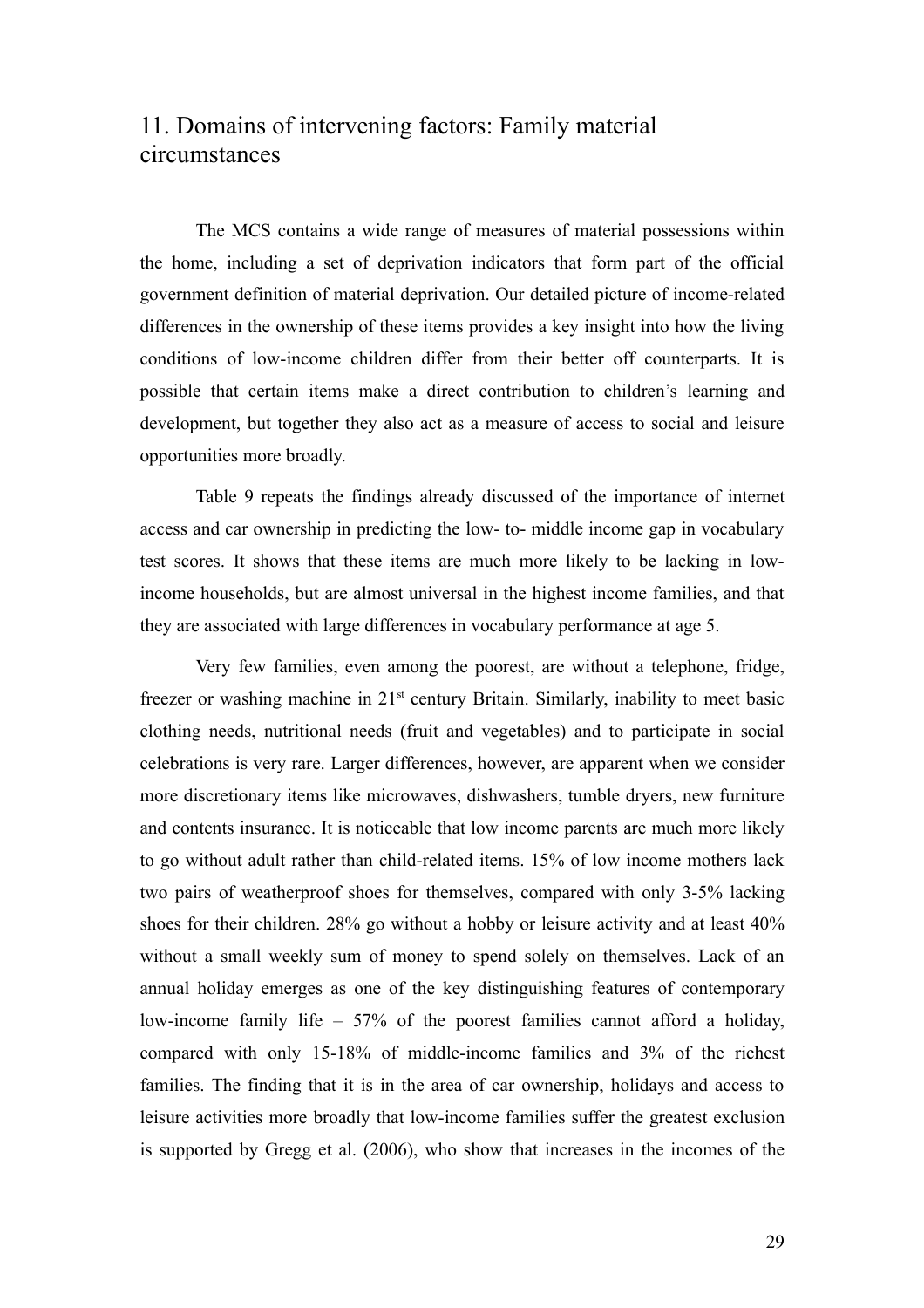poorest families after Labour's welfare reforms were spent disproportionately on these types of item.

With the exception of cars and the internet, ownership of individual material possessions is not positively associated with children's verbal development, and this conclusion remained even if when we combined the measures into aggregate "material deprivation scores". However, the picture of sharp inequalities in access to social and leisure opportunities shown in Table 9 raises concerns for the well-being of adults in low-income families, who may be protecting their children by going without themselves. It is also possible that these inequalities will come to have greater consequences for low-income children as they age and attend school, when their more limited range of experience will come into sharper contrast with that of more affluent children.

A second aspect of material circumstances relates to the local environment beyond the family home. Table 10 shows that, unsurprisingly, lower income children tend to live in more deprived areas than middle- and high-income children. Subjective indicators of local conditions – assessed by both the interviewer and the child's mother – confirm that the neighbourhoods of low income children are more likely to be perceived as unsafe or of poor quality. These factors are not significantly independently associated with children's vocabulary scores, although of course they may shape the family conditions and processes that are already accounted for in the analysis. Residence in a rural or village location is relatively rare for children in this cohort, but it is still twice as likely for the richest children than for the poorest, and is associated with significantly more advanced vocabulary development, holding all else equal.

Table 11 focuses specifically on housing-related aspects of material deprivation. Two-thirds of low-income children lived in council or Housing Association rented accommodation (social housing) at some point before age 5, and 44% were always in social housing from birth onwards. Unconditional differences in vocabulary outcomes between children in social housing and other children are very large (on the order of 10 months of development), but when other measured influences are held constant, these differences become insignificant. This suggests that our measures of the home environment, material circumstances, family health and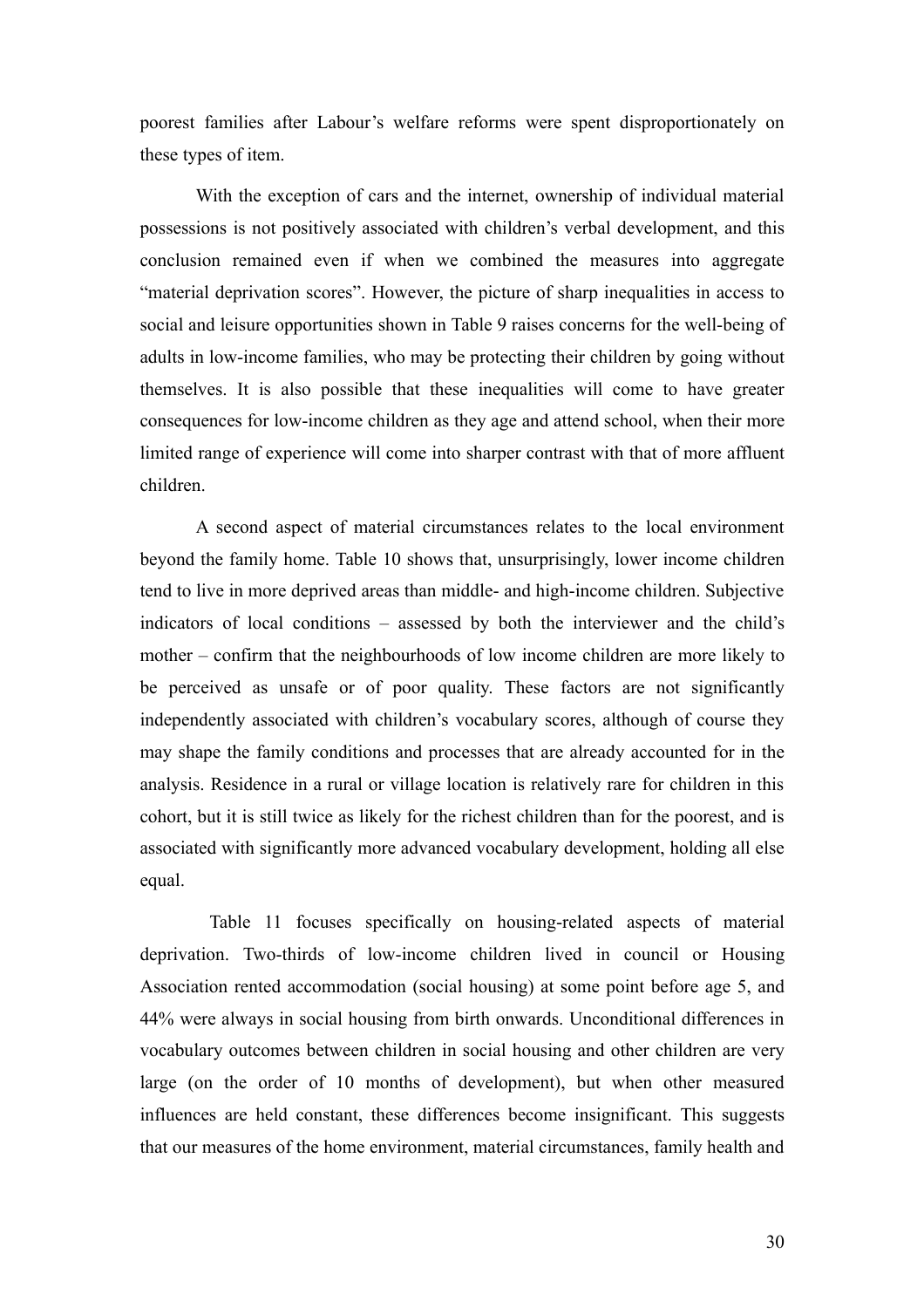child care fully capture the disadvantageous aspects of life in social housing, at least with respect to early language development.

Low-income children are more likely to live in crowded or damp accommodation than other children, are less likely to have access to a garden, and slightly more likely to have a home that is dark, unclean or unsafe. With the exception of one crowding measure, these factors are not independent predictors of slower verbal development, although we would perhaps expect to see a greater association of these factors with health rather than cognitive outcomes.

Table 12 gives details of our final set of variables in the material circumstances domain – those relating to financial management. Three-quarters of the lowest income parents do not save regularly, but neither do 30% of the richest parents, suggesting that savings behaviour reflects more than just income availability. Around a third of the lowest income parents are behind with one or more household bills, and a fifth report that they find it difficult to manage financially in general. Again, these variables do not predict vocabulary scores when we hold constant income quintile, ownership of material possessions and other influences on outcomes. In fact, conditional on all other factors, measures of financial stress are slightly positively associated with children's vocabulary scores, perhaps because families with higher aspirations for their own and their children's living conditions struggle more on very low incomes.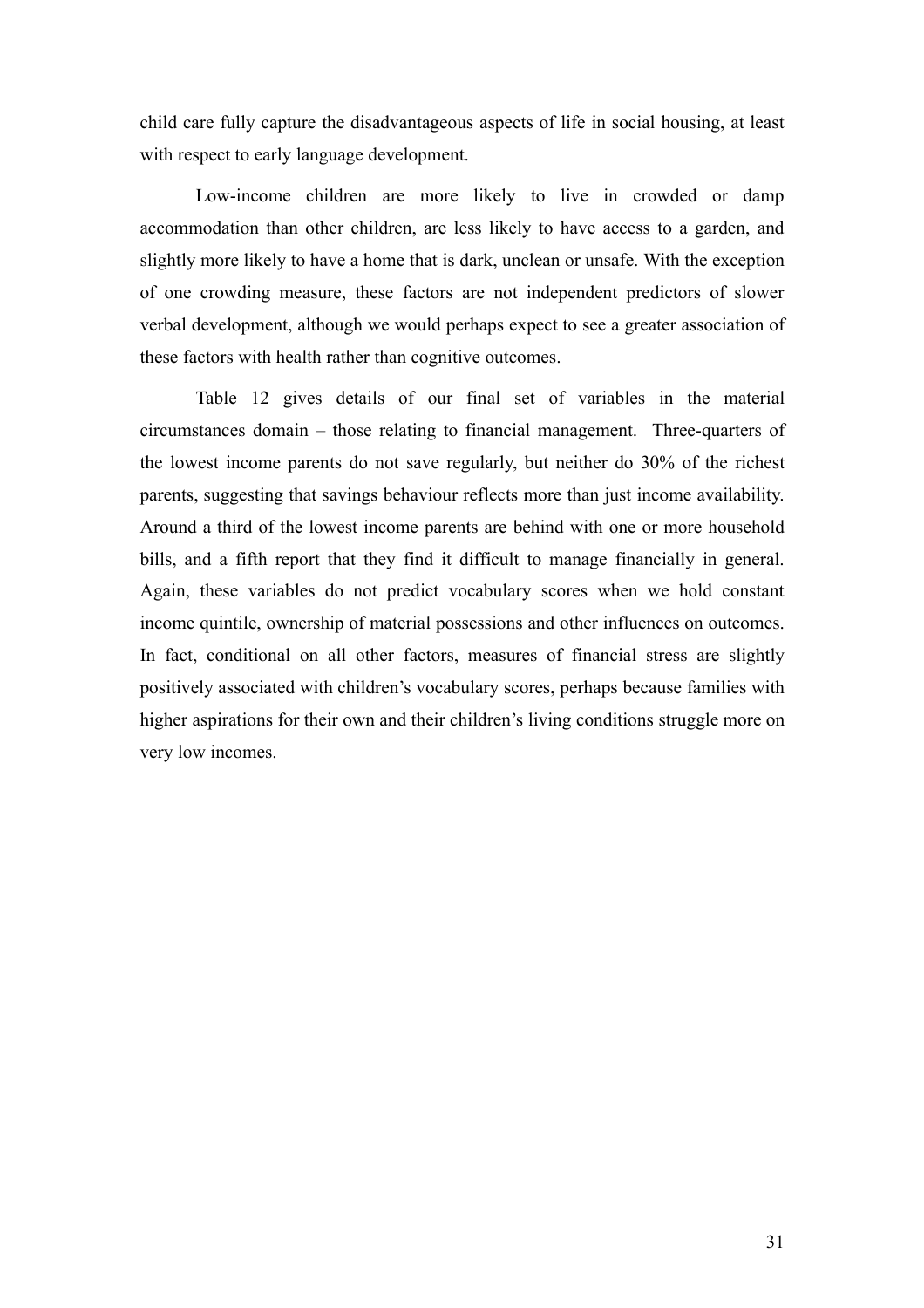## 12. Domains of intervening factors: Maternal and child health

The MCS contains many indicators of the mental and physical well-being of both parents and children. Table 13 focuses on question of whether poor health hampers the cognitive development of low income children. Birth weight is a factor that is known to be strongly predictive of a range of outcomes later in life, and even into adulthood. Children in the lowest income group were, on average, around 150g lighter at birth than those in the middle income quintile. This small difference accounts for 1.3% of the overall test score gap because, as shown in Column 4, an extra kilogramme of birth weight is associated with just under a month of additional vocabulary development, holding all else equal. To some extent lighter birth weight reflects shorter gestation length, and low income children do tend to spend slightly fewer days in the womb (although they are no more likely to be placed in a Special Care Unit at birth). But the very small correction factor of -0.1% associated with shorter gestation shows that our results reflect lighter birth weight in low income children conditional on gestation.

Contemporaneous child health is also associated with vocabulary test scores. Low income mothers tend to report that their children are in poorer general health at age 5 on a five-point scale than middle- and high-income mothers, and an extra point on this scale independently predicts almost half a month of developmental progress in vocabulary.

Table 14 considers the relationship between income group and maternal physical health. As with their assessment of child health shown in Table 13, low income mothers rate their health as worse, on average, than that of better off mothers. 19% report a longstanding illness or disability that limits their activities, compared with 13% of middle income mothers and 8% of the highest income mothers. Neither of these factors, however, independently matters for vocabulary test scores. Overweight/obesity is generally less associated with income than the other health measures, so that even though there is some link between poor maternal health in this area and slower cognitive development (perhaps capturing something about nutrition in the home) it contributes almost nothing to the income-related test score gap.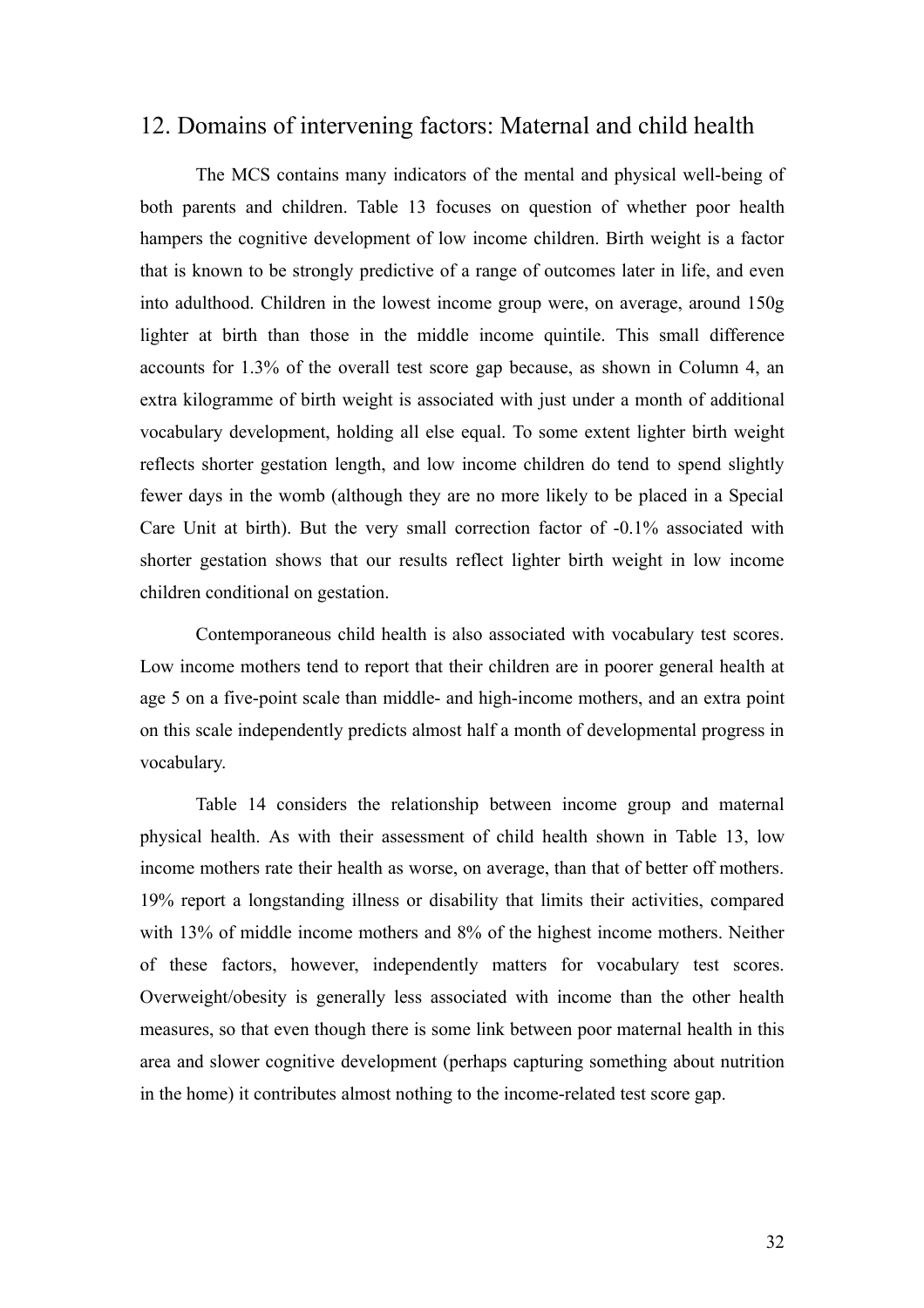Table 15 focuses on a broad set of measures of maternal psychological and social, rather than physical, well being. Low income mothers have worse outcomes on all these measures across the board. Fully one-fifth reported symptoms that put them at risk of post-natal depression at 9 months, compared with 11% of middle-income mothers and 7% of the richest mothers. Low income mothers also report considerably higher levels of psychological distress in later years. They perceive themselves to have lower levels of social support than other mothers, and have less of a sense of control over their own lives (as measured by an assessment of locus of control). They also have lower self esteem and are less satisfied with how their lives have worked out in general. Finally 15% of the poorest mothers have problems with basic literacy and numeracy, such as the ability to fill out forms.

None of these variables are significant individual predictors of children's vocabulary test scores when other influences are taken into account. In total, however, they contribute 1.8% of the low- to- middle income vocabulary test score gap, a figure driven largely by the contribution of the lower levels of social support reported by low income mothers. Although their role here is perhaps surprisingly modest, research has shown that these factors in general are much more strongly linked with children's behaviour problems and socio-emotional development than with cognitive development (e.g. Gregg at al. 2008). Hence we should not conclude that maternal psychosocial well-being has few consequences for child development on the basis of an examination of verbal test scores alone, although it is unlikely to be a primary driver of cognitive deficits.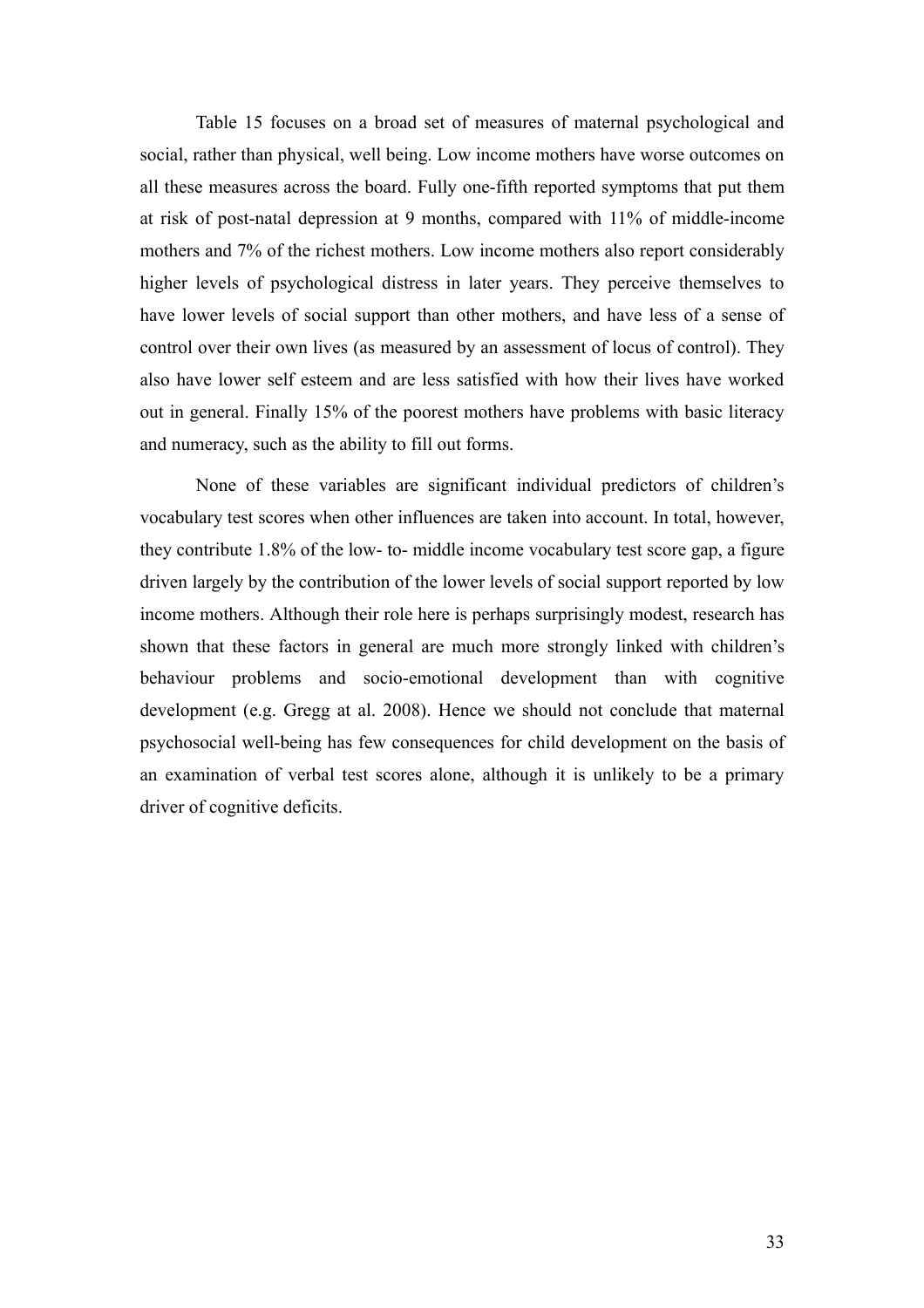# 13. Domains of intervening factors: Maternal employment and child care

Table 16 gives the breakdown of our final domain of maternal employment and child care. Low income mothers are much less likely to work than mothers in higher income groups at all points in time, with the exception of the very early postbirth period when even affluent mothers take time out of the labour force. Only 41% of the lowest income mothers worked during pregnancy, compared with 80% or more of mothers in the middle income quintile or higher. The children of mothers who did not work prior to the birth score significantly lower on the vocabulary test at age 5. Pre-birth employment is likely to be associated with a number of factors unmeasured in our study that are potentially consequential for cognitive development, including unobserved aspects of material well-being, maternal social networks and maternal abilities more generally.

After the birth, full-time employment is particularly rare among the lowest income mothers, perhaps by definition as a full-time wage would in many cases lift the family out of the bottom income quintile. Even among the richest mothers, however, only around 30% are working full-time when their child is 5.

We find little evidence that low income children benefit from (or are harmed by) the greater time they spend in the care of their mothers. As discussed previously, this is likely to reflect a number of different influences. This cohort of children represents a group that received universal preschool, a situation clearly illustrated by the fact that two-thirds of the poorest children attended a nursery class or school. In countries without universal provision of free places, such as the U.S., the fraction of low income children attending nursery does not even approach this number. When so few children do not attend any form of preschool, we do not have a counterfactual group that can be used to estimate its effects.

Second, our measures of child care experiences are very broad, and our estimates pool across types of care that vary widely in terms of intensity, continuity and educational quality. Our lack of finding of significant effects on cognitive development may result from the inability to distinguish arrangements with different developmental effects. A similar point applies to the pooling of effects over different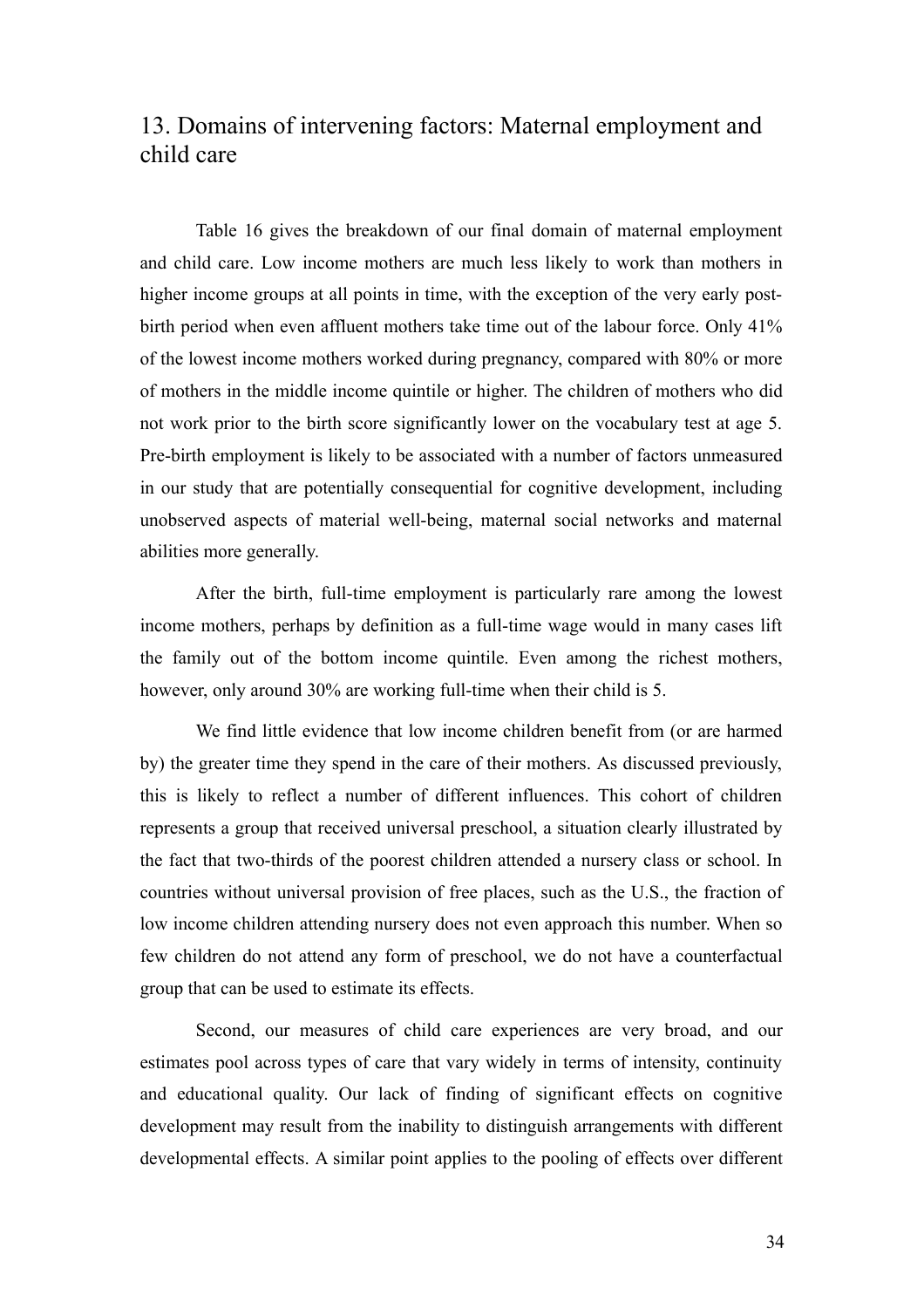groups of children. If children from disadvantaged home backgrounds benefit disproportionately from preschool education, while those from very advantaged backgrounds benefit more from time spent with their parents, then on average we will see little difference in the outcomes of those who did or did not attend preschool.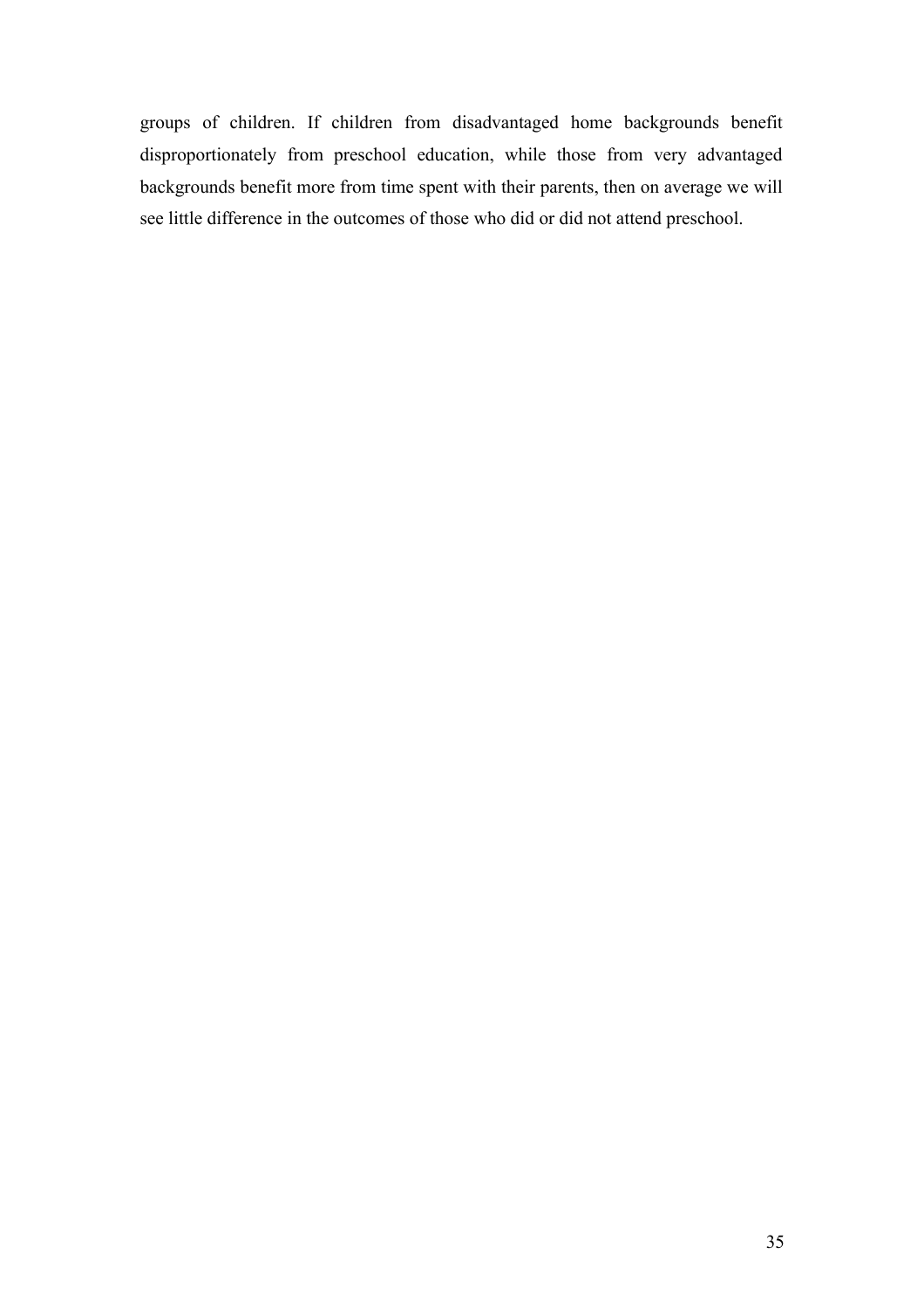# 14. Concluding remarks and policy recommendations

Taking advantage of the extremely rich data from the MCS on a contemporary cohort of children in the UK, our analysis examines the factors that account for gaps in cognitive development at age 5 between children from the lowest-income families and those from middle-income families. We focus in particular on those factors that intervene between family economic resources and children's outcomes and that might potentially be amenable to policy intervention.

Our results provide grounds for optimism as well as concern.

On the down side, the fact that low-income children lag their middle-income counterparts at school entry by nearly one year in vocabulary, and by smaller but still substantial amounts in other types of cognitive development, is certainly cause for concern. While schools can do a great deal to equalize achievement among children who start at different levels, their job would be a great deal easier if children started school on a more equal footing. In addition, school-age children are aware of their standing relative to their peers, and such early gaps may affect low-income children's attitudes towards school and their aspirations for school attainment.

On the up side, our results point to a host of policy-relevant factors that are important contributors to income-related gaps in cognitive development and that therefore could play a role in reducing such gaps. The eleven most important factors – listed in Table 5 – are: two measures of material resources (lack of access to a car and lack of access to the internet); six measures of parenting and the home environment (the sensitivity of the mother- and child- interaction, along with five specific measures of enrichment or parenting activities); and three health related measures (low birthweight, breast-feeding, and overall child health).

If we are to make progress in reducing the income-related gaps in early cognitive development, policies that tackle the disadvantage faced by low-income children on this set of eleven factors would be a prudent starting point. Identifying effective parenting programmes is crucial, given the prominent role that differences in parenting play in explaining cognitive gaps. As discussed by Waldfogel and Washbrook (2008), the evidence base on such policies is now much stronger than it was in the past. In particular, a handful of rigorously evaluated parenting programmes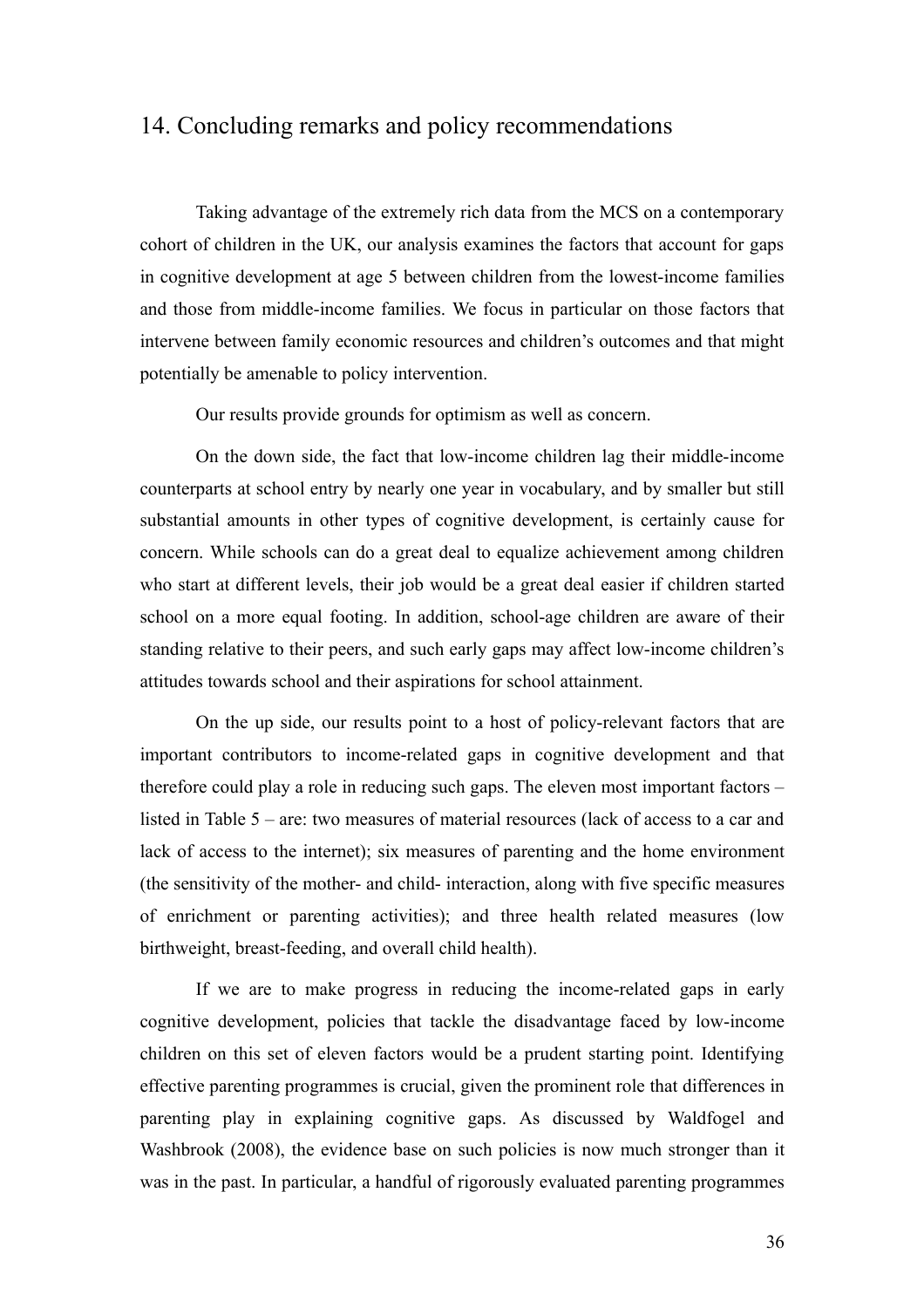are over-turning the conventional wisdom that parenting, although very consequential to child development, is hard for policy to effectively alter. There is also clearly a role for programs that addresss health-related inequalities – by reducing low birth weight, increasing breast-feeding, and improving overall child health. And, a more novel implication of our results is that policies to address material deprivation – in particular, lack of access to a car and to the internet -- are also potentially important in mitigating gaps in cognitive development.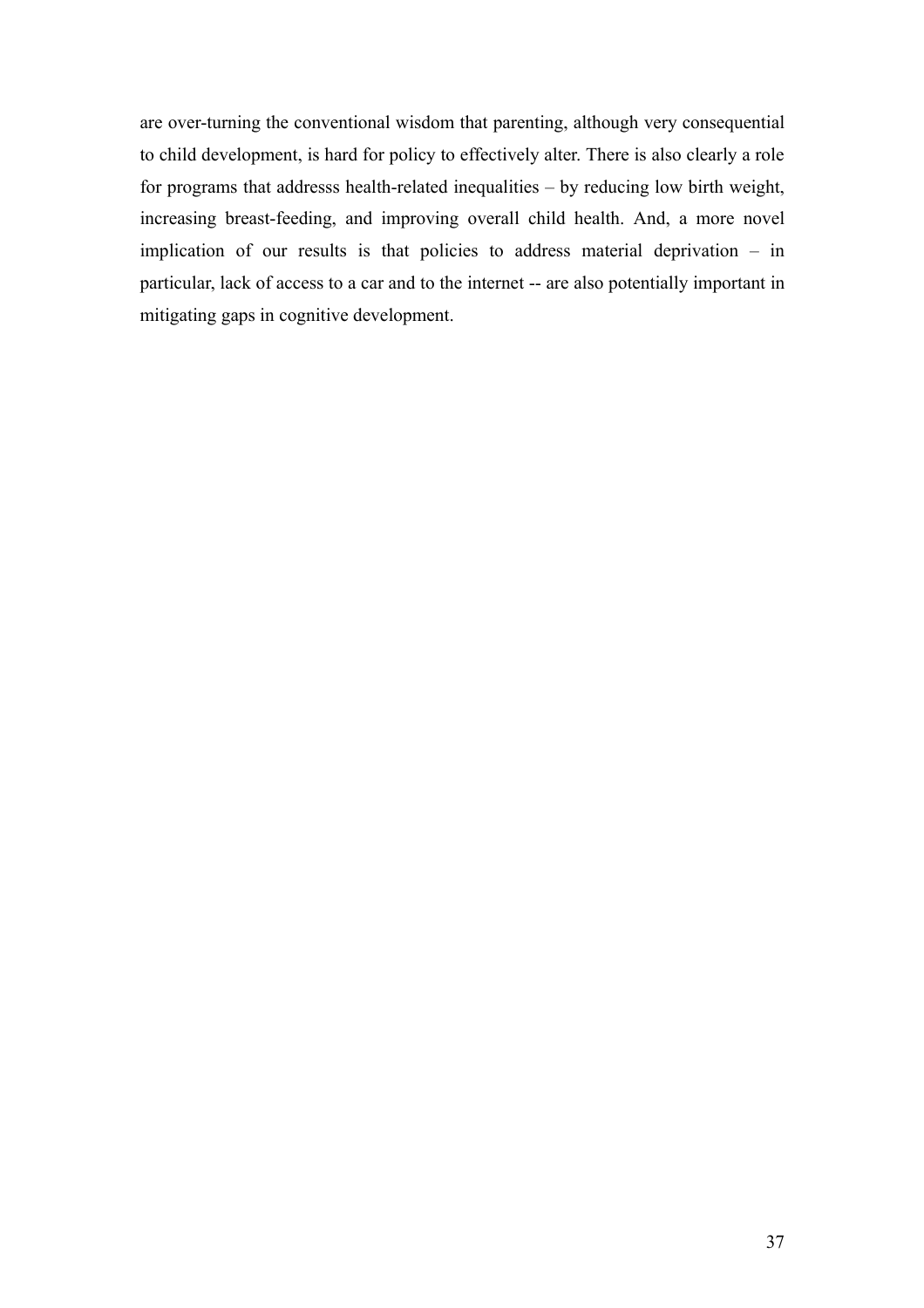# Endnotes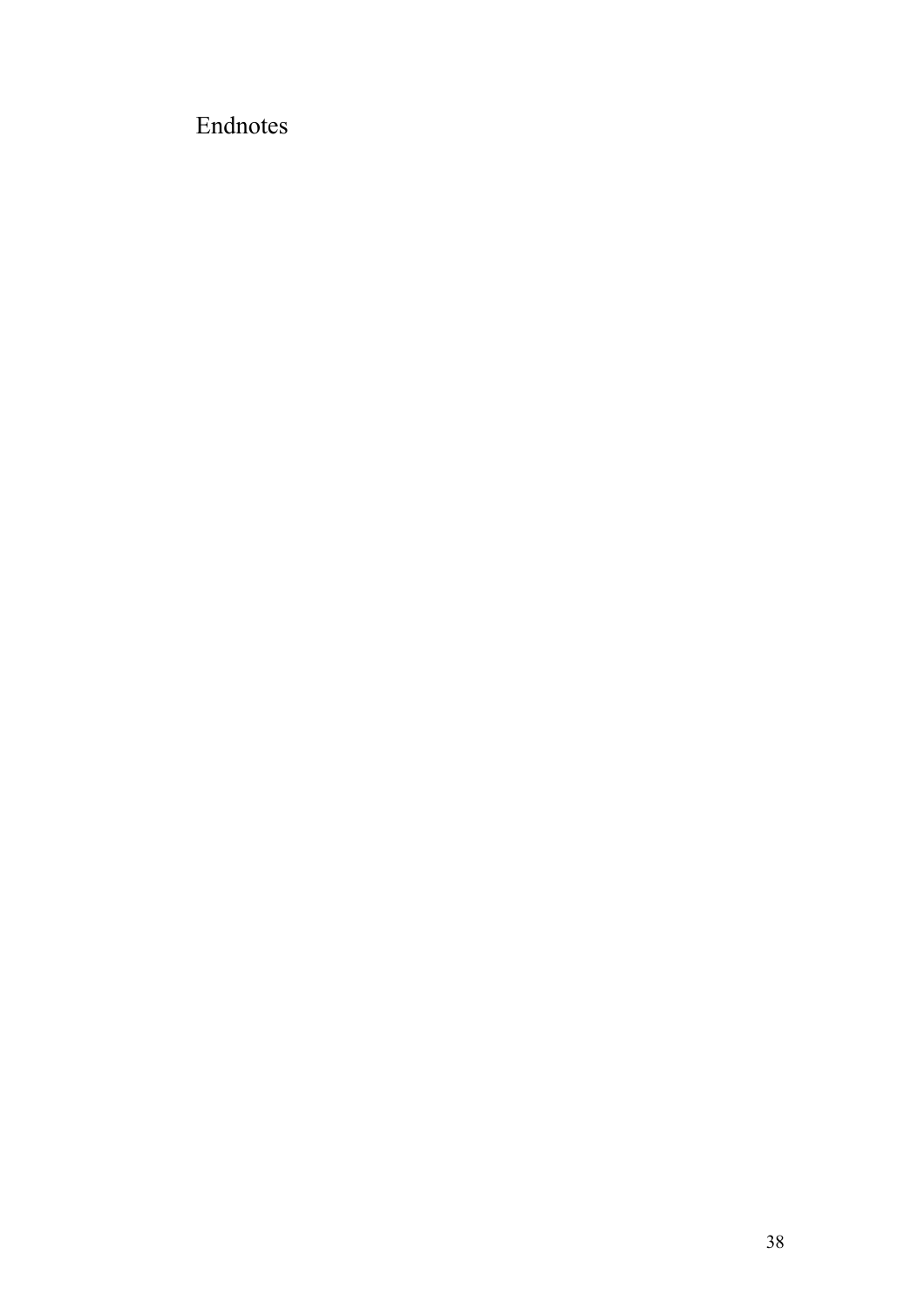# References

Blanden, J., P. Gregg and S. Machin (2005). *Intergenerational mobility in Europe and North America. A Report for the Sutton Trust.* Available at: [http://cep.lse.ac.uk/about/news/IntergenerationalMobility.pdf.](http://cep.lse.ac.uk/about/news/IntergenerationalMobility.pdf) [Last accessed 13<sup>th</sup> December 2009.]

Blanden, J., P. Gregg and L. Macmillan (2007). "Accounting for Intergenerational Income Persistence: Non-cognitive skills, Ability and Education." *Economic Journal* 117(519): C43-C60.

Carneiro, P.M., C. Crawford and A. Goodman (2007), "The Impact of Early Cognitive and Non-cognitive Skills on Later Outcomes." CEE Discussion Paper 92, London School of Economics

Carneiro, P.M. and J.J. Heckman (2003). "Human Capital Policy". NBER Working Paper Series, # w9495

Duncan, G.J. and J. Brooks-Gunn (eds) (1997). *Consequences of Growing Up Poor.* New York: Russell Sage Foundation.

Feinstein, L. (2003). "Inequality in the Early Cognitive Development of British Children in the 1970 Cohort." *Economica* 70(277): 73-98.

Galindo-Rueda, F. and A. Vignoles (2005). "The Declining Relative Importance of Ability in Predicting Educational Attainment." *Journal of Human Resources* 40(2): 335-353.

Gregg, P., C. Propper and E. Washbrook (2008). "Understanding the relationship between income and multiple child outcomes: A decomposition analysis." CMPO Working Paper 08/193.

Gregg, P., J. Waldfogel, and E. Washbrook (2006). "Family Expenditures Post-Welfare Reform in the UK: Are Low-Income Families with Children Starting to Catch Up?" *Labour Economics* 13(6): 721-746.

Heckman, J.J. and D.V. Masterov (2007). "The Productivity Argument for Investing in Young Children." NBER Working Papers 13016, National Bureau of Economic Research, Inc.

Jencks, C. and M. Phillips (eds) (1998). *The Black-White Test Score Gap*. Washington, DC: Brookings Institution.

Jones, E. M. and Schoon, I. (2008). 'Child Cognition and Behaviour' in Hansen, K. and Joshi, H. (eds.) *Millennium Cohort Study Third Survey: A User's Guide to Initial Findings*, London: Centre for Longitudinal Studies.

Karoly, L., P. Greenwood, S. Everingham, J. Hoube, R. Kilburn, P. Rydell, M. Sanders, and J. Chiesa (1998). *Investing in Our Children: What We Know and Don't Know about the Costs and Benefits of Early Childhood Interventions.* Santa Monica: RAND.

Karoly, L., R. Kilburn, and J. Cannon (2005). *Early Childhood Interventions: Proven Results, Future Promise.* Santa Monica: RAND.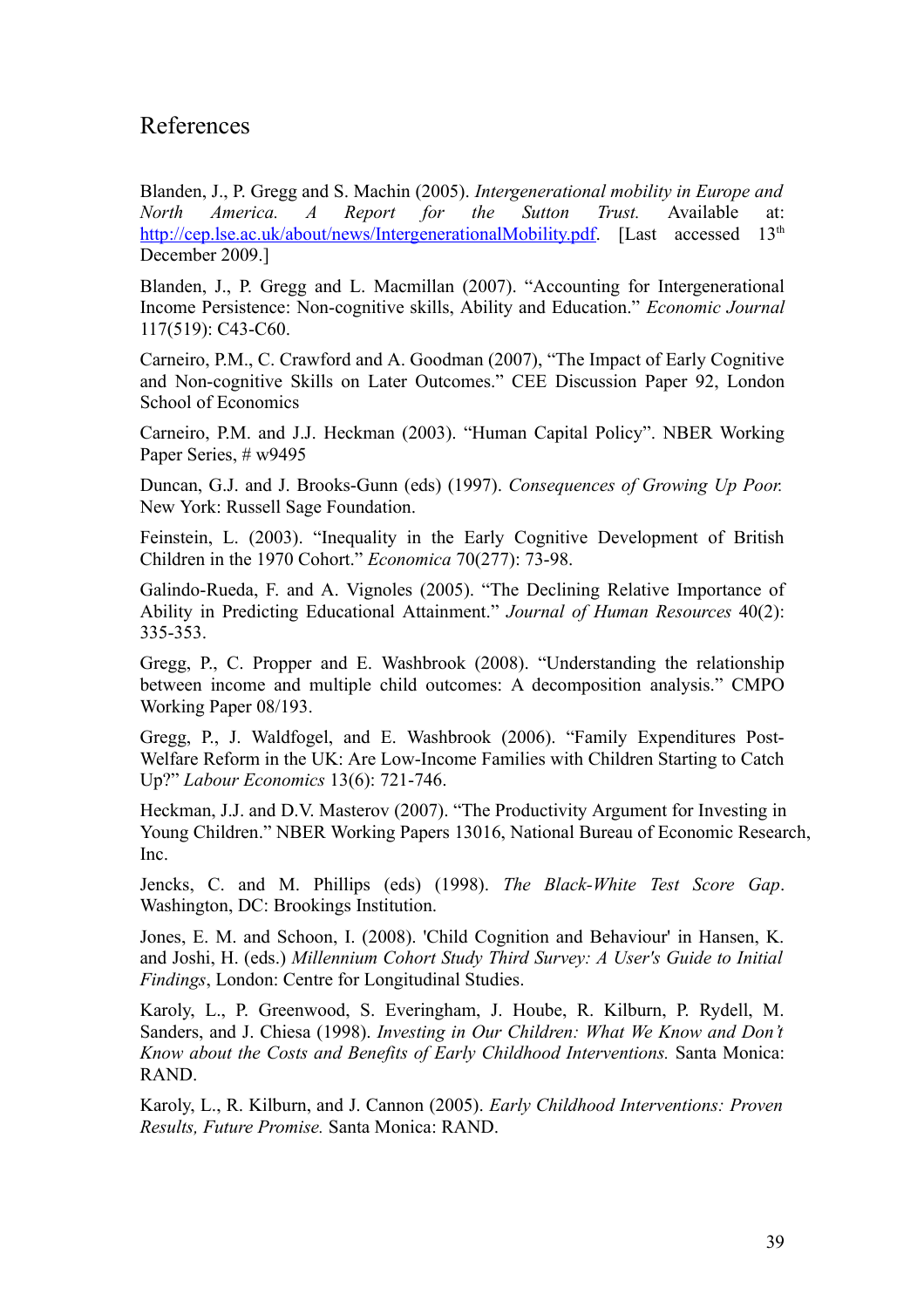National Evaluation of Sure Start (NESS) (2008). *The Impact of Sure Start on Three Year Olds and Their Families*. London: NESS, Institute for the Study of Children, Families and Social Issues, Birkbeck College, University of London.

Shonkoff, J. and D. Phillips (eds) (2000). *From Neurons to Neighborhoods: The Science of Early Childhood Development*. Washington, DC: National Academy Press.

The Strategy Unit, Cabinet Office (2008). *Getting on, getting ahead: A discussion paper analysing the trends and drivers of social mobility.* Available at: <http://www.cabinetoffice.gov.uk/media/66447/gettingon.pdf> [Last accessed 13th December 2009.]

Todd, P. and K.I. Wolpin (2003). "On the Specification and Estimation of the Production Function for Cognitive Achievement." *The Economic Journal*, 113:F3-F33

Waldfogel, J. (in press). *Britain's War on Poverty.* New York: Russell Sage Foundation.

Waldfogel, J. and E. Washbrook (2008). "Early years policy". In *Social Mobility and Education: Academic papers presented a high level summit sponsored by the Carnegie Corporation of New York and the Sutton Trust, 1-3 June 2008.* Available at: [http://www.suttontrust.com/reports/academic\\_papers\\_report.pdf.](http://www.suttontrust.com/reports/academic_papers_report.pdf) [Last accessed 13th December 2009.]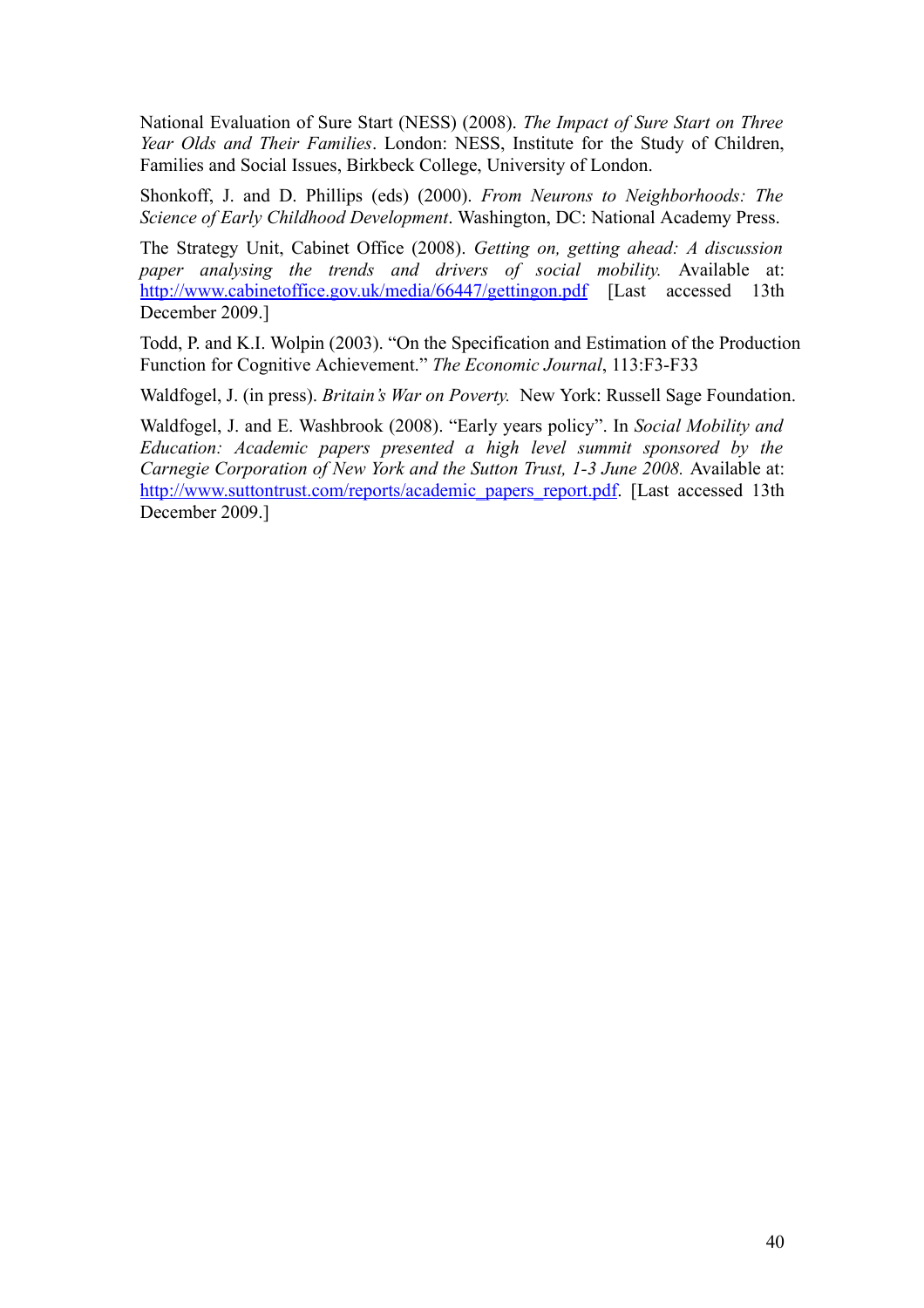# Technical Appendix

We use the median income quintile (Q3) as the omitted reference category when analyzing income-related gaps in cognitive outcome scores. Formally, we estimate Ordinary Least Squares models (weighted for sampling design) of the baseline model

$$
C_i = \sum_{q=1,2,4,5} \gamma_q (1 | \text{INC}_Q = q) + \mu_i
$$
 (1)

 $C_i$  is the *i*th child's outcome score expressed in months of development,  $(1 | INC \tQ<sub>i</sub> = q)$  is an indicator variable equal to 1 if family income is in the *q*th quintile, and  $\mu_i$  is an orthogonal error term. Without controls, the  $\gamma$ coefficients in Model 1 are simply the gap in mean outcome scores between children in the *q*th quintile and those in the omitted middle income quintile.

When controls are added to Model 1, the γ coefficients are the income-related outcome gaps holding constant the included covariates – what can be thought of as 'within-group' income differences. The essence of our approach is to try to 'explain' the raw γ coefficients by the inclusion of various sets of controls. If we can drive them to zero, then the income-related outcome gaps can be fully accounted for by differences in observed factors. To explore this we employ a two-step method that allows us to partial up the reduction in the income coefficient into the contribution of particular factors. In the first step we add all the control variables to the baseline Model 1.

$$
C_i = \sum_{q=1,2,4,5} \gamma_q (1 | \text{INC}_Q_i = q) + \sum_j X_{ij} \beta_j + \mu_i
$$
 (2)

*X*<sub>*ij*</sub> is the value of the *j*th variable for child *i*, and β<sub>*j*</sub> is the predicted difference in the outcome associated with that characteristic, holding all else constant.

In the second step, each covariate is regressed individually on the set of income quintile dummies

$$
X_{ij} = \sum_{q=1,2,4,5} \lambda_{qj} (1 | \text{INC}_Q = q) + v_{ij}
$$
 (3)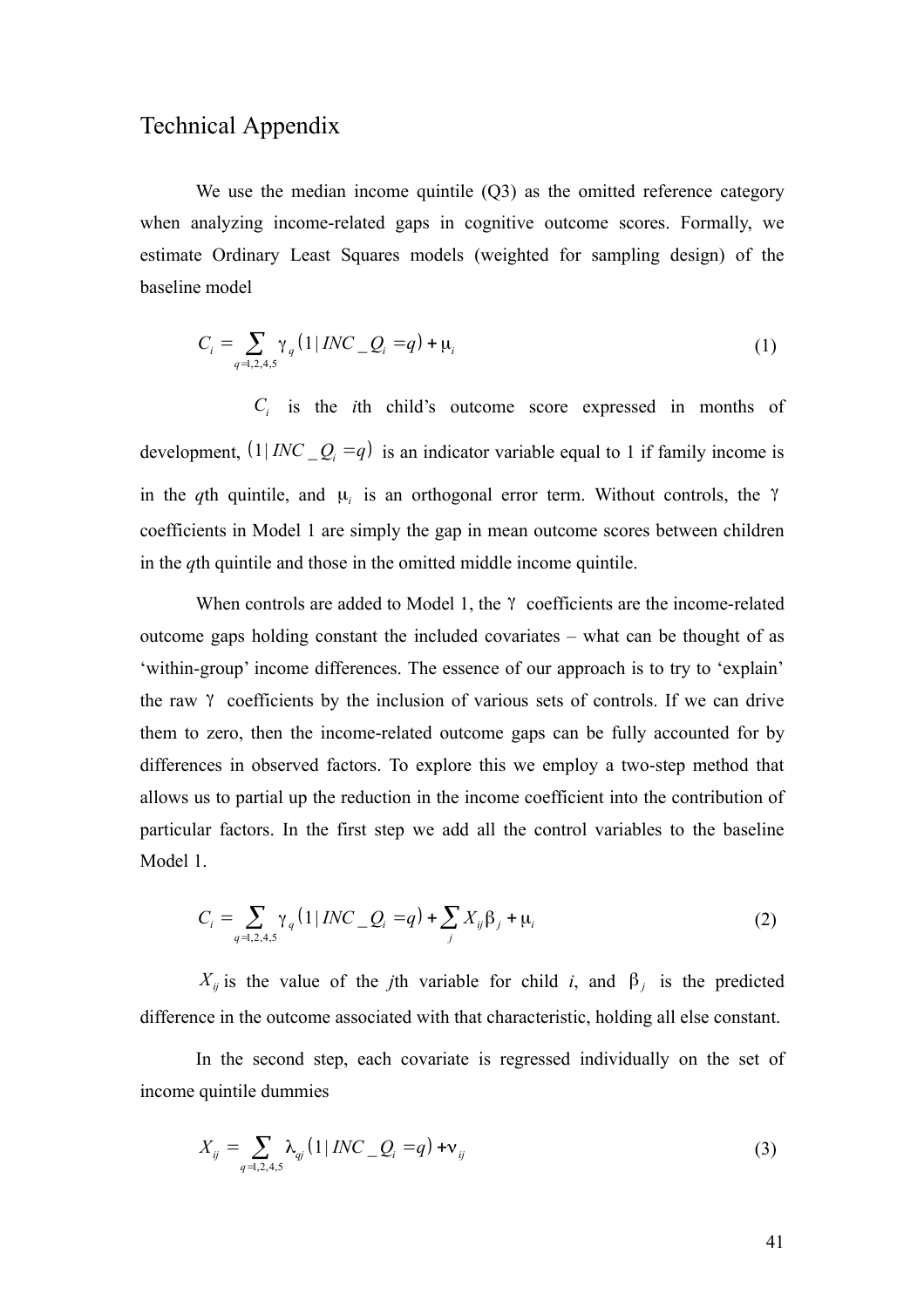The coefficient  $\lambda_{qi}$  gives the income-related gap in the value of the *j*th covariate between children in quintile *q* and those in the omitted quintile 3. Substituting (3) into (2) gives

$$
C_i = \sum_{q=1,2,4,5} \left\{ \left( \sum_j \lambda_{qj} \beta_j \right) + \gamma_q \left[ (1 \mid INC - Q_i = q) + \left\{ \left( \sum_j \beta_j v_{ij} \right) + \mu_i \right\} \right] \right\}
$$
(4)

Equation 4 is simply a regression of  $C_i$  on the income quintile dummies, and hence equivalent to Equation 1. The first term in curly brackets shows that the raw income coefficient on quintile  $q$  can be broken down into a sum of terms. The term  $λ_{\varphi}β_j$  reflects both the degree of income grading in  $X_{ij} (λ_{\varphi} )$  and the extent to which *X<sub>ij</sub>* 'matters' for the outcome in question ( $\beta$ <sub>*j*</sub>). A factor will make a contribution to the income-related gap only if *both* of these are non-zero. The residual unexplained component  $(\gamma_q)$  is the remaining income coefficient in (2).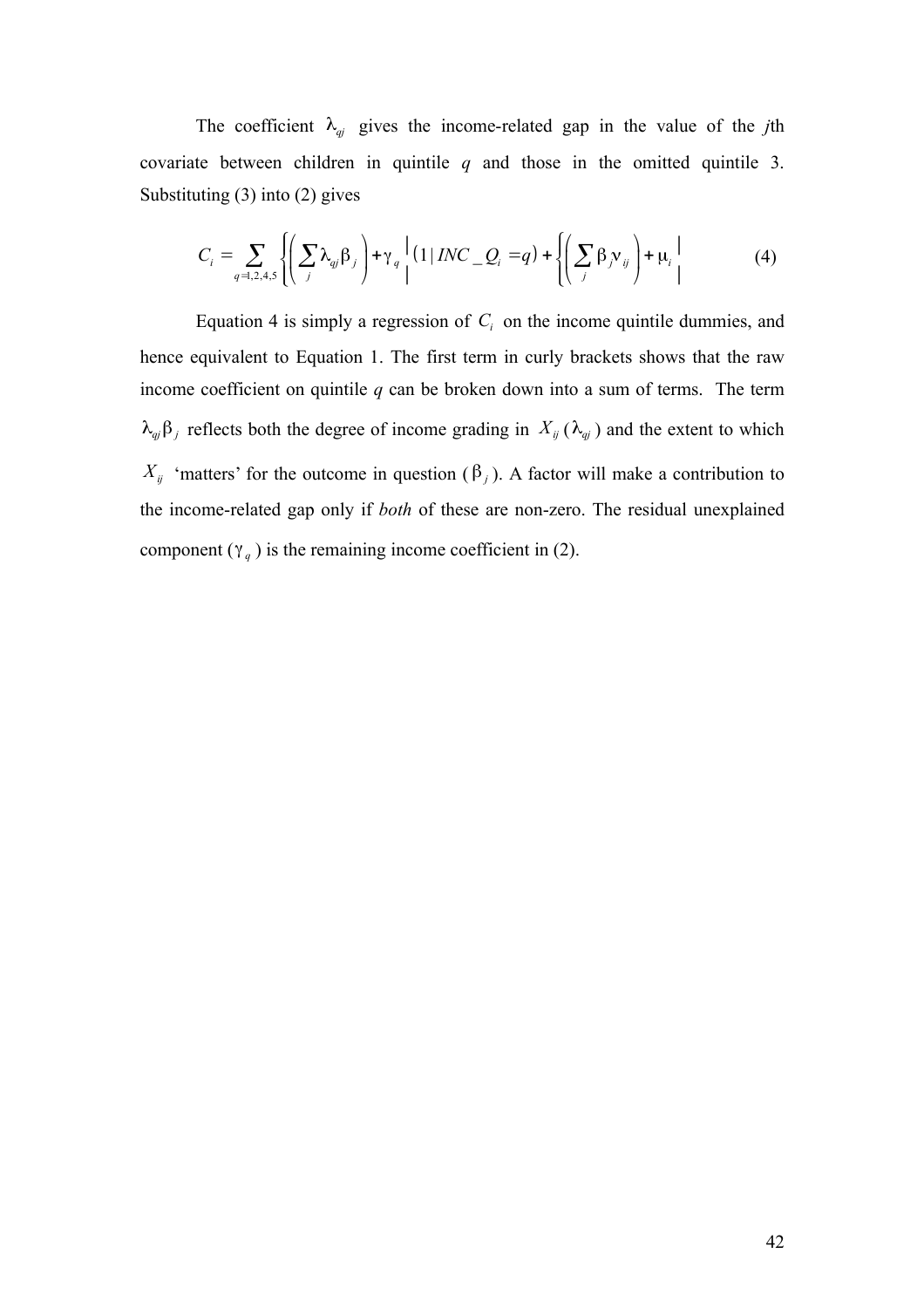|                                        |            |            | ora mitomito m the 11100 sample |            |            |
|----------------------------------------|------------|------------|---------------------------------|------------|------------|
|                                        | Quintile 1 | Quintile 2 | Quintile 3                      | Quintile 4 | Quintile 5 |
|                                        | (Lowest)   |            | (Middle)                        |            | (Highest)  |
| Quintile points<br>(before-tax income) |            | 15,100     | 25,100                          | 35,600     | 52,200     |
| Mean before-tax<br><i>ncome</i>        | 10,300     | 20,200     | 30,200                          | 42,900     | 79,500     |
| Mean after-tax<br><i>ncome</i>         | 9,800      | 17,600     | 25,000                          | 34,000     | 59,300     |
| Approx % below<br>poverty line         | 100%       | 35%        | $0\%$                           | $0\%$      | 0%         |

**Table 1. The distribution of household incomes in the MCS sample**

All numbers are in March 2005 British pounds, rounded to the nearest hundred. Numbers are representative figures for the average annual income of a family of two adults and two children over the 5 years following the birth of the study child in 2001. In this framework, the poverty line is approximately equivalent to an income of 16,500 after tax. Calculated from data on 12,644 children.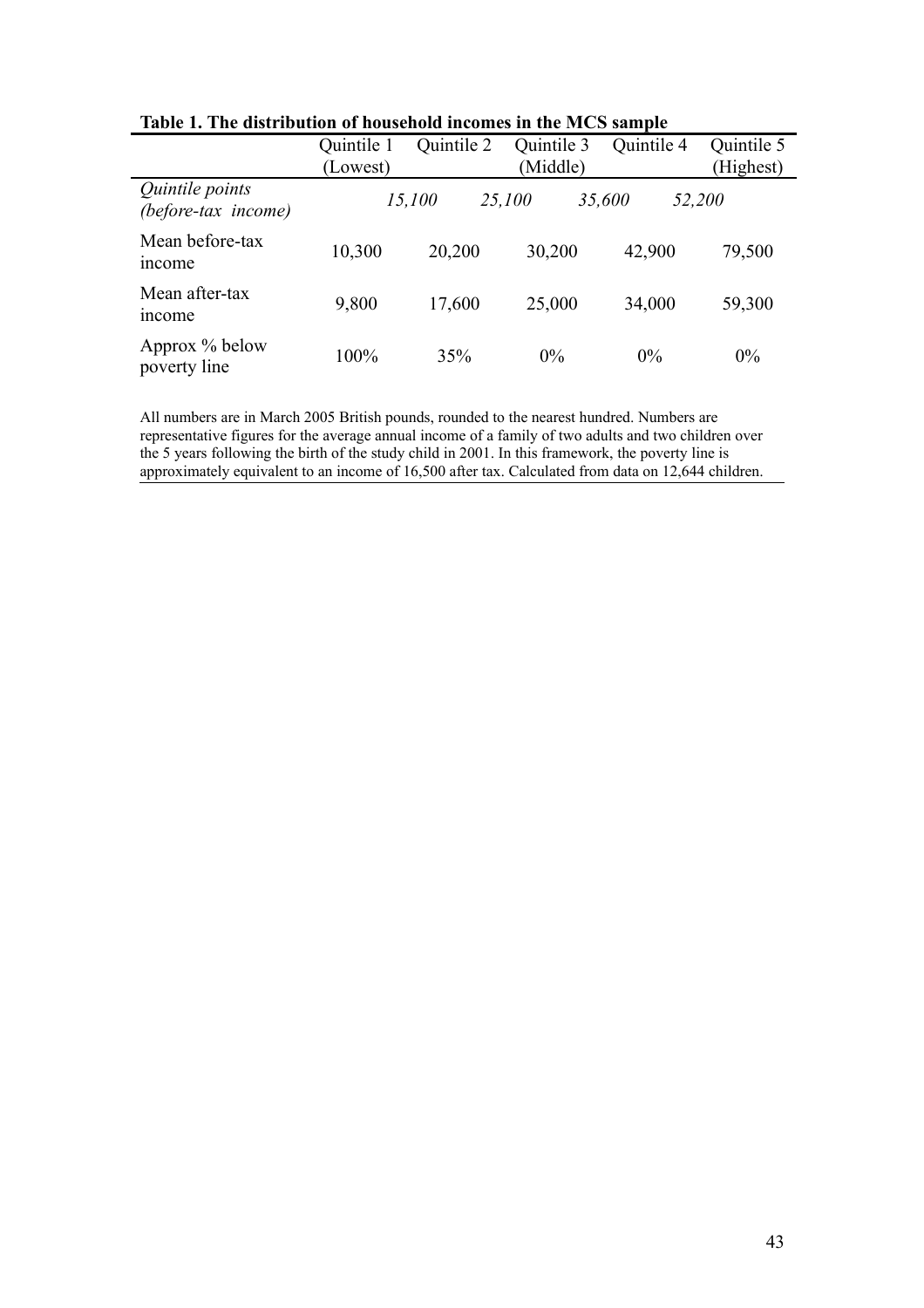|                                         | <b>Income</b> | Income    | <b>Income</b>         | Income                | <b>Income</b>         |
|-----------------------------------------|---------------|-----------|-----------------------|-----------------------|-----------------------|
| Characteristic<br>White                 | Q1<br>79%     | Q2<br>91% | Q <sub>3</sub><br>94% | Q <sub>4</sub><br>95% | Q <sub>5</sub><br>93% |
| Pakistani/Bangladeshi                   | 10%           | $2\%$     | $1\%$                 | $1\%$                 | $0\%$                 |
| Indian                                  | $2\%$         | 2%        | $1\%$                 | $1\%$                 | 2%                    |
| <b>Black or Black British</b>           | 4%            | $1\%$     | 2%                    | $1\%$                 | $1\%$                 |
| Mixed race/ethnicity                    | 5%            | $2\%$     | 2%                    | $1\%$                 | 3%                    |
| Other race/ethnicity                    | $1\%$         | $1\%$     | $1\%$                 | $0\%$                 | $1\%$                 |
| Mother or father born outside UK        | 17%           | 11%       | 9%                    | 10%                   | 14%                   |
| Other language spoken in home at 9m     | 16%           | 8%        | 5%                    | 5%                    | 6%                    |
| Highest parent's ed: Less than GCSE A-C | 37%           | 12%       | 3%                    | $2\%$                 | $0\%$                 |
| Highest parent's education: GCSE A-C    | 35%           | 36%       | 26%                   | 15%                   | 6%                    |
| Highest parent's education: A-level     | 21%           | 33%       | 36%                   | 29%                   | 15%                   |
| Highest parent's education: Degree      | 8%            | 19%       | 35%                   | 54%                   | 79%                   |
| Co-resident married bio parents         | 27%           | 59%       | 75%                   | 82%                   | 89%                   |
| Co-resident unmarried bio parents       | 8%            | 14%       | 13%                   | 11%                   | 8%                    |
| Resident father at only 1 or 2 waves    | 34%           | 20%       | 10%                   | 5%                    | 3%                    |
| No resident father at any wave          | 28%           | 3%        | $1\%$                 | $0\%$                 | $0\%$                 |
| Other family type                       | 3%            | 4%        | $2\%$                 | $1\%$                 | $1\%$                 |
| Mother less than 20 at birth            | 19%           | 6%        | 2%                    | $1\%$                 | $0\%$                 |
| Mother 20-24 at birth                   | 28%           | 21%       | $11\%$                | $6\%$                 | 2%                    |
| Mother 25-29 at birth                   | 24%           | 31%       | 33%                   | 29%                   | 20%                   |
| Mother 30-34 at birth                   | 18%           | 27%       | 36%                   | 44%                   | 46%                   |
| Mother 35 or more at birth              | 11%           | 15%       | 17%                   | 21%                   | 32%                   |
| 0 younger children in home at 5         | 61%           | 61%       | 61%                   | 58%                   | 56%                   |
| 1 younger child in home at 5            | 30%           | 34%       | 34%                   | 37%                   | 38%                   |
| 2+ younger children in home at 5        | 9%            | 6%        | 5%                    | $5\%$                 | 6%                    |
| 0 older children in home at 5           | 39%           | 36%       | 41%                   | 49%                   | 53%                   |
| 1 older child in home at 5              | 34%           | 40%       | 42%                   | 39%                   | 37%                   |
| 2 older children in home at 5           | 18%           | 18%       | 13%                   | 11%                   | 8%                    |
| 3+ older children in home at 5          | 9%            | 6%        | 3%                    | 2%                    | $2\%$                 |
| Child is twin or triplet                | $2\%$         | 3%        | 4%                    | 3%                    | $2\%$                 |
| Child is female                         | 50%           | 49%       | 50%                   | 48%                   | 49%                   |
| England                                 | 81%           | 81%       | 83%                   | 83%                   | 85%                   |
| Wales                                   | 6%            | 6%        | 4%                    | 5%                    | 4%                    |
| Scotland                                | 9%            | 9%        | 9%                    | 9%                    | 9%                    |
| Northern Ireland                        | 4%            | 4%        | 3%                    | 3%                    | $2\%$                 |

|  | Table 2. Demographic composition of the MCS sample, by income quintile |  |  |  |  |  |
|--|------------------------------------------------------------------------|--|--|--|--|--|
|--|------------------------------------------------------------------------|--|--|--|--|--|

Weighted proportions. Income Q1 indicates income quintile 1 (the lowest) and so on. Observations: 3378, 2777, 2309, 2208, 1972 in each income quintile group respectively.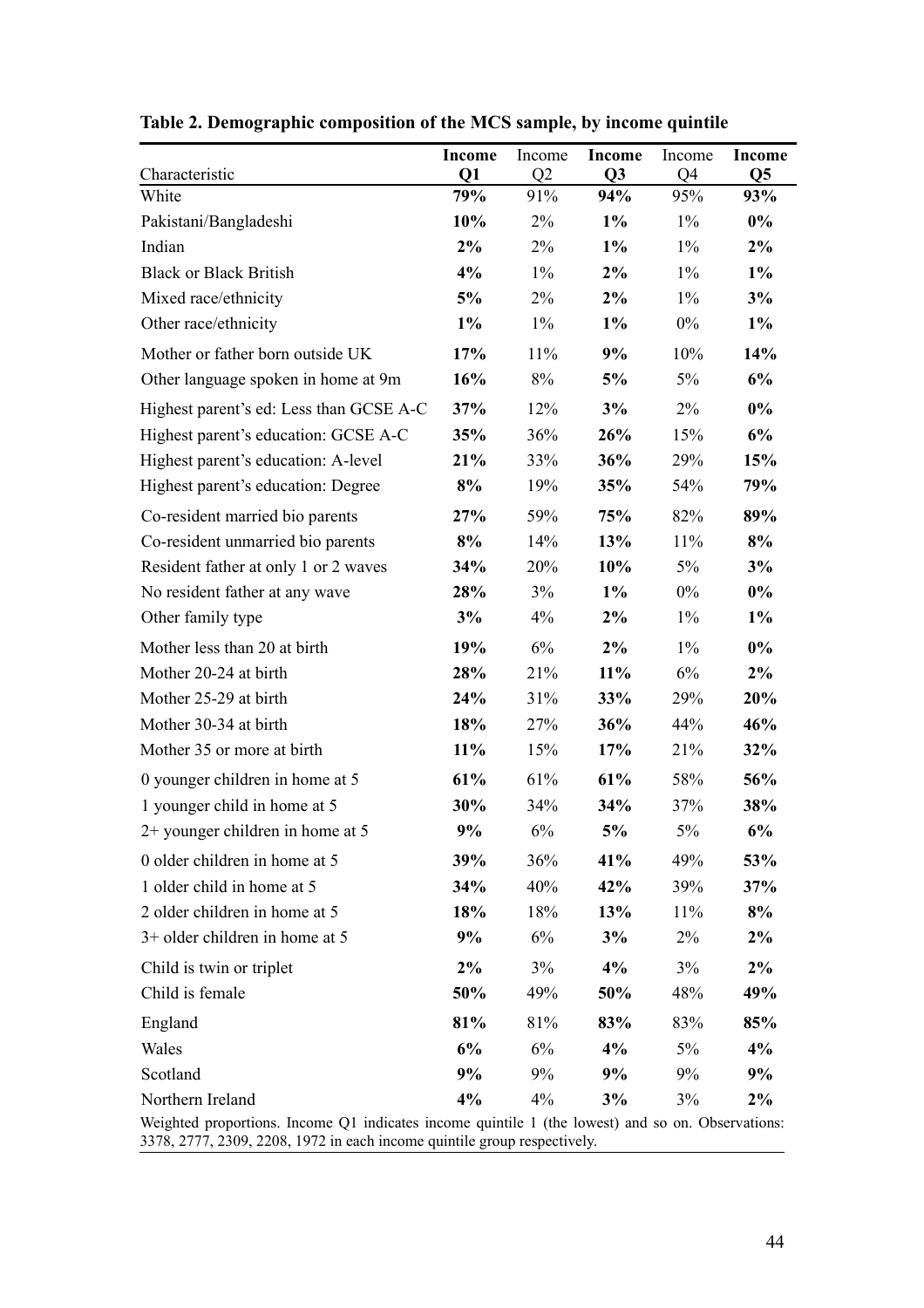

**Figure 1. Mean developmental ages for 62-month old children on the BAS Naming Vocabulary test, by income quintile**

| Table 3. Mean cognitive developmental ages, by income quintile |  |  |  |
|----------------------------------------------------------------|--|--|--|
|                                                                |  |  |  |

|                              |      | Naming Vocabulary |      | Picture Similarities |      | <b>Pattern Construction</b> |
|------------------------------|------|-------------------|------|----------------------|------|-----------------------------|
| Income group                 | Mean | 195%<br>CI]       | Mean | [95%<br>CI]          | Mean | 195%<br>CI]                 |
| Quintile 1                   | 53.6 | [52.5, 54.7]      | 56.9 | [55.4, 58.4]         | 57.4 | [56.6, 58.3]                |
| Quintile 2                   | 60.5 | [59.7, 61.3]      | 61.3 | [60.2, 62.5]         | 61.3 | [60.5, 62.1]                |
| Quintile 3                   | 64.6 | [63.8, 65.5]      | 62.5 | [61.4, 63.7]         | 63.5 | [62.8, 64.3]                |
| Quintile 4                   | 66.2 | [65.3,<br>67.0]   | 63.5 | [62.3,<br>64.7]      | 64.3 | [63.4,<br>65.1]             |
| Quintile 5                   | 69.8 | [68.8,<br>70.81   | 68.3 | [67.1,<br>69.5]      | 66.3 | [65.5, 67.2]                |
| Low income<br>$gap(Q3-Q1)$   | 11.1 |                   | 5.6  |                      | 6.1  |                             |
| High income<br>gap $(Q5-Q3)$ | 5.2  |                   | 5.8  |                      | 2.8  |                             |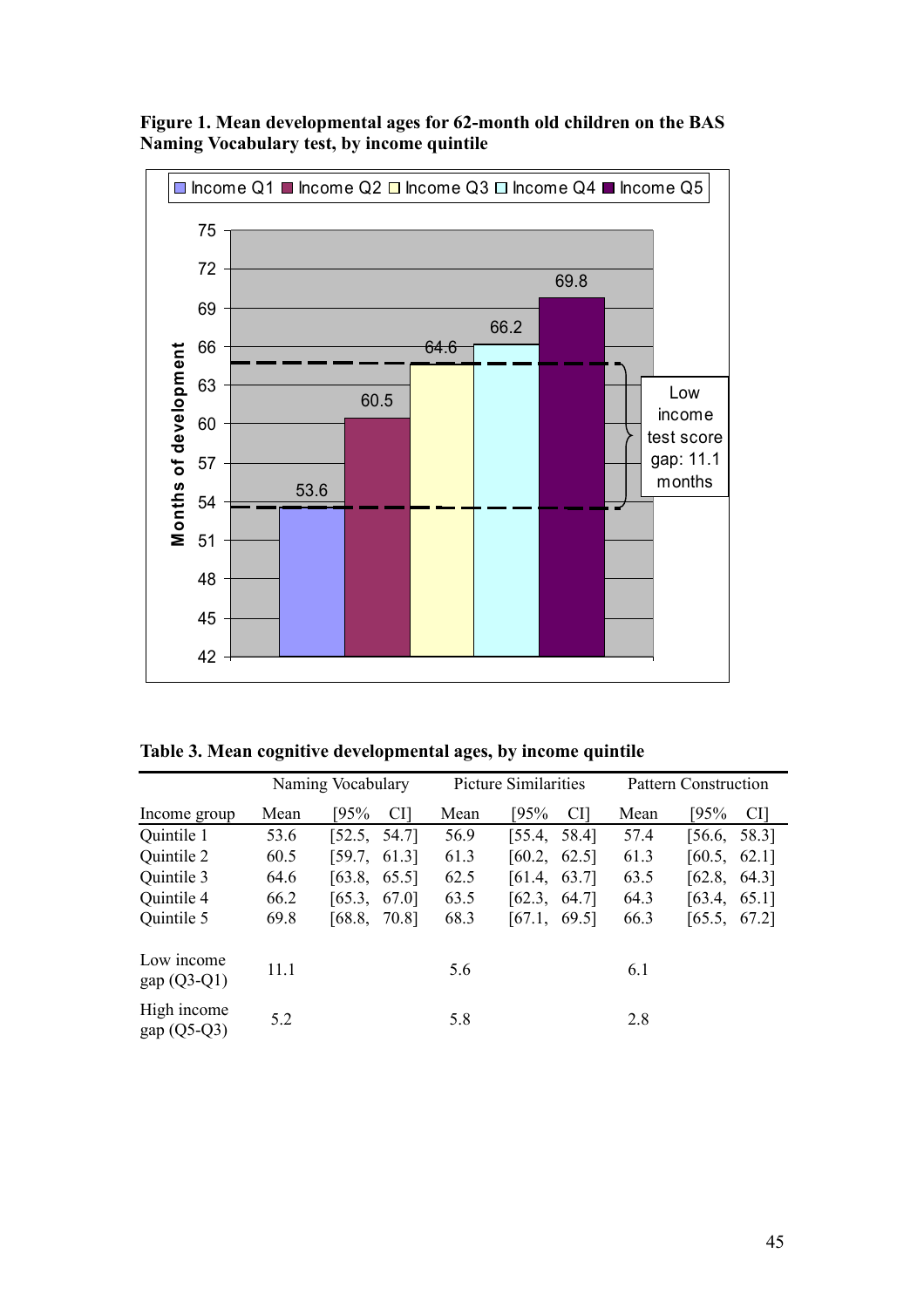

#### **Figure 2. Share of the low-to-middle income gap in vocabulary scores explained by intervening factors**

Percentages are shares of the total low- to middle-income vocabulary test score gap of 11.1 months (see Figure 1).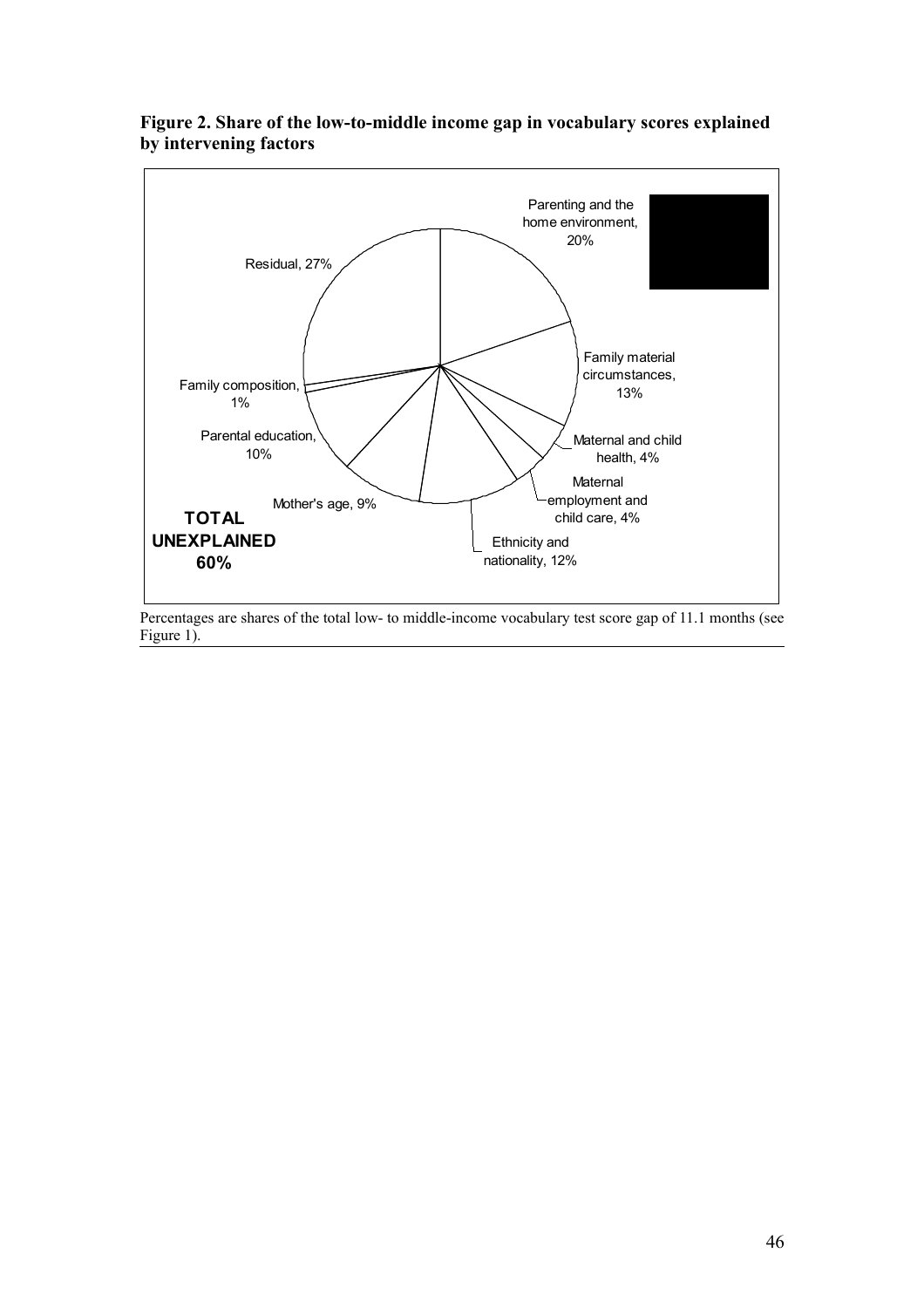|                                            |                                                                                                                                                                                         | Contribution         |
|--------------------------------------------|-----------------------------------------------------------------------------------------------------------------------------------------------------------------------------------------|----------------------|
| Sub-group                                  | Example items                                                                                                                                                                           | to test score<br>gap |
| Parenting and the home environment         |                                                                                                                                                                                         | 19.7%                |
| i. Home learning<br>environment            | Child read to daily; Child taught alphabet/<br>numbers/songs; Child taken to library; Child taken to<br>plays/concerts; museums/galleries; zoo; Hours of TV<br>and computer games       | 11.4%                |
| ii. Parenting style                        | Interviewer rating of sensitivity of mother-child<br>interactions; Regular bedtimes and mealtimes;<br>Enforcement of rules; Smacking                                                    | 9.3%                 |
| iii. Health-related<br>behaviours          | Breast feeding; prenatal care; smoking; alcohol                                                                                                                                         | $-1.1\%$             |
| <b>Material circumstances</b>              |                                                                                                                                                                                         | 12.6%                |
| i. Material<br>possessions                 | Internet in home; car access; ownership of durables<br>(e.g. washing machine, video, dishwasher); Unable to<br>afford key items (e.g. coat and shoes for child;<br>fruit/veg; holidays) | 12.2%                |
| ii. Neighbourhood<br>conditions            | Index of Multiple Deprivation; Rural location;<br>Interviewer rating of local area, Mother's satisfaction<br>with local area                                                            | 3.2%                 |
| iii. Housing<br>conditions                 | Social housing; Damp; Crowding; Access to garden;<br>Home is clean/uncluttered/light/safe                                                                                               | 1.8%                 |
| iv. Financial stress                       | Behind with bills; Difficult to manage financially; No<br>regular savings                                                                                                               | $-4.5%$              |
| <b>Maternal and child health</b>           |                                                                                                                                                                                         | 4.5%                 |
| i. Child health                            | Birth weight; Gestation; Special Care Unit at birth;<br>Mother's rating of general health                                                                                               | 2.3%                 |
| ii. Maternal<br>physical health            | Self-rated general health; Longstanding limiting<br>illness; Overweight/Obese                                                                                                           | 0.3%                 |
| iii. Maternal<br>psychosocial<br>wellbeing | Post-natal depression; Psychological distress; Social<br>support; Self esteem; Locus of control; Life<br>satisfaction                                                                   | 1.8%                 |
| Maternal employment and child care         |                                                                                                                                                                                         | 3.8%                 |
|                                            | Employed part-time/full-time; Childminder/ day<br>nursery at 9 mos; Type of early education centre<br>attended                                                                          | 3.8%                 |

#### **Table 4. The contribution of intervening factors to the low-to-middle income gap in vocabulary test scores**

Percentages are shares of the total poverty vocabulary test score gap of 11.1 months (see Figure 1).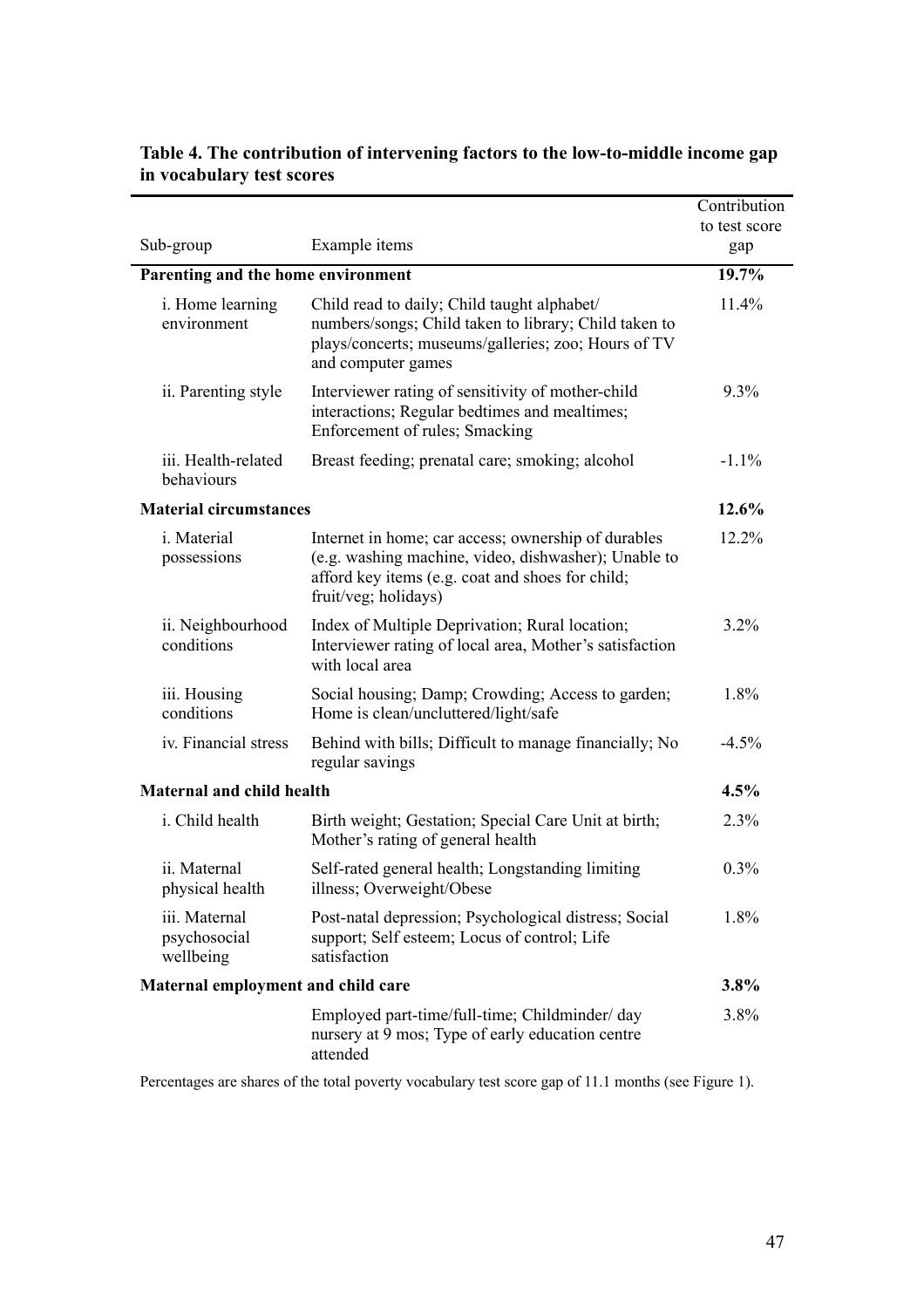|                                                                                                           | Contribution to low-to-middle<br>income test score gap |            |                                                 |  |  |
|-----------------------------------------------------------------------------------------------------------|--------------------------------------------------------|------------|-------------------------------------------------|--|--|
| Item<br>(Domain)                                                                                          | Naming                                                 | Picture    | Pattern<br>Vocabulary Similarities Construction |  |  |
| No internet in home<br>(Material circumstances)                                                           | 7.2%                                                   | 13.1%      | 5.4%                                            |  |  |
| No access to car/van<br>(Material circumstances)                                                          | 6.2%                                                   | 13.4%      | 10.6%                                           |  |  |
| Interviewer rating of sensitivity of mother-child<br>interactions<br>(Parenting and the home environment) | 4.4%                                                   | 9.4%       | 8.1%                                            |  |  |
| Taken to museum/gallery in last year<br>(Parenting and the home environment)                              | 3.7%                                                   | 3.5%       | 1.6%                                            |  |  |
| Child read to daily<br>(Parenting and the home environment)                                               | 3.3%                                                   | 0.2%       | 0.6%                                            |  |  |
| Regular bedtimes<br>(Parenting and the home environment)                                                  | 2.5%                                                   | 6.1%       | 3.2%                                            |  |  |
| Taken to library at least once a month<br>(Parenting and the home environment)                            | 2.4%                                                   | 3.7%       | $2.2\%$                                         |  |  |
| Taken to play/concert in last year<br>(Parenting and the home environment)                                | 2.0%                                                   | $-0.8%$    | 1.4%                                            |  |  |
| Birth weight<br>(Maternal and child health)                                                               | 1.3%                                                   | 3.8%       | 3.8%                                            |  |  |
| <b>Breast</b> feeding<br>(Parenting and the home environment)                                             | 1.3%                                                   | 9.3%       | 2.2%                                            |  |  |
| Mother's rating of child's general health<br>(Maternal and child health)                                  | 1.2%                                                   | 4.0%       | 4.6%                                            |  |  |
| Total contribution of items to the test score gap                                                         | 35.5%                                                  | 65.7%      | 43.7%                                           |  |  |
| Overall low- to middle-income test score gap                                                              | $11.1$ mths                                            | $5.6$ mths | 6.1 mths                                        |  |  |

#### **Table 5. Largest single predictors of the low-to-middle income gap in vocabulary test scores**

Ranked by contribution to vocabulary test score gap.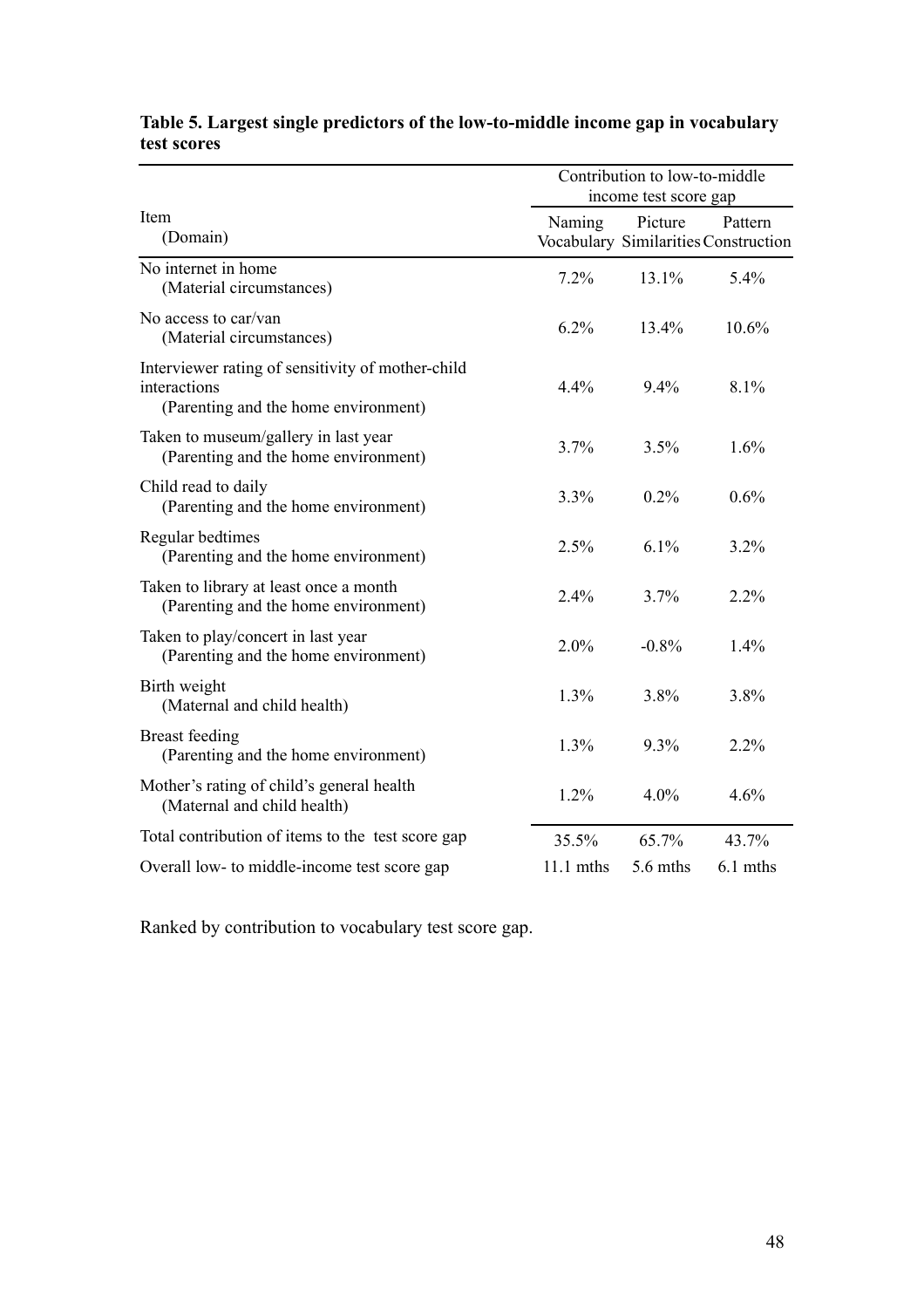

**Figure 3. Demographic factors associated with the unexplained low- to middleincome gap in vocabulary test scores**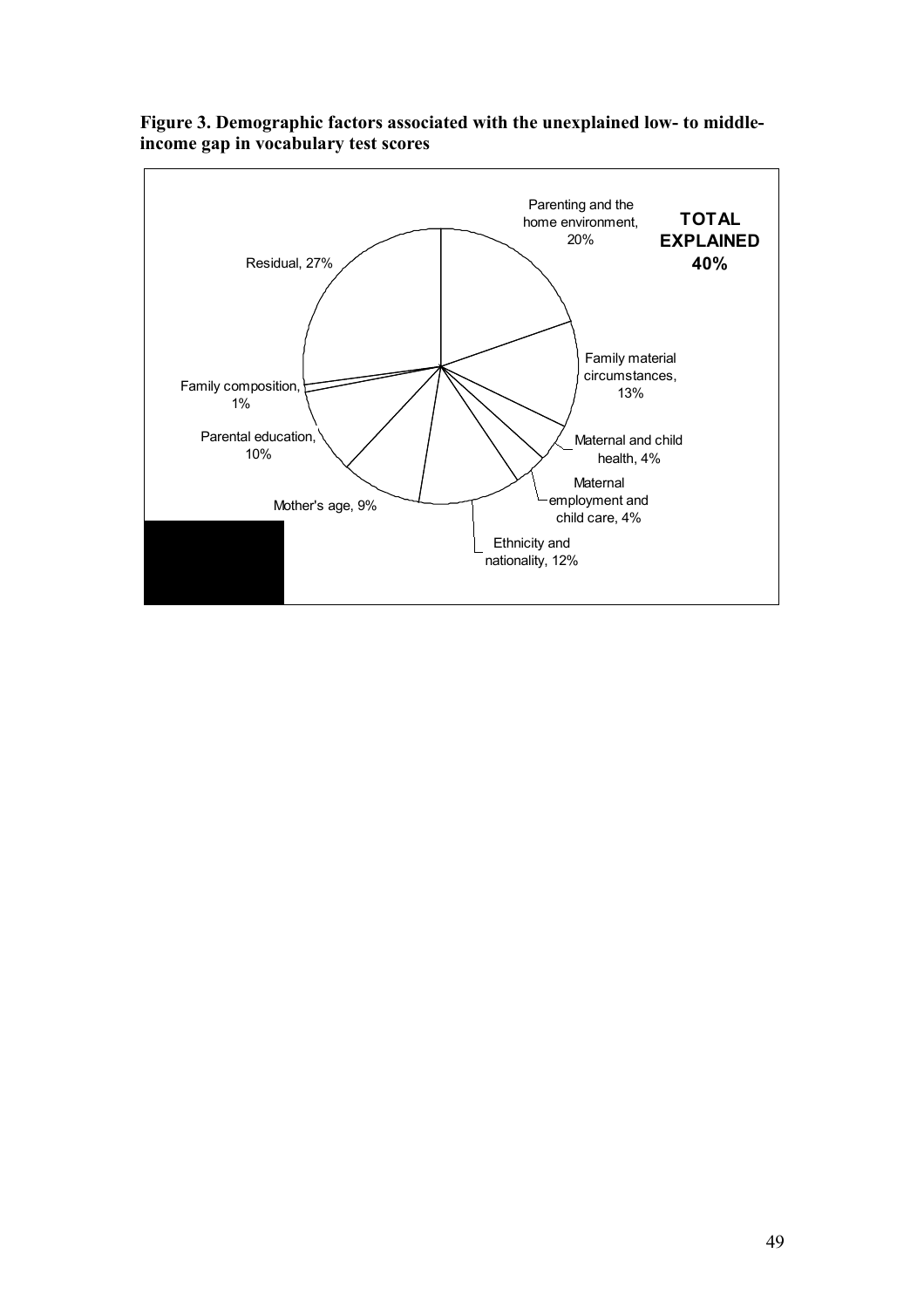|                                              | Mean of variable                    |                                  |                                |                                          |                                             |  |
|----------------------------------------------|-------------------------------------|----------------------------------|--------------------------------|------------------------------------------|---------------------------------------------|--|
|                                              | (1)<br>Low<br><i>ncome</i><br>group | (2)<br>Middle<br>income<br>group | (3)<br>High<br>income<br>group | (4)<br>Effect<br>on test<br>score<br>age | (5)<br>Contribution<br>to test score<br>gap |  |
| Child read to daily at 3                     | 45%                                 | 65%                              | 78%                            | 1.92                                     | 3.4%                                        |  |
| Child read to daily at 5                     | 45%                                 | 52%                              | 63%                            | n.s.                                     |                                             |  |
| Teaching of letters/numbers/songs score at 3 | 12.74                               | 13.26                            | 13.58                          | 0.13                                     | 0.6%                                        |  |
| Taken to library at least once a month at 3  | 24%                                 | 38%                              | 45%                            | 1.39                                     | 1.8%                                        |  |
| Taken to library at least once a month at 5  | 30%                                 | 36%                              | 41%                            | 1.14                                     | 0.6%                                        |  |
| Taken to play/concert in last year at 5      | 33%                                 | 51%                              | 72%                            | 0.96                                     | 2.0%                                        |  |
| Taken to museum/gallery in last year at 5    | 57%                                 | 78%                              | 89%                            | 2.03                                     | 3.7%                                        |  |
| Taken to zoo in last year at 5               | 74%                                 | 86%                              | 94%                            | n.s.                                     |                                             |  |
| Sporting activity at least once a week at 5  | 30%                                 | 63%                              | 81%                            | n.s.                                     |                                             |  |
| More than 3 hrs TV a day at 3                | 27%                                 | 13%                              | 5%                             | 1.20                                     | $-1.5%$                                     |  |
| More than 3 hrs TV a day at 5                | 22%                                 | 12%                              | 8%                             | n.s.                                     |                                             |  |
| More than 1 hr computer games a day at 5     | 30%                                 | 20%                              | 12%                            | $-0.59$                                  | 0.5%                                        |  |
| Total contributions omitted from table       |                                     |                                  |                                |                                          | 0.3%                                        |  |
| Total test score gap explained by home       |                                     |                                  |                                |                                          |                                             |  |

**Table 6. Home learning environment, income group and vocabulary test scores at 5**

learning environment 11.4%

Low, middle and high income group indicates membership of the first, third and fifth income quintile groups respectively.

The effect on the test score is the difference in months of vocabulary development associated with a one unit change in the variable, *holding all else equal*. Hence a child who is read to daily at age 3 is predicted to score 1.92 months ahead of an observationally equivalent child who is not read to regularly.

Statistically insignificant effects (at the 10% level) on test scores are omitted from the table (indicated by n.s.), along with the associated contribution to the test score gap. All variables, however, are used in calculating the total contribution of the factor considered in the table.

The contribution of a variable to the test score gap combines the degree of income-grading (shown in Columns 1 to 3) and the strength of the effect of the outcome (shown in Column 4).

Calculations based on sample of 12,644 children.

Slight discrepancies in sum of rows to total due to rounding.

The Teaching of letters/numbers/songs score takes values from 0 to 21, with a mean of 13.27 and a standard deviation of 5.29. It is derived from three question on how often someone at home tries to teach the child: the ABC or the alphabet; numbers or counting; and songs, poems or nursery rhymes. There are 8 possible responses for each item, scored from 0 (never) to 7 (every day), which are summed to generate the total score.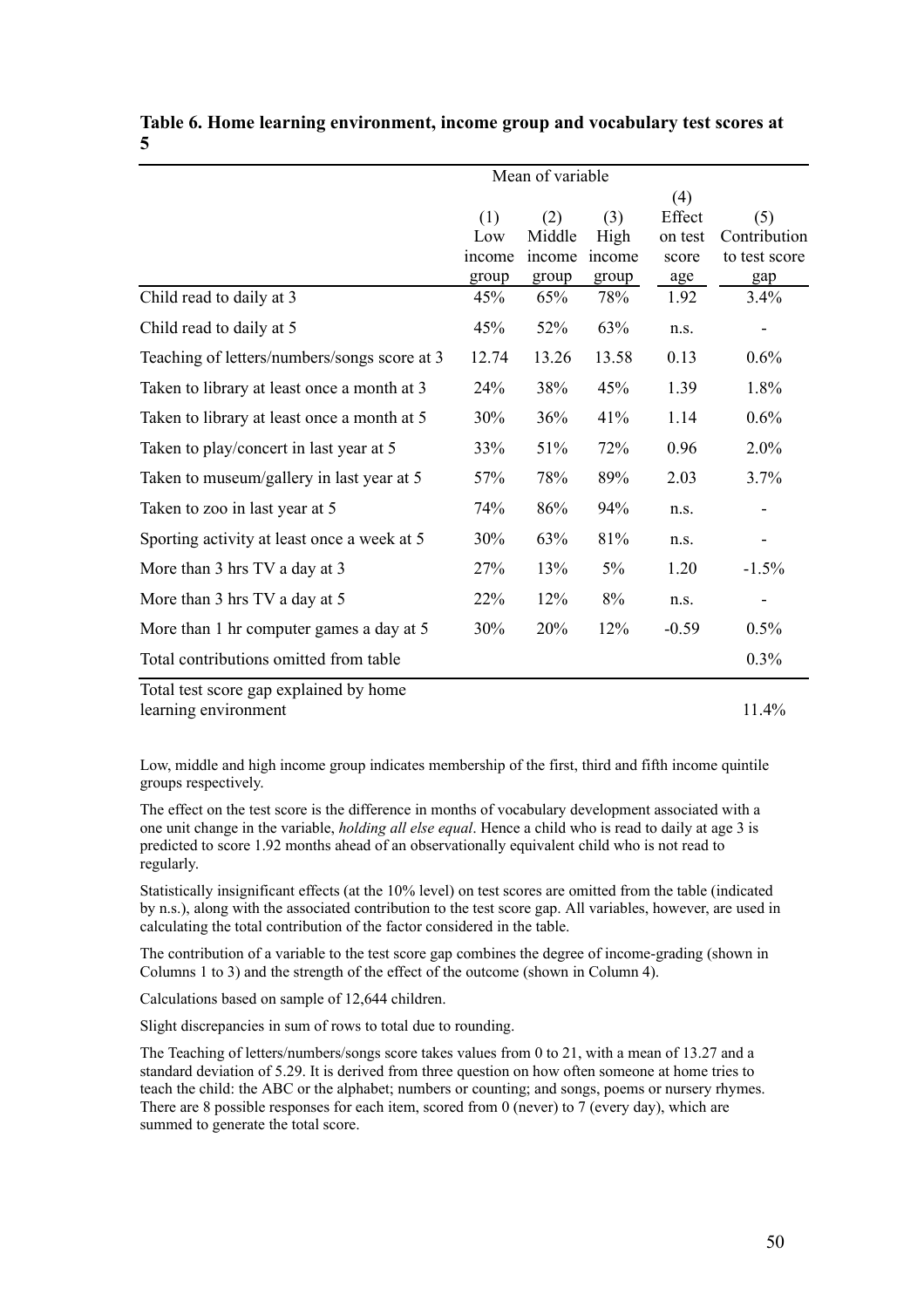|                                                     |        | Mean of variable |        |         |               |
|-----------------------------------------------------|--------|------------------|--------|---------|---------------|
|                                                     | (1)    | (2)              | (3)    | (4)     | (5)           |
|                                                     | Low    | Middle           | High   | Effect  | Contribution  |
|                                                     | income | income           | income | on test | to test score |
|                                                     | group  | group            | group  | score   | gap           |
| Sensitivity of mother-child interactions score at 3 | 9.70   | 10.38            | 10.56  | 0.87    | 4.4%          |
| Regular bedtimes at 3                               | 70%    | 84%              | 91%    | 0.94    | 1.2%          |
| Regular bedtimes at 5                               | 85%    | 94%              | 95%    | 1.63    | 1.3%          |
| Regular mealtimes at 3                              | 85%    | 94%              | 97%    | n.s.    |               |
| Regular mealtimes at 5                              | 88%    | 96%              | 97%    | n.s.    |               |
| Lots of rules at 3                                  | 27%    | 31%              | 35%    | n.s.    |               |
| Strictly enforced rules at 3                        | 42%    | 51%              | 57%    | 0.59    | 0.5%          |
| Requests enforced at least half the time at 5       | 77%    | 86%              | 90%    | n.s.    |               |
| Child smacked at least once a month at 3            | 15%    | 16%              | 13%    | n.s.    |               |
| Child smacked at least once a month at 5            | 12%    | 12%              | 9%     | $-1.03$ | $-0.1\%$      |
| Child put in timeout at least once a month at 3     | 47%    | 50%              | 56%    | n.s.    |               |
| Child put in timeout at least once a month at 5     | 65%    | 66%              | 63%    | $-0.68$ | $-0.3%$       |
| Authoritative parenting beliefs score at 9 mos      | 16.21  | 16.66            | 17.03  | n.s.    |               |
| Total contributions omitted from table              |        |                  |        |         | 2.3%          |
| Total test score gap explained by parenting style   |        |                  |        |         | 9.3%          |

**Table 7. Parenting style, income group and vocabulary test scores at 5**

See notes to Table 6.

The sensitivity of mother-child interactions score takes values from 0 to 11, with mean 10.28 and standard deviation 1.15. It is derived from the sum of 11 binary items completed by the interviewer following the child cognitive assessment: Parents provided toys for child during the visit; Parent kept child in visual range when the child was not cared for by someone else, looked often at him/her; When speaking of or to the child, mother's voice conveys positive feeling; Mother converses with child at least twice during visit (scolding and degrading comments are not counted); Mother answers child's questions or requests verbally; Mother spontaneously praises child's qualities or behaviour twice during the visit; Mother caresses, kisses or cuddles child at least once during the visit; Mother introduces interviewer to the child; Mother scolded (shouted) or made derogatory comments to child more than once during the visit (reversed); Mother used physical restraint, grabbed, or pinched child during the visit (reversed); and Mother slapped or spanked child during visit (reversed).

The authoritative parenting beliefs score takes values from 0 to 20, with mean 16.63 and standard deviation 1.95. It is derived from five items, in which the mother was asked to rate the strength of her agreement with the following statements: Babies should be picked up whenever they cry; It is important to develop a regular pattern on feeding and sleeping with a baby; Babies need to be stimulated if they are to develop well; Talking, even to a young baby, is important; Cuddling a baby is very important. Responses are scored from 0 (Strongly disagree) to 4 (Strongly agree) and summed.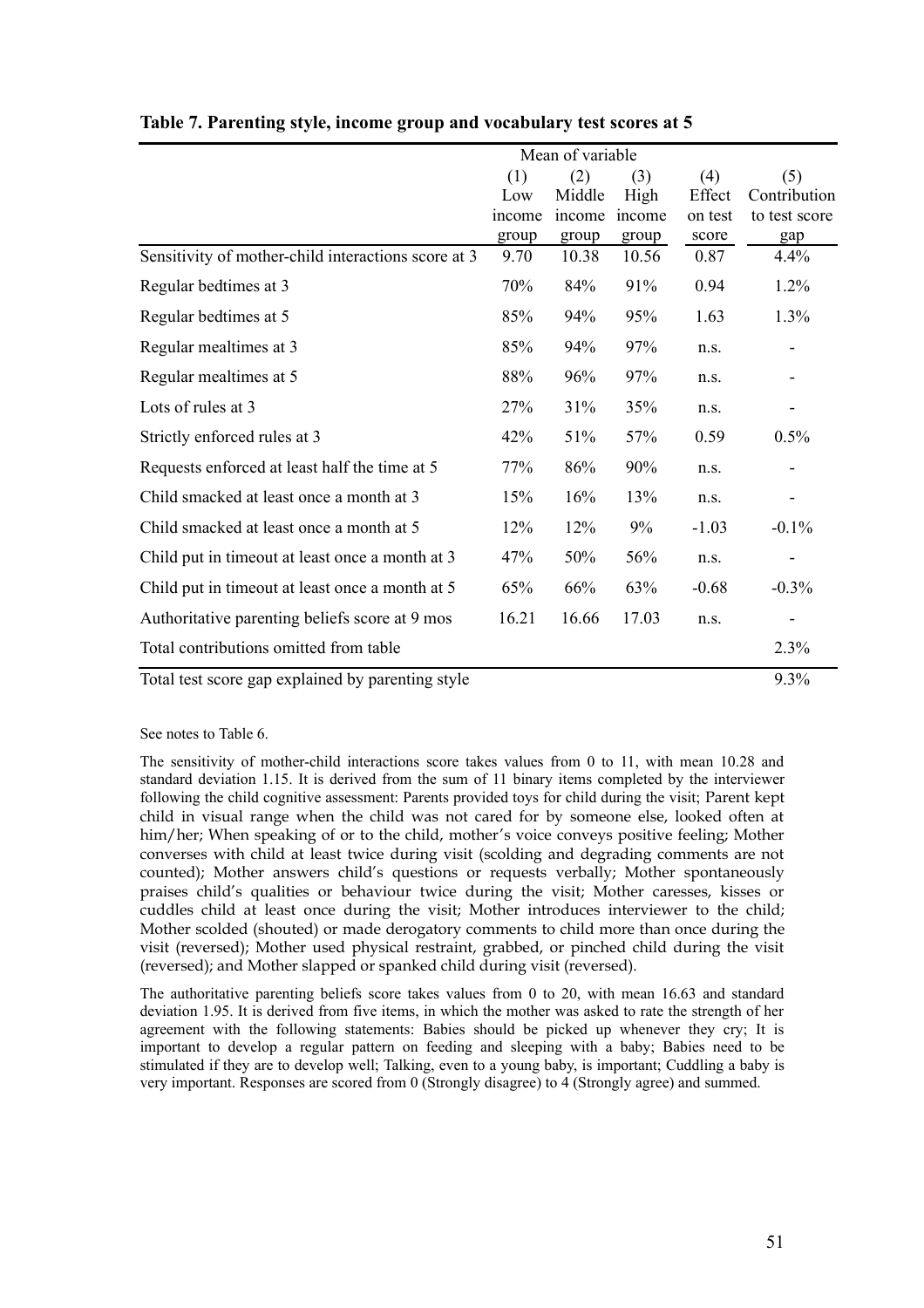|                                                  | Mean of variable |        |        |         |               |
|--------------------------------------------------|------------------|--------|--------|---------|---------------|
|                                                  | (1)              | (2)    | (3)    | (4)     | (5)           |
|                                                  | Low              | Middle | High   | Effect  | Contribution  |
|                                                  | income           | income | income | on test | to test score |
|                                                  | group            | group  | group  | score   | gap           |
| Breastfed, but less than 6 months                | 41%              | 50%    | 51%    | n.s.    |               |
| Breastfed 6 months or more                       | 14%              | 26%    | 38%    | 1.02    | 1.1%          |
| No prenatal care in first trimester              | 28%              | 15%    | 12%    | n.s.    |               |
| Child exposed to smoke in home at 3              | 34%              | 11%    | $4\%$  | n.s.    |               |
| Child exposed to smoke in home at 5              | 28%              | $8\%$  | 3%     | n.s.    |               |
| # cigarettes smoked per day in pregnancy         | 4.39             | 1.59   | 0.70   | n.s.    |               |
| Drank alcohol once a week or more in pregnancy   | 7%               | 9%     | 18%    | n.s.    |               |
| Drinks alcohol once a week or more at 3          | 30%              | 47%    | 69%    | $-0.71$ | $-1.0\%$      |
| Drinks alcohol once a week or more at 5          | 31%              | 47%    | 70%    | n.s.    |               |
| $#$ symptoms of problem drinking at 3            | 0.19             | 0.15   | 0.23   | n.S.    |               |
| Used recreational drugs since birth of child     | 10%              | 5%     | 3%     | 1.10    | $-0.5%$       |
| Total contributions omitted from table           |                  |        |        |         | $-0.7%$       |
| Total test score gap explained by health-related |                  |        |        |         |               |
| behaviours                                       |                  |        |        |         | $-1.1%$       |

**Table 8. Health-related behaviours, income group and vocabulary test scores at 5**

See notes to Table 6.

Reference group for breast feeding is Did not breastfeed at all.

# possible symptoms of problem drinking is 4: Ever felt you should cut down on your drinking; People annoyed you by criticising your drinking; Felt bad or guilty about drinking; Ever had a drink first thing in the morning to steady your nerves or to get rid of a hangover.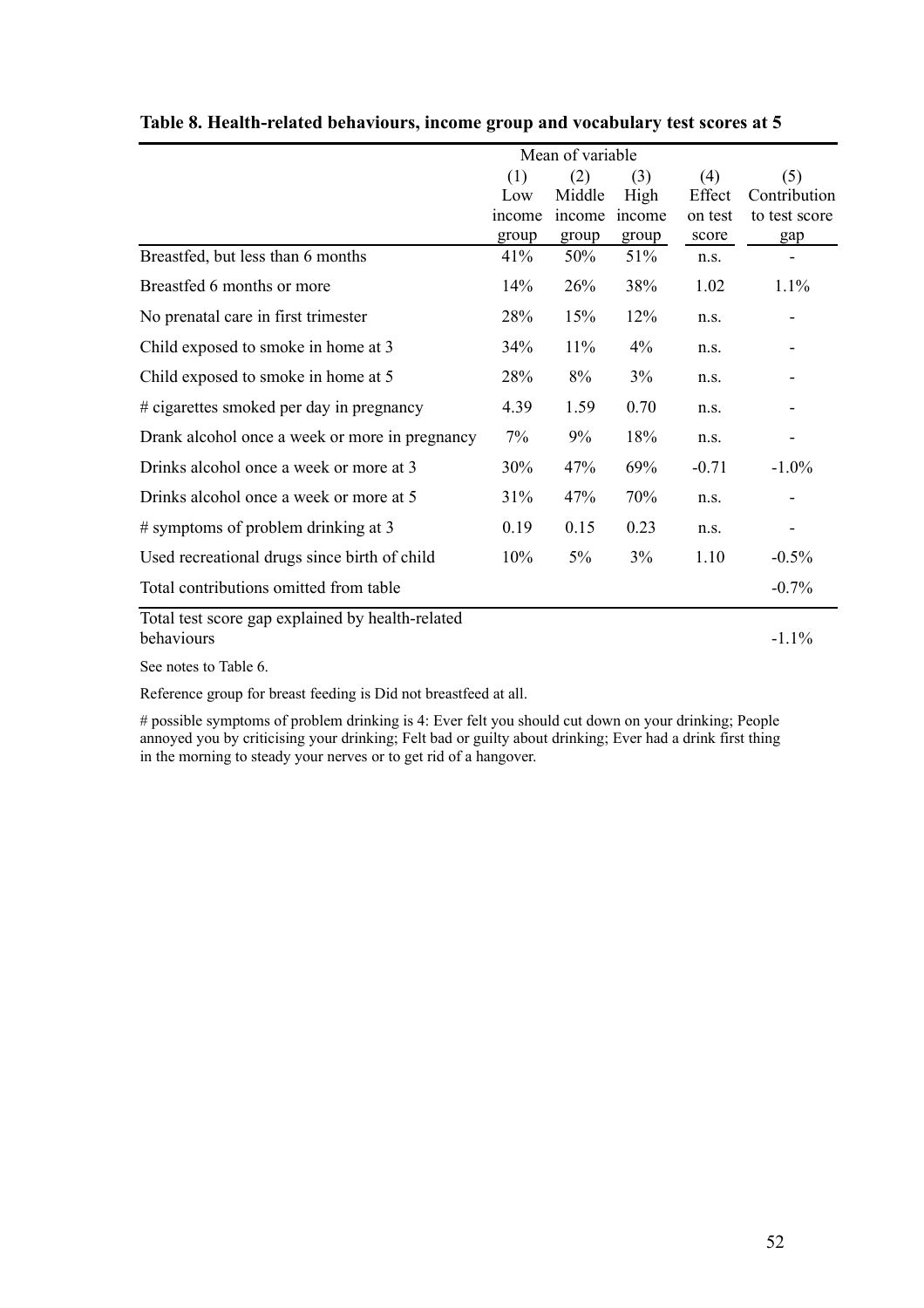|                                              | Mean of variable              |                        |                                       |                                   |                                             |
|----------------------------------------------|-------------------------------|------------------------|---------------------------------------|-----------------------------------|---------------------------------------------|
|                                              | (1)<br>Low<br>income<br>group | (2)<br>Middle<br>group | (3)<br>High<br>income income<br>group | (4)<br>Effect<br>on test<br>score | (5)<br>Contribution<br>to test score<br>gap |
| No internet in home at 3                     | 72%                           | 32%                    | 15%                                   | $-0.82$                           | 3.0%                                        |
| No internet in home at 5                     | 62%                           | 17%                    | 5%                                    | $-1.04$                           | 4.1%                                        |
| No fully working phone in home at 3          | 6%                            | $1\%$                  | $0\%$                                 | n.s.                              |                                             |
| No access to car/van at 3                    | 39%                           | 3%                     | $0\%$                                 | $-1.89$                           | 6.2%                                        |
| No fridge at 9 mos                           | $1\%$                         | $0\%$                  | $0\%$                                 | n.s.                              |                                             |
| No washing machine at 9 mos                  | 4%                            | $1\%$                  | $0\%$                                 | n.s.                              |                                             |
| No freezer at 9 mos                          | 5%                            | $2\%$                  | $1\%$                                 | n.s.                              |                                             |
| No microwave at 9 mos                        | 10%                           | 5%                     | 6%                                    | 1.22                              | $-0.5%$                                     |
| No video at 9 mos                            | 11%                           | 3%                     | 2%                                    | n.s.                              | -                                           |
| No tumble dryer at 9 mos                     | 48%                           | 31%                    | 26%                                   | 0.66                              | $-1.0\%$                                    |
| No computer at 9 mos                         | 66%                           | 35%                    | 15%                                   | n.s.                              |                                             |
| No dishwasher at 9 mos                       | 87%                           | 61%                    | 27%                                   | n.s.                              |                                             |
| Can't afford:                                |                               |                        |                                       |                                   |                                             |
| Warm waterproof coat for child at 3          | $1\%$                         | $0\%$                  | $0\%$                                 | n.s.                              |                                             |
| Warm waterproof coat for child at 5          | 3%                            | $0\%$                  | $0\%$                                 | n.s.                              |                                             |
| New properly fitted shoes for child at 3     | 2%                            | $1\%$                  | $0\%$                                 | n.s.                              |                                             |
| 2 pairs of weatherproof shoes for child at 5 | $5\%$                         | $1\%$                  | $0\%$                                 | n.s.                              |                                             |
| Fresh fruit/veg every day for child at 3     | 3%                            | $0\%$                  | $0\%$                                 | n.s.                              |                                             |
| Celebrations for special occasions at 5      | $4\%$                         | $0\%$                  | $0\%$                                 | n.s.                              |                                             |
| 2 pairs of weatherproof shoes for self at 3  | 15%                           | 2%                     | $0\%$                                 | n.s.                              |                                             |
| Hobby/leisure activity at 3                  | 28%                           | 7%                     | 2%                                    | n.s.                              |                                             |
| Small amount of weekly money for self at 3   | 40%                           | 14%                    | $2\%$                                 | n.s.                              |                                             |
| Small amount of weekly money for self at 5   | 44%                           | 17%                    | 3%                                    | n.s.                              |                                             |
| Insurance contents for home at 3             | 41%                           | 2%                     | $0\%$                                 | n.s.                              |                                             |
| To replace worn-out furniture at 3           | 43%                           | 12%                    | 2%                                    | n.s.                              |                                             |
| Holiday once a year at 3                     | 57%                           | 15%                    | 3%                                    | n.s.                              |                                             |
| Holiday once a year at 5                     | 57%                           | 18%                    | 3%                                    | n.s.                              |                                             |
| Total contributions omitted from table       |                               |                        |                                       |                                   | 0.4%                                        |

| Table 9. Material possessions, income group and vocabulary test scores at 5 |  |  |  |
|-----------------------------------------------------------------------------|--|--|--|
|-----------------------------------------------------------------------------|--|--|--|

Total test score gap explained by material possessions and the set of the set of the set of the set of the set of the set of the set of the set of the set of the set of the set of the set of the set of the set of the set of the set of the set of the set of the set

See notes to Table 6.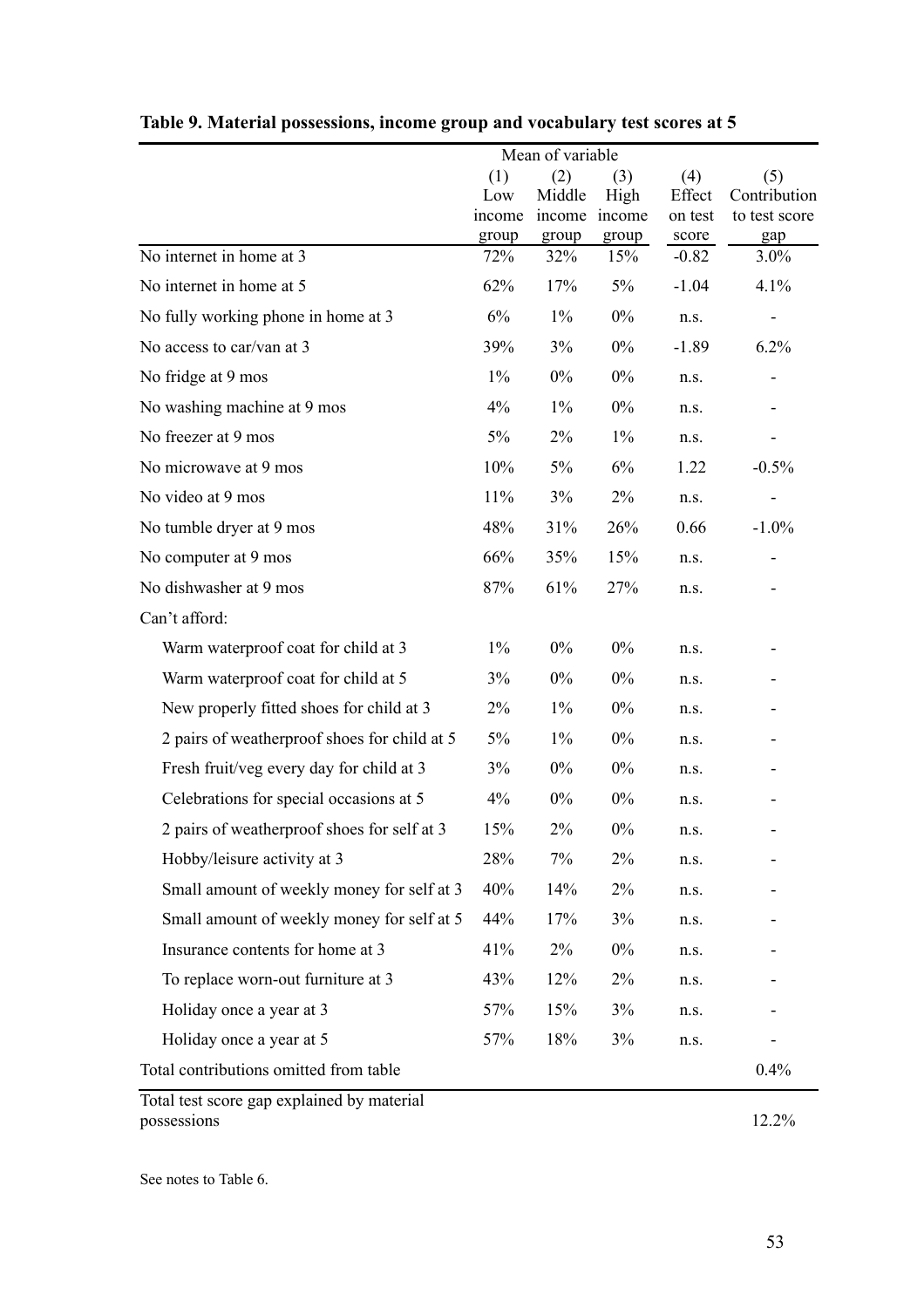#### **Table 10. Neighbourhood conditions, income group and vocabulary test scores at**

#### **5**

|                                                  | Mean of variable |               |       |         |               |
|--------------------------------------------------|------------------|---------------|-------|---------|---------------|
|                                                  | (1)              | (2)           | (3)   | (4)     | (5)           |
|                                                  | Low              | Middle        | High  | Effect  | Contribution  |
|                                                  | <i>n</i> come    | <i>n</i> come | mcome | on test | to test score |
|                                                  | group            | group         | group | score   | gap           |
| Index of Multiple Deprivation decile             | 3.51             | 5.97          | 7.54  | n.s.    |               |
| Rural/village location                           | 7%               | 12%           | 14%   | 1.54    | 0.8%          |
| Local n'hood unsafe/uncomfortable at 3           | 23%              | 3%            | $1\%$ | n.S.    |               |
| Mother's satisfaction with n'hood score at 9 mos | 3.84             | 4.27          | 4.47  | n.S.    |               |
| Total contributions omitted from table           |                  |               |       |         | $2.4\%$       |
| Total test score gap explained by neighbourhood  |                  |               |       |         |               |
| conditions                                       |                  |               |       |         | $3.2\%$       |

See notes to Table 6.

The Index of Multiple Deprivation is a within-country measure that ranks each Lower Super Output Area in terms of a range of indicators of deprivation in 2004 to 2005. Areas with a rank of 1 are the most deprived 10 percent of areas within that country (i.e. within England, Wales, Scotland or Northern Ireland). Areas with a rank of 10 are the least deprived 10 percent. The local deprivation indicator relates to place of residence when the study child was 9 months old.

Local neighbourhood is coded as unsafe/uncomfortable at 3 if the interviewer reported any of the following about family's street: I would be uncomfortable living/working/shopping here; I felt like an outsider, looked on suspiciously; I felt afraid for my personal safety.

Mother's satisfaction with neighbourhood is ranked on a five-point scale from 1 (Very dissatisfied) to 5 (Very satisfied).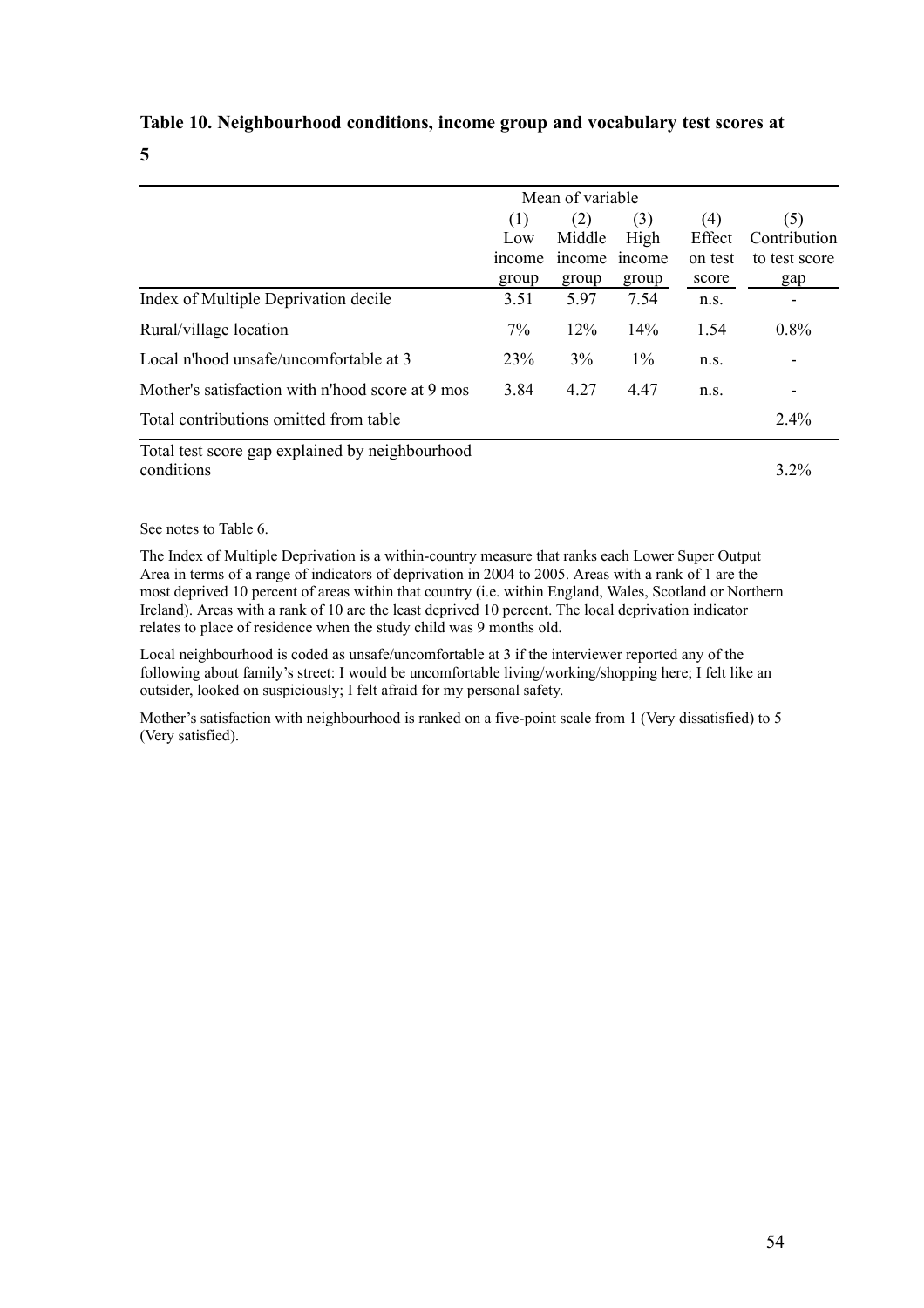|                                                               | Mean of variable |               |        |               |                     |
|---------------------------------------------------------------|------------------|---------------|--------|---------------|---------------------|
|                                                               | (1)              | (2)           | (3)    | (4)<br>Effect | (5)<br>Contribution |
|                                                               | Low              | Middle        | High   |               |                     |
|                                                               | income           | <i>n</i> come | income | on test       | to test score       |
|                                                               | group            | group         | group  | score         | gap                 |
| In social housing part of time to age 5                       | 23%              | 7%            | $0\%$  | n.s.          |                     |
| Always in social housing                                      | 44%              | 5%            | $0\%$  | n.S.          |                     |
| More than 1 person per room at 3                              | 17%              | 3%            | $1\%$  | n.s.          |                     |
| More than 1 person per room at 5                              | 17%              | 4%            | $1\%$  | $-1.61$       | 1.8%                |
| Damp in home a problem at 3                                   | 13%              | 4%            | $2\%$  | n.s.          |                     |
| Damp in home a problem at 5                                   | 14%              | 5%            | $2\%$  | n.s.          |                     |
| No access to garden at 3                                      | 14%              | 4%            | $1\%$  | n.s.          |                     |
| No access to garden at 5                                      | 12%              | 4%            | $1\%$  | n.s.          |                     |
| Home is clean/light/uncluttered/safe score at 3               | 3.63             | 3.88          | 3.93   | n.s.          |                     |
| Total contributions omitted from table                        |                  |               |        |               | $0.0\%$             |
| Total test score gap explained by<br>neighbourhood conditions |                  |               |        |               | 1.8%                |

**Table 11. Housing conditions, income group and vocabulary test scores at 5**

See notes to Table 6.

The Home is clean/light/uncluttered/safe score is the sum of four binary indictors, relating to interviewer reports of whether the child's in-home play environment was safe; all visible rooms were reasonably clean; all visible rooms were reasonably uncluttered; the interior of the home was not dark or perceptually monotonous.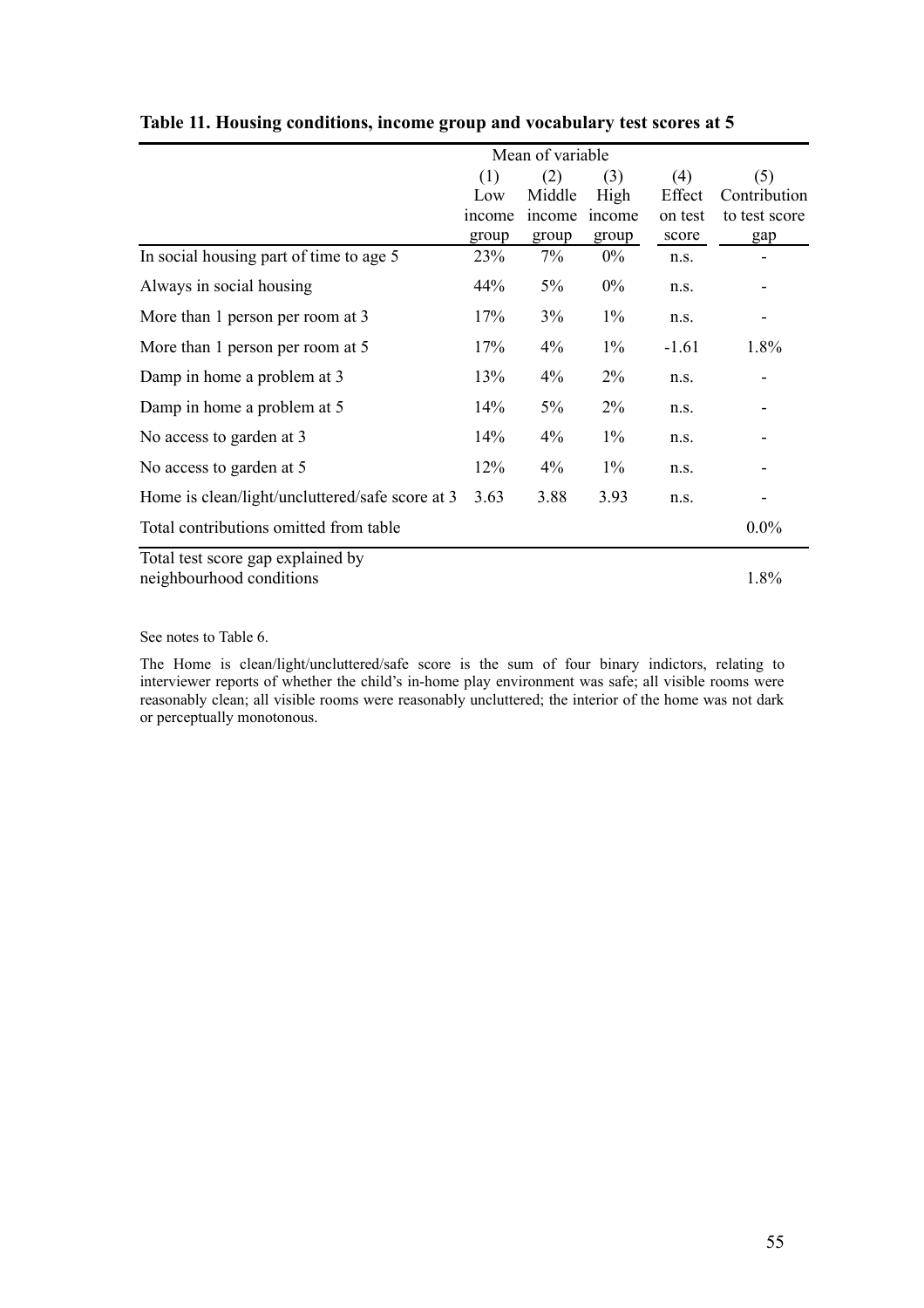|                                        | Mean of variable |              |              |         |               |  |
|----------------------------------------|------------------|--------------|--------------|---------|---------------|--|
|                                        | (1)              | (2)          | (3)          | (4)     | (5)           |  |
|                                        | Low              | Middle       | High         | Effect  | Contribution  |  |
|                                        | <i>ncome</i>     | <i>ncome</i> | <i>ncome</i> | on test | to test score |  |
|                                        | group            | group        | group        | score   | gap           |  |
| No regular savings at 3                | 73%              | 49%          | 28%          | n.S.    |               |  |
| No regular savings at 5                | 75%              | 51%          | 30%          | n.s.    |               |  |
| Behind with bills at 3                 | 34%              | 6%           | $2\%$        | 0.99    | $-2.5\%$      |  |
| Behind with bills at 5                 | 34%              | 6%           | $2\%$        | n.S.    |               |  |
| Difficult to manage financially at 3   | 19%              | 6%           | $2\%$        | n.S.    |               |  |
| Difficult to manage financially at 5   | 20%              | 8%           | $1\%$        | n.S.    |               |  |
| Total contributions omitted from table |                  |              |              |         | $-2.0\%$      |  |

#### **Table 12. Financial stress, income group and vocabulary test scores at 5**

Total test score gap explained by neighbourhood conditions -4.5%

See notes to Table 6.

|                                         | Mean of variable |        |              |         |               |
|-----------------------------------------|------------------|--------|--------------|---------|---------------|
|                                         | (1)              | (2)    | (3)          | (4)     | (5)           |
|                                         | Low              | Middle | High         | Effect  | Contribution  |
|                                         | <i>ncome</i>     | income | <i>ncome</i> | on test | to test score |
|                                         | group            | group  | group        | score   | gap           |
| Birth weight (kg)                       | 3.24             | 3.39   | 3.43         | 0.92    | 1.3%          |
| Gestation length (days)                 | 276.4            | 276.7  | 277.6        | $-0.03$ | $-0.1\%$      |
| Special Care Unit at birth              | 9%               | 9%     | 10%          | n.S.    |               |
| Child's general health score at 5       | 4.11             | 4.39   | 4.54         | 046     | $1.2\%$       |
| Total contributions omitted from table  |                  |        |              |         | $-0.1\%$      |
| Total test score gap explained by child |                  |        |              |         |               |
| health conditions                       |                  |        |              |         | 2.3%          |

### **Table 13. Child health, income group and vocabulary test scores at 5**

See notes to Table 6.

Child's general health score is the mother's rating on a scale from 1 (Poor) to 5 (Excellent), with mean 4.35 and standard deviation 0.83.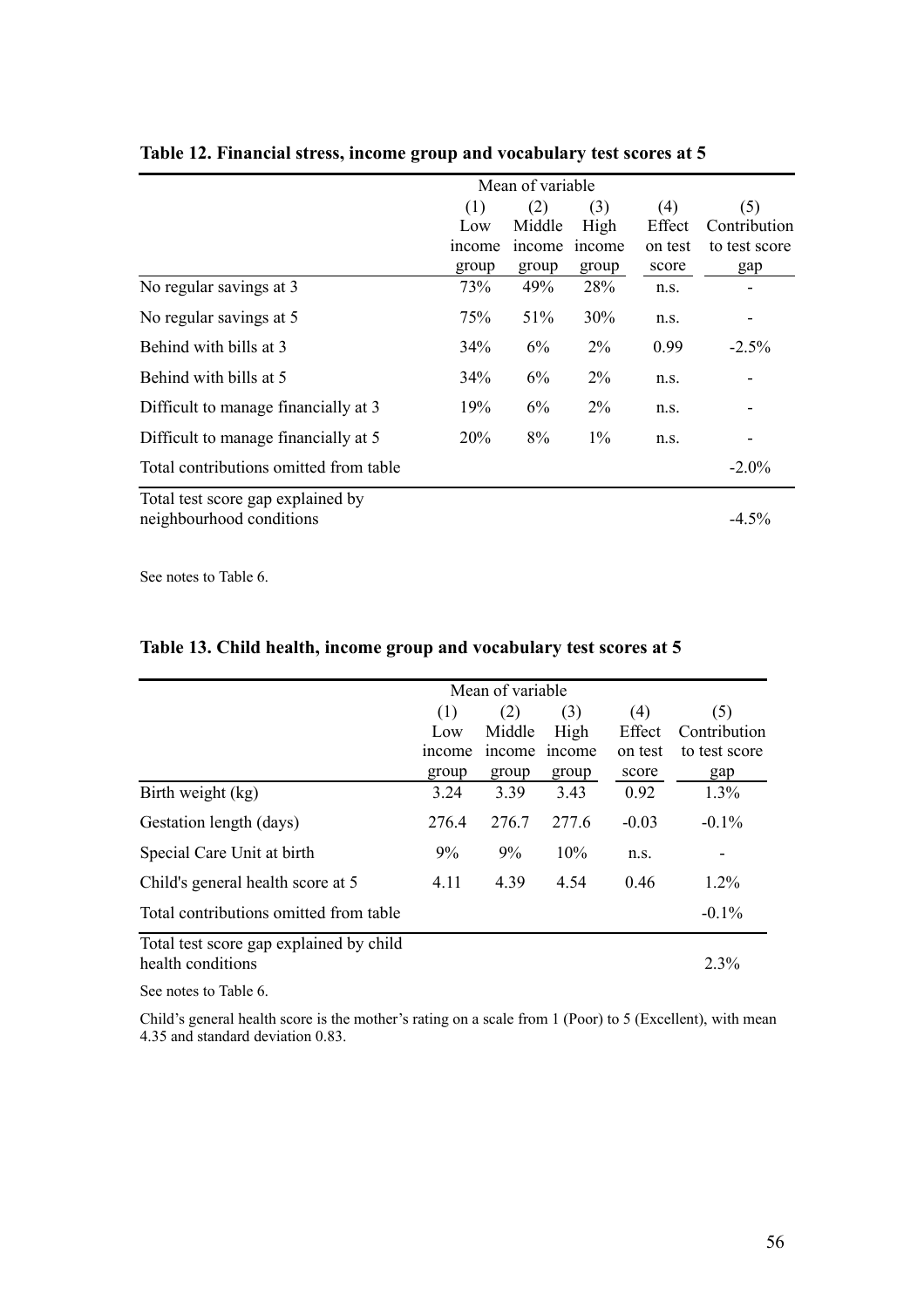|                                               | Mean of variable |        |              |         |               |
|-----------------------------------------------|------------------|--------|--------------|---------|---------------|
|                                               | (1)              | (2)    | (3)          | (4)     | (5)           |
|                                               | Low              | Middle | High         | Effect  | Contribution  |
|                                               | <i>n</i> come    | income | <i>ncome</i> | on test | to test score |
|                                               | group            | group  | group        | score   | gap           |
| Mother's general health score at child age 5  | 3.27             | 3.70   | 3.99         | n.s.    |               |
| Longstanding illness limits activity at child |                  |        |              |         |               |
| age 5                                         | 19%              | 13%    | 8%           | n.s.    |               |
| Mother overweight at child age 3              | 24 <sup>%</sup>  | 26%    | 21%          | n.s.    |               |
| Mother obese at child age 3                   | 17%              | 14%    | 7%           | n.s.    |               |
| Mother overweight at child age 5              | 26%              | 26%    | 21%          | $-0.85$ | $-0.2\%$      |
| Mother obese at child age 5                   | 19%              | 15%    | 9%           | $-1.11$ | $0.3\%$       |
| Total contributions omitted from table        |                  |        |              |         | $0.2\%$       |
| Total test score gan evolutional by maternal  |                  |        |              |         |               |

#### **Table 14. Maternal physical health, income group and vocabulary test scores at 5**

Total test score gap explained by maternal physical health 0.3%

See notes to Table 6.

Overweight indicates body mass index (BMI) between 25 and 30, obese a BMI of 30 or more. BMI is calculated as weight in kg divided by height in metres squared. The omitted category is mother is normal or underweight.

Mother's general health score rated on a scale from 1 (Poor) to 5 (Excellent), with mean 3.65 and standard deviation 1.00.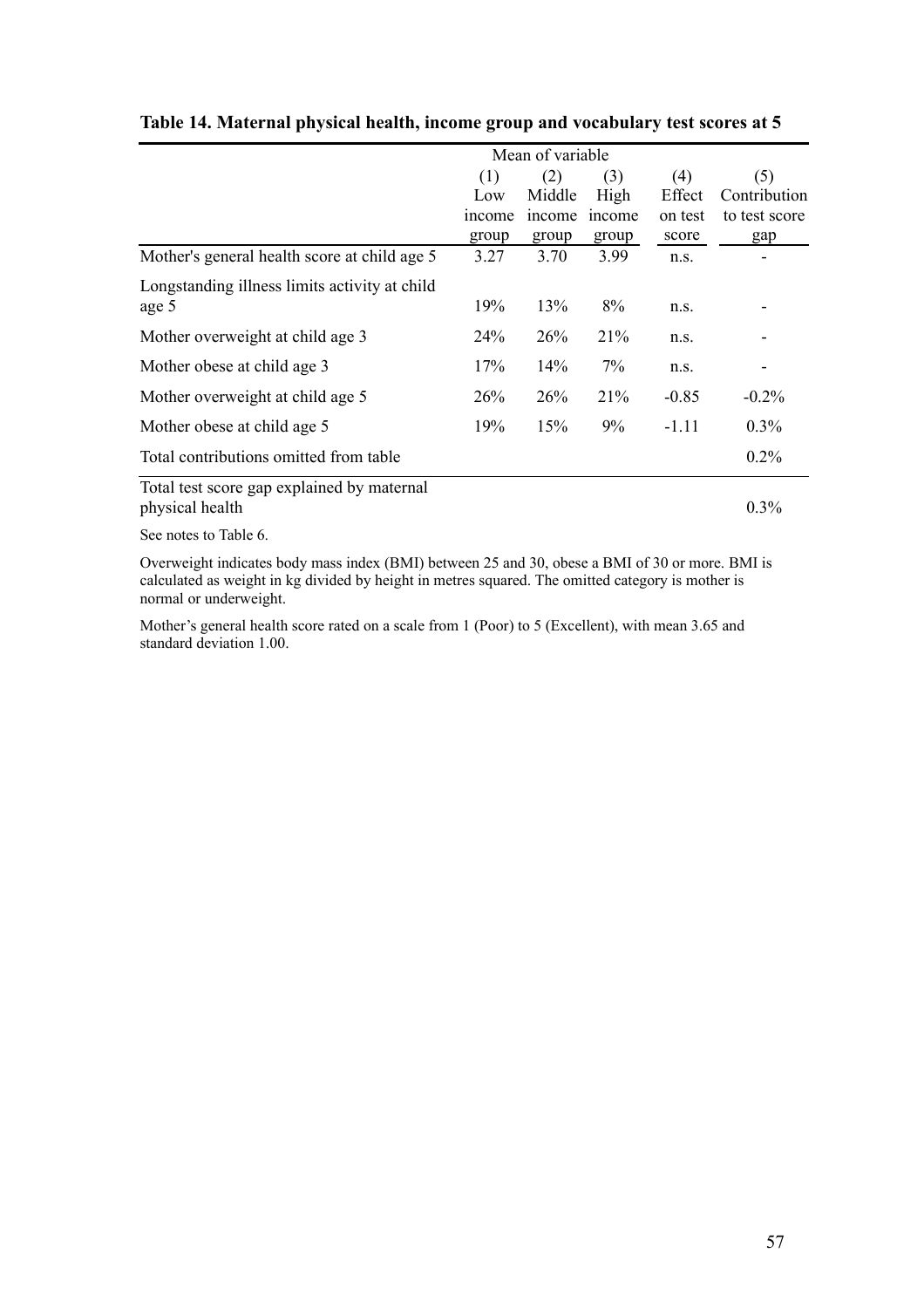|                                                      | Mean of variable |               |               |         |               |  |
|------------------------------------------------------|------------------|---------------|---------------|---------|---------------|--|
|                                                      | (1)              | (2)           | (3)           | (4)     | (5)           |  |
|                                                      | Low              | Middle        | High          | Effect  | Contribution  |  |
|                                                      | <i>ncome</i>     | <i>n</i> come | <i>n</i> come | on test | to test score |  |
|                                                      | group            | group         | group         | score   | gap           |  |
| Mother at risk of post-natal depression              | 20%              | 11%           | 7%            | n.s.    |               |  |
| Psychological distress score at 3                    | 4.56             | 2.84          | 2.25          | n.s.    |               |  |
| Psychological distress score at 5                    | 4.29             | 2.74          | 2.00          | n.s.    |               |  |
| Social support score at 9 mos                        | 8.58             | 9.66          | 10.15         | n.s.    |               |  |
| Self esteem score                                    | 12.29            | 12.92         | 13.37         | n.s.    |               |  |
| Locus of control score                               | 4.53             | 5.36          | 5.74          | n.s.    |               |  |
| Life satisfaction score at 3                         | 7.13             | 8.07          | 8.41          | n.s.    |               |  |
| Life satisfaction score at 5                         | 6.82             | 7.68          | 8.19          | n.s.    |               |  |
| Mother has problems with basic literacy/<br>numeracy | 15%              | 6%            | 5%            | n.S.    |               |  |
| Total contributions omitted from table               |                  |               |               |         | 1.8%          |  |
| Total test score can evolvined maternal              |                  |               |               |         |               |  |

#### **Table 15. Maternal psychosocial wellbeing, income group and vocabulary test scores at 5**

Total test score gap explained maternal psychosocial wellbeing 1.8%

See notes to Table 6.

A mother is classed as at risk of post-natal depression if she reported 4 or more symptoms on the nineitem Malaise Inventory (e.g. Do you often feel miserable or depressed?) at 9 months post-birth.

Psychological distress was measured using the Kessler 6 scale. Respondents reported how often they felt each of six symptoms on a scale on 0 to 4 (e.g. how often they felt hopeless). Items were summed to give a score ranging from 0 to 24 with mean 3.1 and standard deviation 3.5 at age 3, and mean 2.9 and standard deviation 3.6 at age 5.

The social support score is the sum of three items (e.g. There are other parents I can talk to about my experiences), each scored from 0 to 4 depending on the strength of agreement and summed. The total has a mean of 9.5 and a standard deviation of 2.0.

Self esteem was measured using 6 items from the Rosenberg Self Esteem scale (e.g. On the whole, I am happy with myself). Items were scored from 0 to 3, depending on strength of agreement, and summed to give a total with a range of 0 to 18, mean 12.8 and standard deviation 2.7.

The locus of control scale is the sum of three items, each scored 0, 1 or 2 (e.g. Whatever I do has no real effect on what happens to me). The total score has a mean of 5.3 and standard deviation 1.3.

Life satisfaction is measured on a scale of 1 to  $10 -$  the response to the question "How satisfied or dissatisfied are you with the way your life has turned out so far?" Mean 7.9, standard deviation 1.7 at age 3 (7.6 and 1.9 respectively at age 5).

A mother is classed as having problems with basic literacy or numeracy if she has difficulties: reading aloud from a child's storybook; reading and filling out forms; or calculating change in a shop.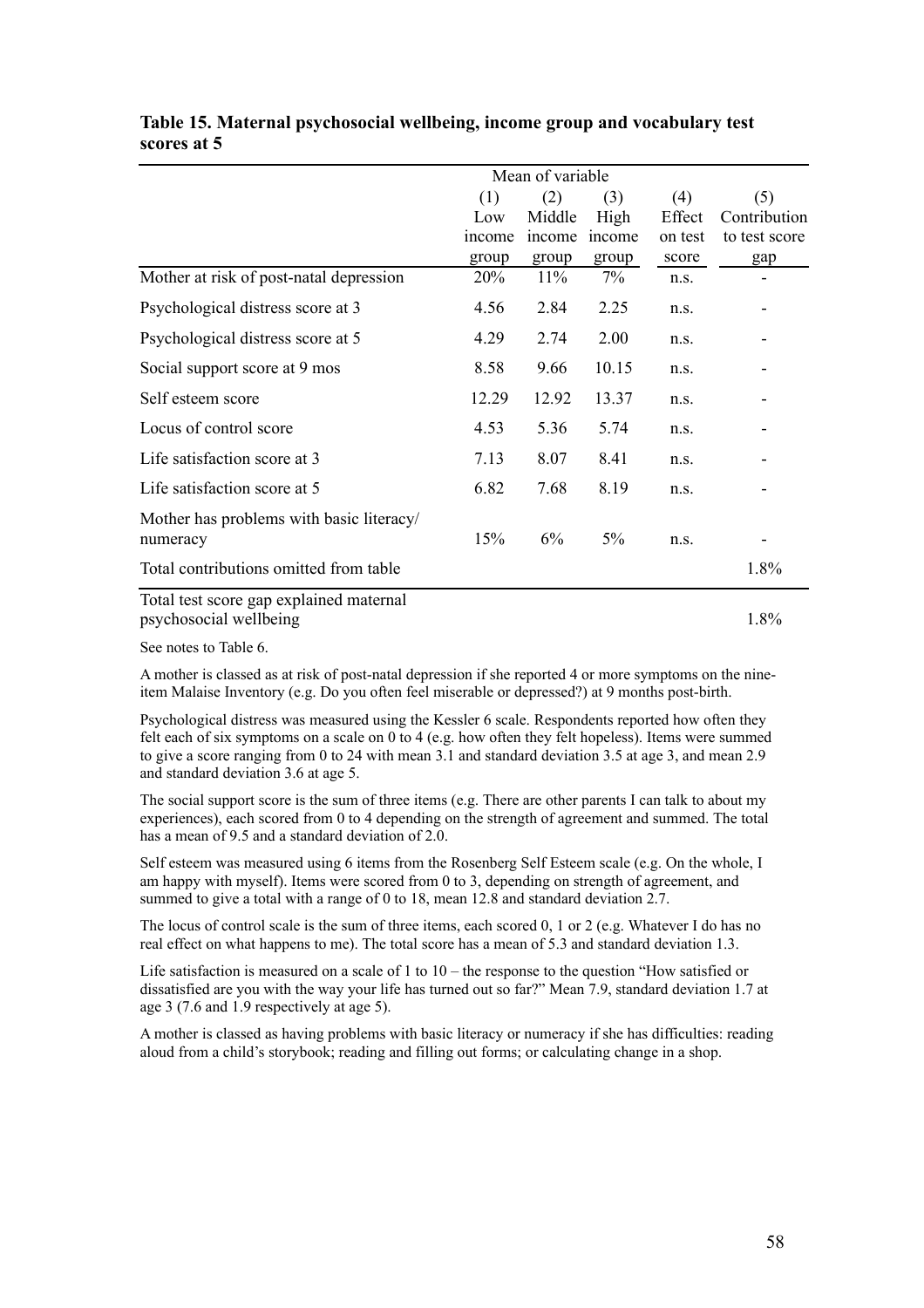|                                             | Mean of variable |        |        |         |               |  |  |
|---------------------------------------------|------------------|--------|--------|---------|---------------|--|--|
|                                             | (1)              | (2)    | (3)    | (4)     | (5)           |  |  |
|                                             | Low              | Middle | High   | Effect  | Contribution  |  |  |
|                                             | income           | income | income | on test | to test score |  |  |
|                                             | group            | group  | group  | score   | gap           |  |  |
| Mother worked in pregnancy                  | 41%              | 81%    | 87%    | 0.82    | 3.0%          |  |  |
| Mother worked in first 3 months after birth | 8%               | 17%    | 9%     | $-1.07$ | $-0.9%$       |  |  |
| Mother works part-time at 9 mos             | 14%              | 49%    | 39%    | n.s.    |               |  |  |
| Mother works full-time at 9 mos             | 4%               | 16%    | 34%    | n.s.    |               |  |  |
| Mother works part-time at 3                 | 18%              | 51%    | 41%    | ns      |               |  |  |
| Mother works full-time at 3                 | 4%               | 16%    | 30%    | 1.10    | 1.2%          |  |  |
| Mother works part-time at 5                 | 22%              | 53%    | 42%    | n.s.    |               |  |  |
| Mother works full-time at 5                 | 6%               | 20%    | 31%    | n.s.    |               |  |  |
| Childminder at 9 mos                        | $1\%$            | 6%     | 13%    | n.s.    |               |  |  |
| Day nursery/creche at 9 mos                 | $1\%$            | 6%     | 26%    | n.s.    |               |  |  |
| Attended nursery class/school by 5          | 67%              | 55%    | 54%    | $-0.77$ | 0.8%          |  |  |
| Attended playgroup by 5                     | 30%              | 37%    | 28%    | n.s.    |               |  |  |
| Attended preschool by 5                     | 15%              | 32%    | 31%    | n.s.    |               |  |  |
| Attended childminder by 5                   | 6%               | 14%    | 20%    | n.s.    |               |  |  |
| Attended day nursery/creche by 5            | 10%              | 14%    | 27%    | n.s.    |               |  |  |
| Total contributions omitted from table      |                  |        |        |         | $-0.3%$       |  |  |
| . 1 . 1 1 1 .<br>$T - 1 - 1 + 1 - 1 = 1$    |                  |        |        |         |               |  |  |

### **Table 16. Maternal employment and child care, income group and vocabulary test scores at 5**

Total test score gap explained by maternal employment and child care 3.8%

See notes to Table 6.

Part-time work is defined as less than 30 hours of work per week.